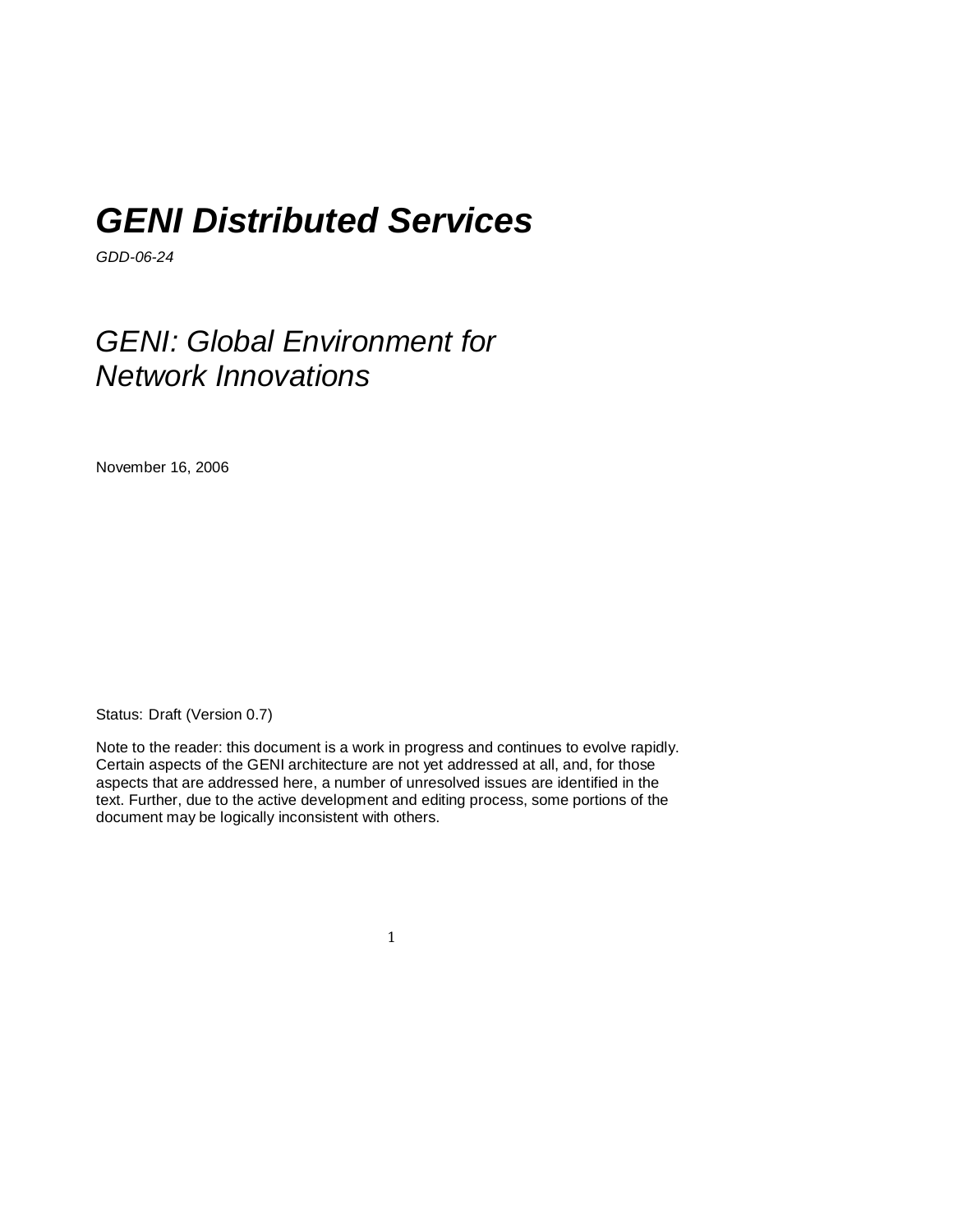This document is prepared by the GENI Distributed Services Working Group.

Editors:

Thomas Anderson, *University of Washington*  Amin Vahdat, *University of California San Diego* 

Contributing workgroup members:

David Andersen, *Carnegie-Mellon University* Mic Bowman, *Intel* Frans Kaashoek, *Massachusetts Institute of Technology*  Yoshi Kohno, *University of Washington*  Rick McGeer, *HP Labs*  Vivek Pai, *Princeton University*  Mike Reiter, *Carnegie-Mellon University*  Timothy Roscoe, *ETH*  Mark Segal, *Telcordia*  Ion Stoica, *University of California Berkeley* 

We would like to thank David Oppenheimer, Larry Peterson, Jen Rexford, Steve Schwab and other members of the GENI working groups for helpful comments on earlier versions of this document.

The work is supported in part by NSF grants CNS-0540815 and CNS-0631422.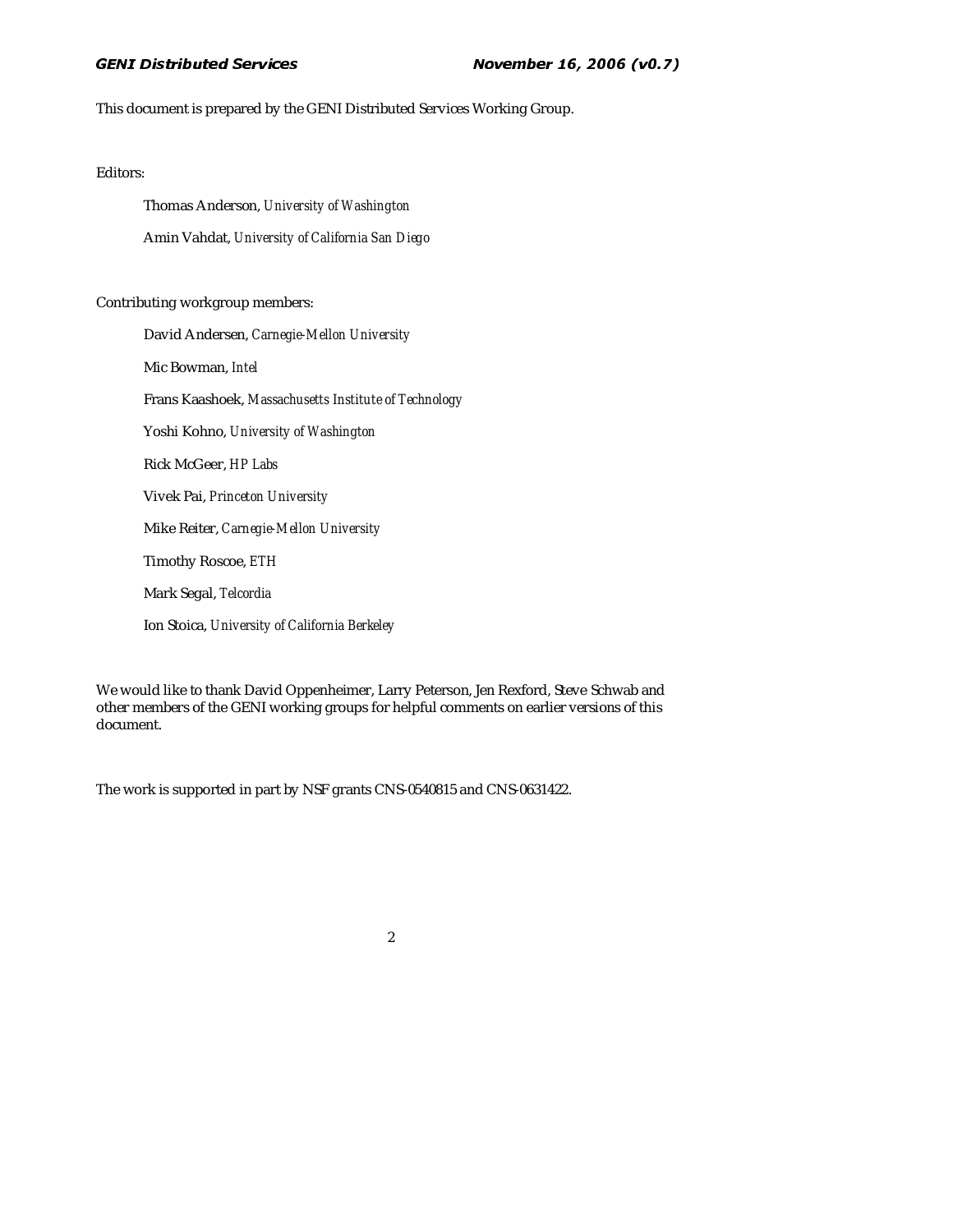## **Table of Contents**

| 1           |  |
|-------------|--|
| 2           |  |
| 3           |  |
| 4           |  |
|             |  |
|             |  |
|             |  |
|             |  |
|             |  |
| $5^{\circ}$ |  |
|             |  |
|             |  |
|             |  |
|             |  |
|             |  |
|             |  |
|             |  |
|             |  |
|             |  |
|             |  |
|             |  |
|             |  |
|             |  |
|             |  |
|             |  |
|             |  |
|             |  |
|             |  |
|             |  |
|             |  |
|             |  |
| 6           |  |

 $\mathbf{3}$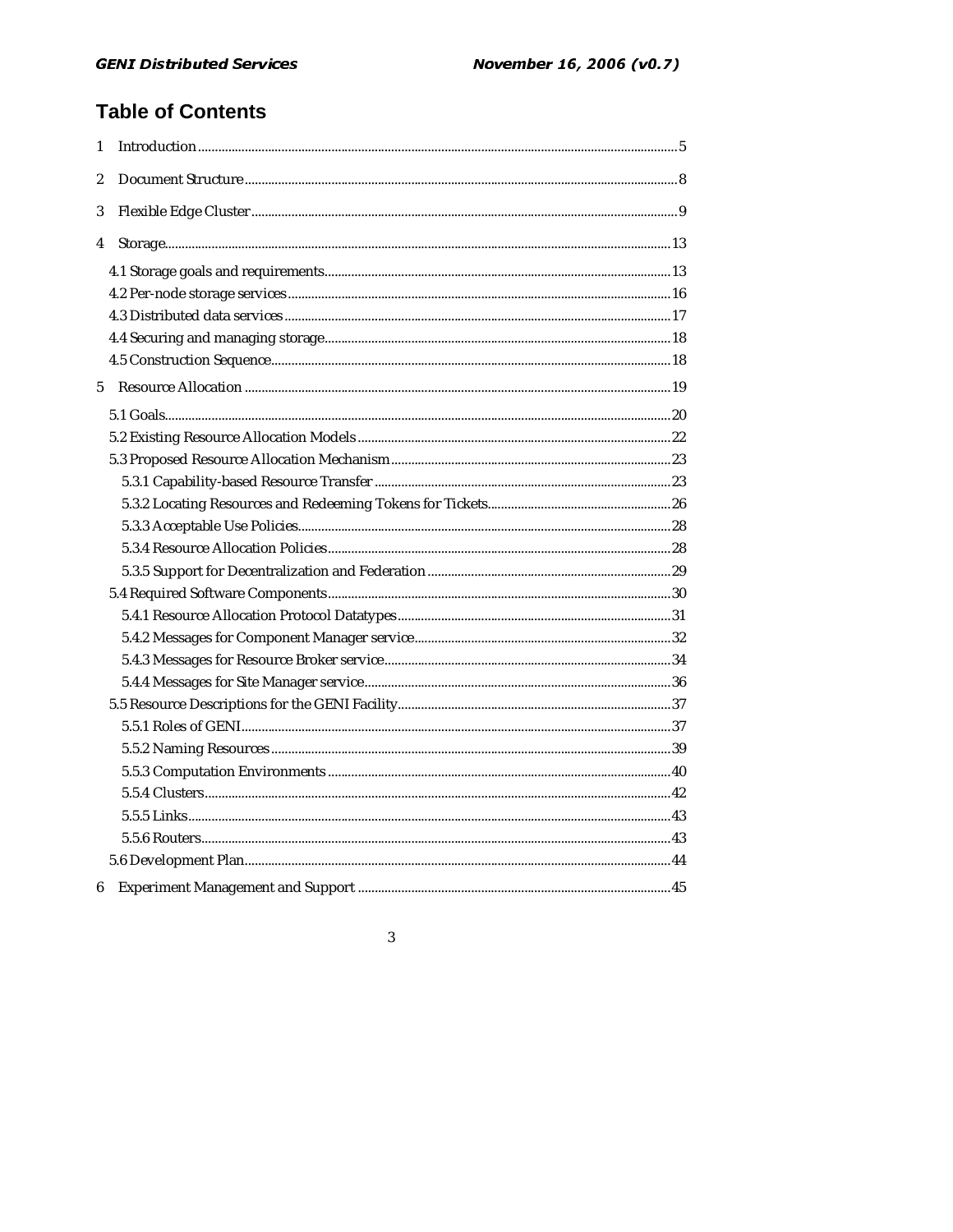### **GENI Distributed Services**

| 7 |  |  |
|---|--|--|
|   |  |  |
|   |  |  |
| 8 |  |  |
|   |  |  |
|   |  |  |
| 9 |  |  |
|   |  |  |
|   |  |  |
|   |  |  |
|   |  |  |
|   |  |  |
|   |  |  |
|   |  |  |
|   |  |  |
|   |  |  |

 $\overline{\mathbf{4}}$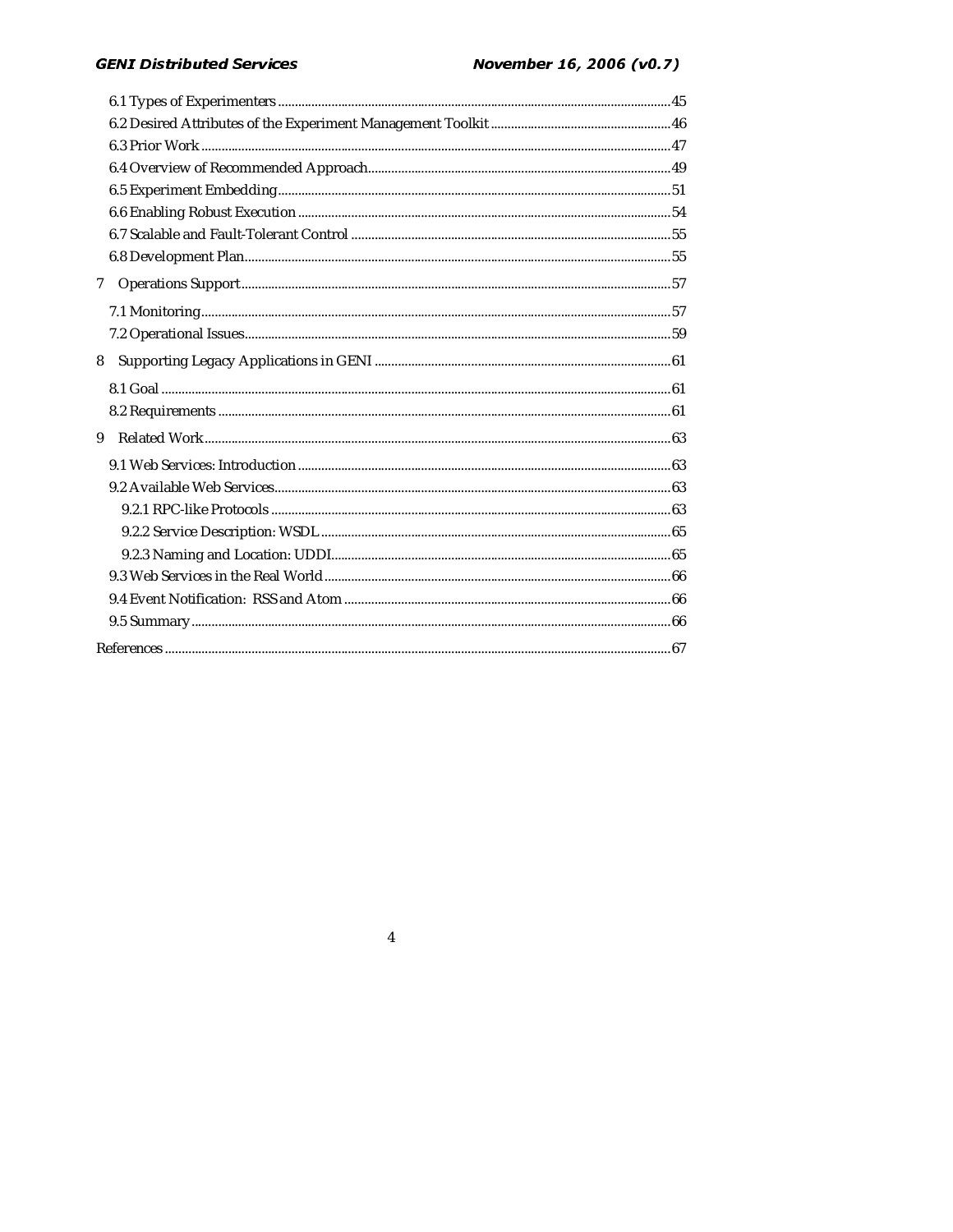## **1 Introduction**

GENI is an open, large-scale, realistic experimental facility that has the potential to revolutionize research in global communication networks. Its central goal is to *change the nature*  of networked and distributed systems design: creating over time new paradigms that integrate rigorous theoretical understanding with compelling and thorough experimental validation.

The design of the facility is continually being refined to better accommodate research requirements and to leverage the best available technologies for its construction. Thus, the GENI design documents (including this one) should be seen as snapshots: a proposal for the design of the facility at a given point in time. Further changes and refinements are to be expected. We encourage the reader to make suggestions: the design described in this document is only preliminary and not final.

As context, we assume that the reader is familiar with the following documents:

- GENI Conceptual Design: Project Execution Plan [GDD-06-07]
- GENI Design Principles [GDD-06-08]
- Overview of the GENI Architecture [GDD-06-11]

All of these documents are available on the GENI project web site: www.geni.net

To develop the project plans from a Conceptual Design to a Preliminary Design, the GENI planning group has formed six working groups, with roles described below:

- Research refine the rationale for the facility and the requirements the facility must meet to support its intended use
- Backbone refine the design of the wireline components of the facility, including backbone network technologies and programmable routers
- Wireless refine the design of the wireless and sensor network components of the facility
- Facility architecture refine the overall architecture of the facility including the interface between wired and wireless components and higher level distributed services software. This group is also responsible for ensuring that the facility as a whole meets the requirements defined by the research working group.
- Distributed services refine the design of a set of distributed services to achieve the high level goals of the facility. This group is also responsible for specifying the configuration of the flexible edge cluster.
- Education and outreach develop a plan for how the facility can be used for education and broader community participation.

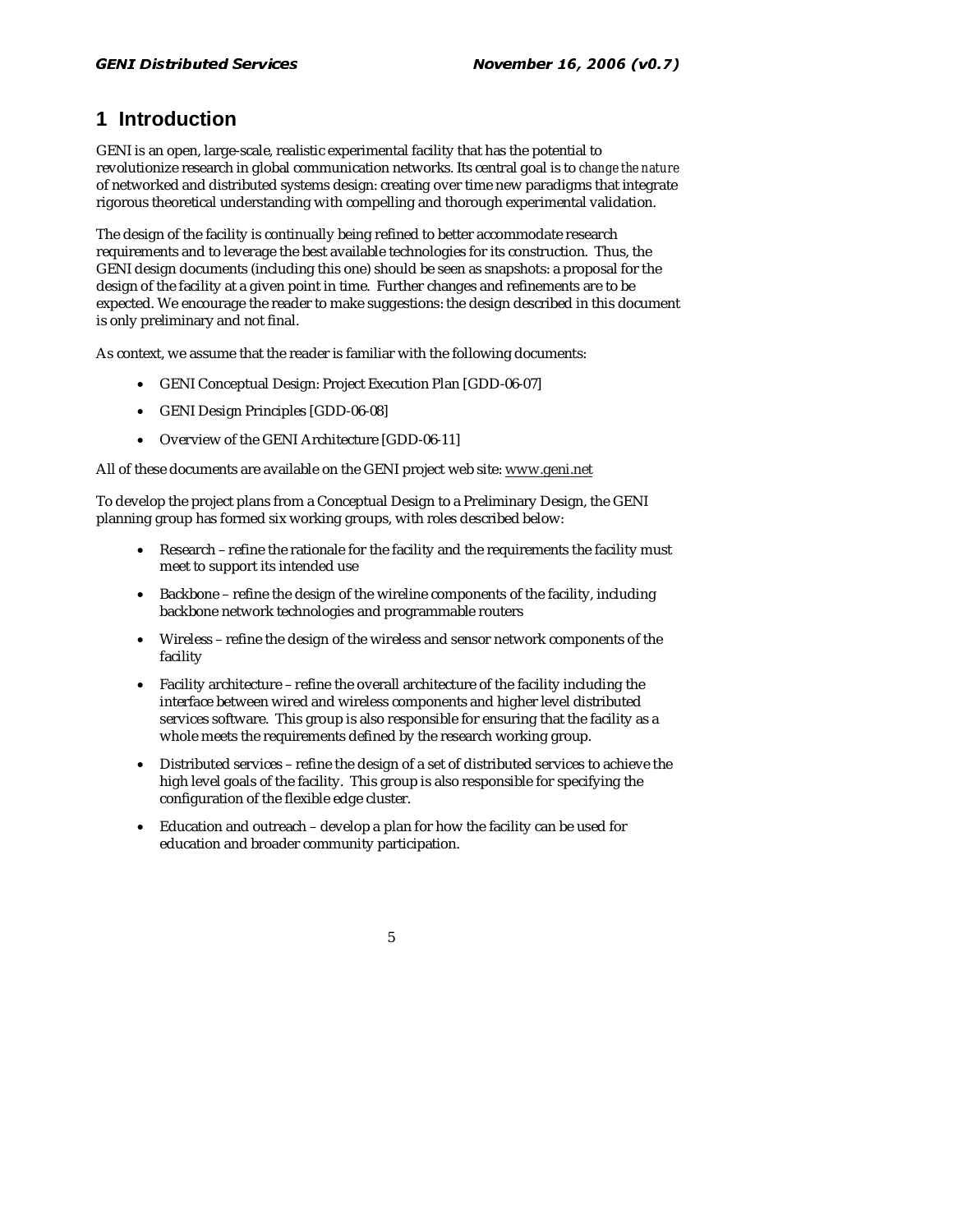The goal of this document is to describe the requirements and design for the distributed services part of GENI; this document is intended to complement the design documents being produced by the other five working groups.

One way to understand the boundary between the distributed services and other groups is that the backbone, wireless, and facility architecture groups are primarily chartered with designing GENI so that it can support a wide spectrum of cutting-edge network and distributed systems experiments; by contrast, the goal of the distributed services group is to not to make the facility more powerful, but rather to make the facility more *usable.* 

We identify six separate user communities:

- Researchers. This is the principal user community for GENI, and our goal is to remove as many practical barriers as possible to this community making full use of GENI. A typical network or distributed systems research project is conducted by a single principal investigator along with a single student. For GENI to be practical for these users, the overhead of understanding how to map their intended experiment onto GENI must be within reach – ideally, requiring at most a few hour tutorial to get started. This means we need to provide a rich set of tools for configuring, monitoring, and debugging experiments, a rich set of common utilities to be used by experimenters, and predictable and repeatable behavior for experiments running on the system. At the same time, GENI will also need to provide access to the full set of capabilities of the system for "power users".
- Operations staff. Any facility of this size will require full-time staff to manage the system and keep it running. NSF rules imply that the operational cost of the facility will be borne by NSF's research budget, and thus we need cost-effective tools to reduce the administrative cost of managing the facility: maintaining security of the facility, keeping software up to date, upgrading hardware, adding new users and managing their privileges, etc.
- Resource owners. Resource owners include NSF and any other organization that might contribute resources, such as the European Union or even individual universities hosting parts of GENI. The principal goal of NSF in building GENI is to foster revolutionary research in network and distributed systems design. To this end, NSF (or its community proxy) will need policy knobs that allow for explicit decisions about relative research priorities when there is resource contention between experiments. Similarly, the international visibility of the facility requires care in ensuring its secure operation. Note that NSF is unlikely to be the only resource owner. If GENI is to be successful over the long term, we must be able to accommodate new hardware resources being contributed by the community. For example, as architectures and services running on GENI become more successful, their resource demands are likely to outstrip whatever NSF can afford; we should design to gracefully handle this success scenario. This means we need knobs for a broad set of resource owners to control how their resources are being used in the GENI context, if GENI is to be sustainable over the long term.
- System developers. Some of the software services described in this document are at least partly intended for internal use, to make it simpler and less expensive to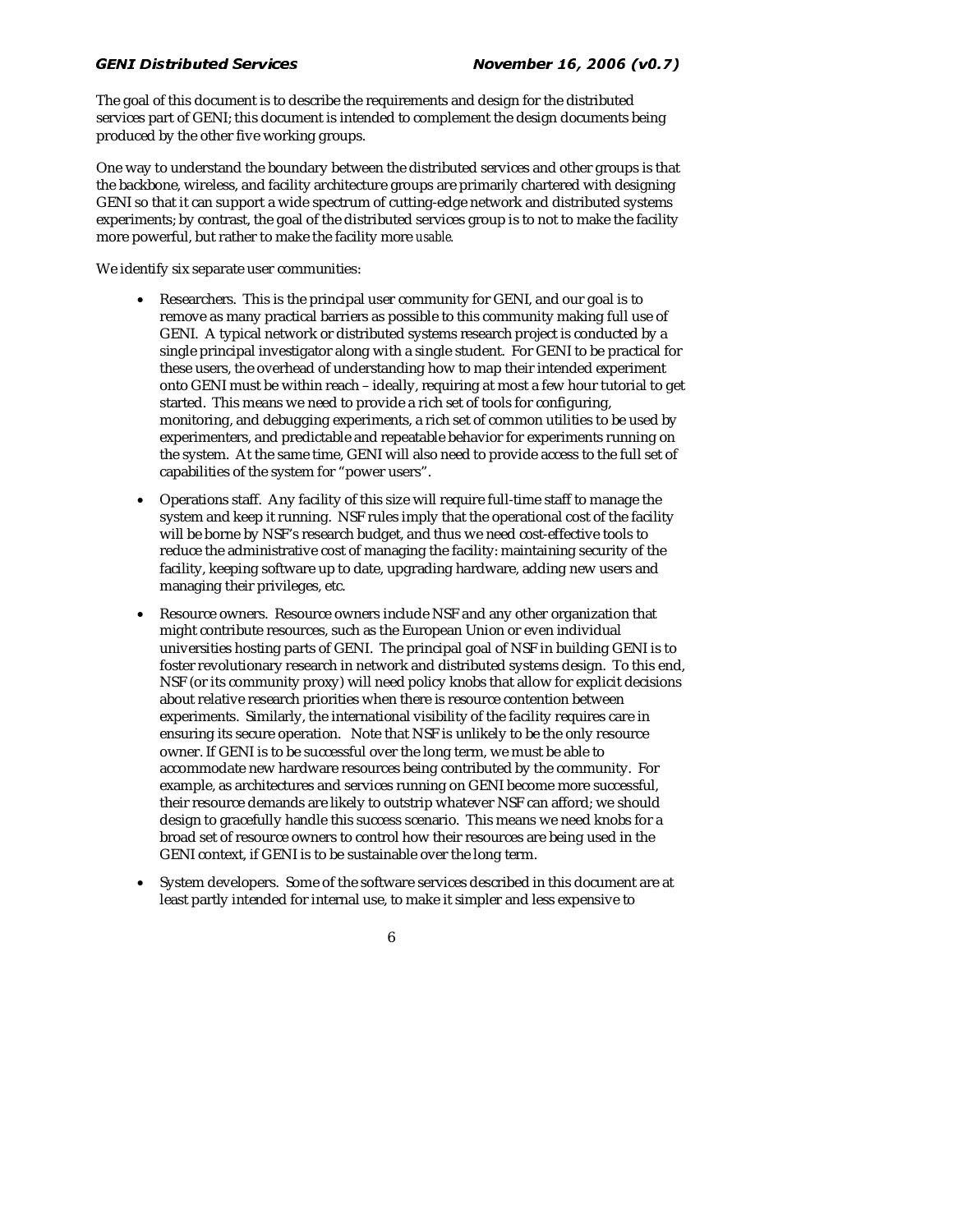develop the facility itself. But as with hardware, software being constructed for GENI is only the beginning of the story. Each hardware and software component in GENI, if constructed as a commercial product, would likely outstrip the entire GENI budget by itself. Thus GENI can only fund the beginnings of a workable system. If GENI is to be successful, we also need to create an ecosystem where system developers – including researchers, but also potentially including the commercial software development community -- will be able to contribute software to further enhance the GENI platform.

- End users. A key motivation for GENI is that network and distributed systems research ideas need real-life validation by real users. These users can be the research community "eating its own dog food", but there is a larger community of non-expert users eager for a more secure, robust and functionally advanced Internet. For outreach and to improve the quality of the research done on the facility, we want to make it easy for normal users to access and benefit from the advanced technologies being tested and demonstrated on the facility, for example, directly from their desktop.
- External parties. As a platform for experimental research that is designed to interoperate with today's Internet, experiments are likely from time to time to impact the external world, potentially causing either perceived or real harm to third parties. Operational procedures, along with support software, will need to be in place to minimize the likelihood of negative impacts, while also providing the tools to quickly diagnose and deal with complaints. A final set of users is worth keeping in mind: malicious attackers. Due to its prominence, GENI may from time to time come under determined attack, either to subvert GENI resources to some other end, or simply to deny access to GENI resources to researchers or the general public. The facility must be designed to prevent such misuse, while still providing a system that is as easy to use as possible for the other user communities described above.

Collectively these users add a set of practical design goals beyond what is described in "GENI Design Principles" [GDD-06-07]. Specifically the distributed services working group is concerned with:

- Security and isolation. It is essential that the facility be secure from malicious attack, and that experimenters be able to use the facility without undue concern for what other experiments are simultaneously running on the facility.
- Operational cost and manageability. It is essential that the facility be manageable and operable once fully constructed.
- Usability and flexibility. It is essential that the facility be usable by both researchers and end users, and that the facility avoid unnecessary limits on the types of research it supports.
- Experiment development cost. It is essential that the cost of developing a new experiment to run on the facility be within the typical budget of a network and distributed systems researcher.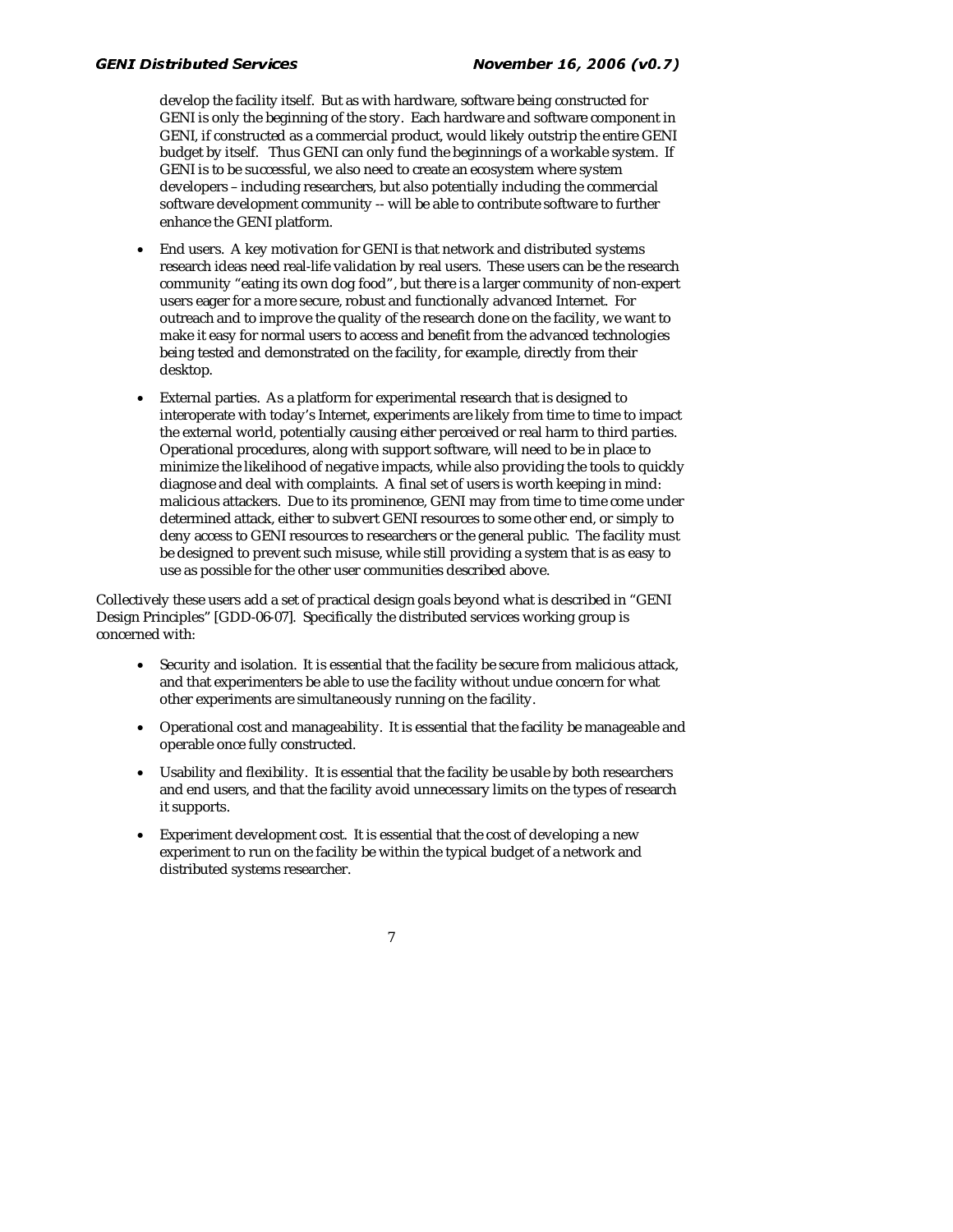- Construction cost and development schedule. It is essential that it be possible to construct the facility for the allocated budget. This implies, for example, using off the shelf software and hardware components where possible, and only undertaking to build GENI-specific engineering efforts where there is significant leverage.
- The first of these concerns, facility security, is treated in depth in a companion document, "GENI Facility Security" [GDD-06-23]. The rest of these concerns are the focus of the document you are now reading.
- Finally we should note that the GENI design is a work-in-progress, and in fact its design is likely to keep evolving even after construction begins and the system begins to be used. This has two consequences for our design plans. First, it is our intent to "build-use-iterate", Second,

## **2 Document Structure**

To address these varying sets of needs, we have split our discussion into several sections. In Section 3, we describe the edge device hardware and software: what computational and storage resources will be available at each location for running experiments? In Section 4, we discuss storage, an essential element of many proposed experiments on the facility and also a key element in other parts of the distributed services design. In Section 5, we discuss resource allocation – how do we arbitrate among the competing demands of researchers for scarce GENI resources? In Section 6, we consider experiment support – how do we make it easier for novice users to launch experiments? In Section 7, we focus on operations support, and in Section 8, we discuss the support for legacy applications and users needed to drive real use of experimental GENI services.

It is our goal to lay out a complete design for the distributed services part of the facility. However, to paraphrase a military maxim, no system design survives initial contact with the user. Experience with real use is essential to guiding the design of any real system. We expect the requirements described in this document to be continually refined up until and indeed past when construction begins. Our strategy is to "use while we build" – to design a system whose initial implementation (albeit with limited functionality) can be quickly deployed to guide the relative priority of additional capabilities and features based on user feedback. GENI in this respect is no different from any other large software development project. Similarly, it is likely that the policy decisions made about GENI's use are also likely to evolve over time and with use. Thus a goal of our design is to decouple, as much as practical, the system's architecture and artifacts from specific policy decisions, to allow policy to evolve separately from the architecture of the facility.

Please note that this particular document is a very early draft of the preliminary design; the draft is incomplete, mixes concerns that should be separated, contains numerous open issues, and completely ignores many essential topics. Further, the text is uneven: different sections of the design have progressed to different degrees of completeness: some have only high level requirements, some have requirements and an initial design, and so forth. Much more detail is needed in virtually every area of the document. We expect to address the limitations of this draft over the next few months and years, but we reiterate that we welcome any feedback the reader is willing to offer.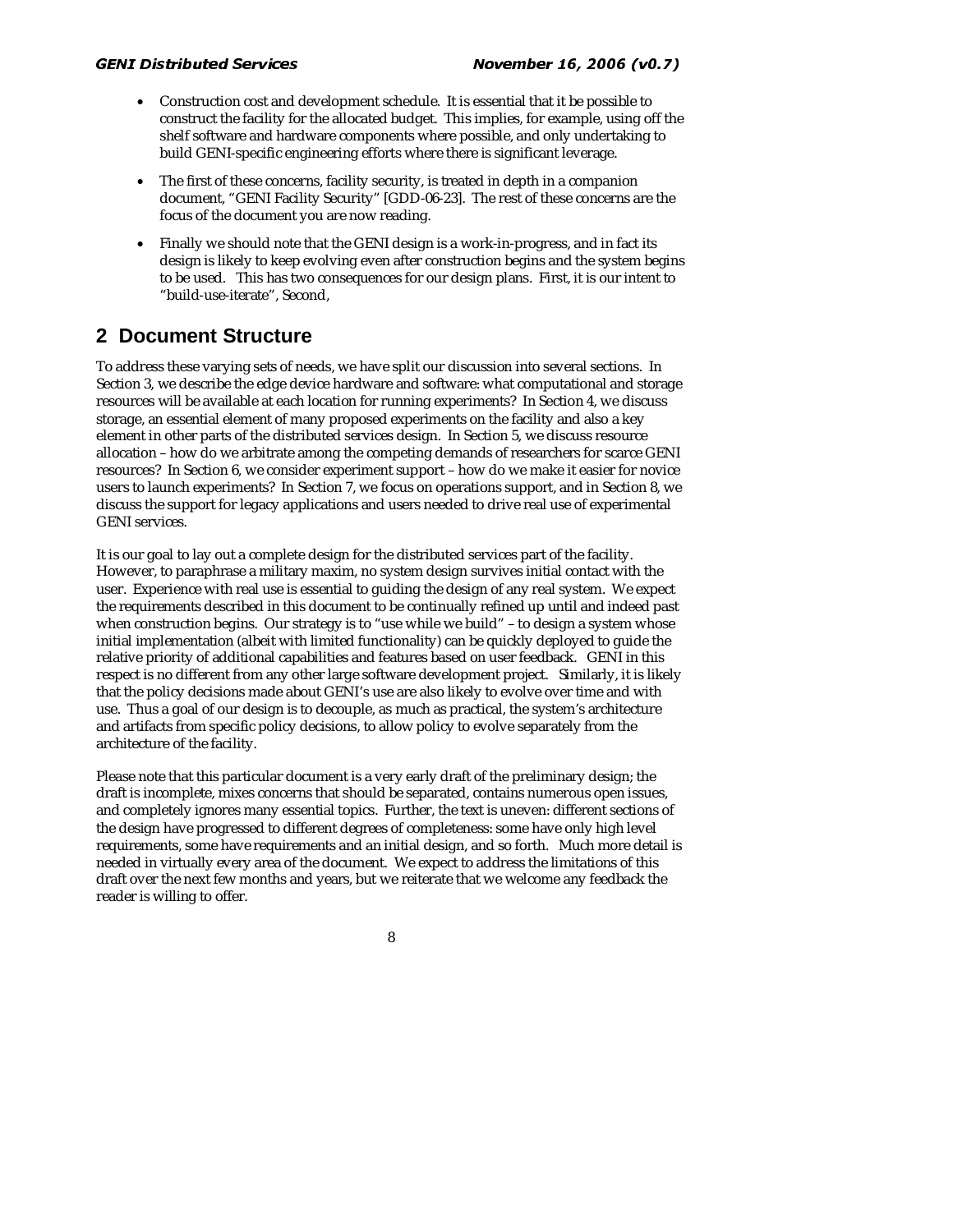#### $\sum_{i=1}^{n}$ palla Scr

Eventually, each section of this document should address the following questions:

- Motivation. What is the problem being addressed and why is a solution essential to GENI's success? Who are the users being helped, what do they care about, what are their requirements?
- Approach. What is the technical design proposed to address the problem and why is the technical solution the most appropriate choice. What are the positives and drawbacks to the approach? What is the related work and what are the lessons to be learned from it? What are the open issues? prior work;; open issues
- Usage scenario. How would the approach work for a typical user?
- List of work items. What are the specific pieces of software or hardware that will be purchased, modified, or constructed? What existing artifacts can be leveraged by GENI in whole or in part?

For each work item to be constructed, an additional list of questions must be addressed. Following the X.900 standard:

- The enterprise viewpoint: the function of the work item, but not how it functions. What the system is for, and what it is trying to achieve.
- The information viewpoint: the conceptual ontology of the information used by the system.
- The computational viewpoint: software objects and interfaces between them.
- The engineering viewpoint: issues of performance, reliability, availability, security, and distribution.
- The technology viewpoint: Technologies used to construct the system. What is the sequence of milestones or functionality to be rolled out over time; what are the dependencies -- specific pieces of software or hardware that will need to be constructed before work can be completed? What is the schedule and budget, and what are the most important risk factors?

## **3 Flexible Edge Cluster**

Clusters of commodity PCs will be the workhorse nodes in GENI. They provide the computational resources needed to build wide-area services and applications, and even in situations where special-purpose hardware is more appropriate, general-purpose processors will allow researchers to work on the functionality of new architectures while these new technologies are developed and hardened. To be specific, our plan is that PC clusters will be distributed to 200 edge sites at major universities around the country, where they will host overlay services and serve as "ingress routers" for new network architectures. We will vary the size and unique capabilities of these clusters as user demand dictates, for example, by adding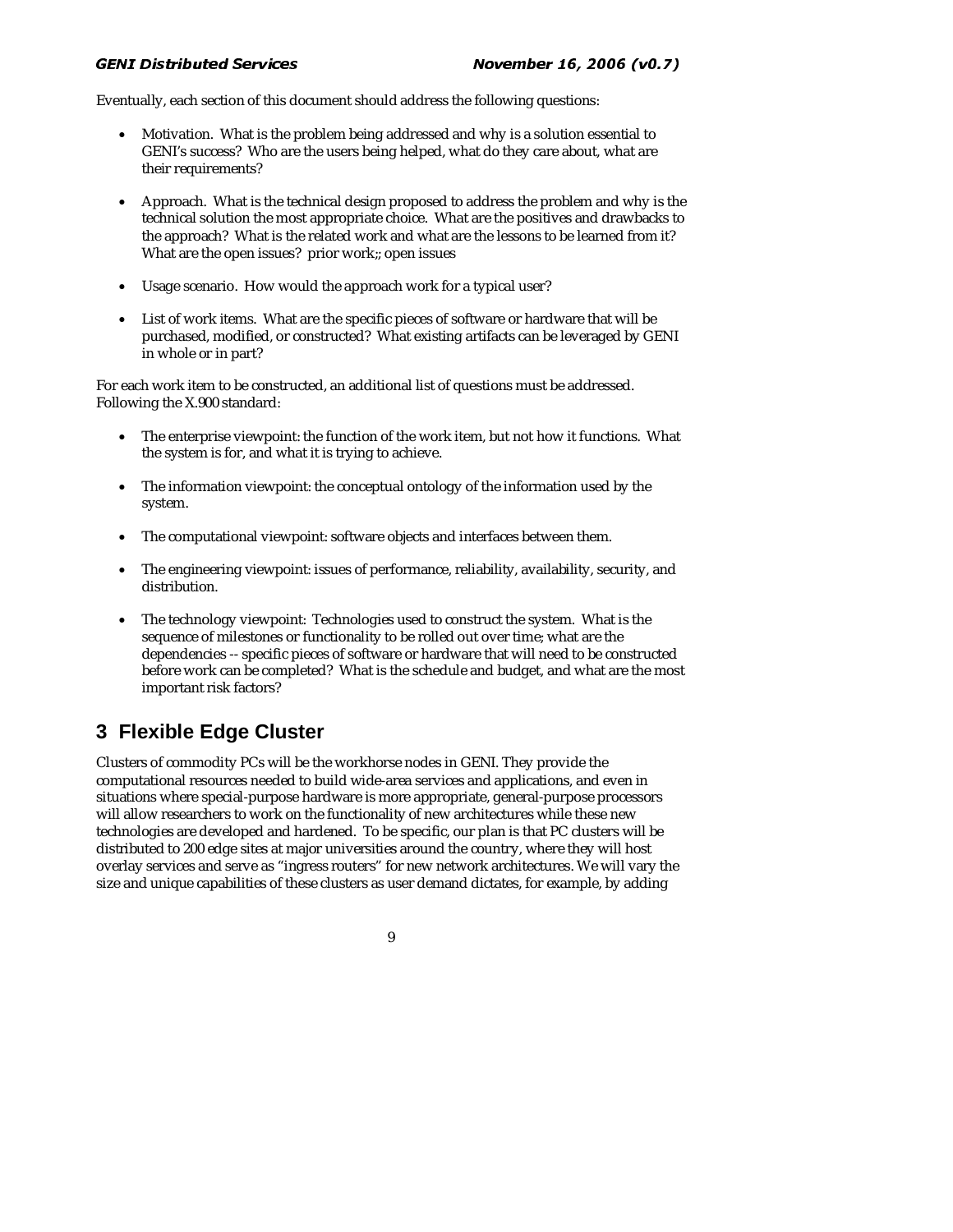large storage capacity to a subset of the edge sites. Many interesting future applications are likely to involve large volumes of distributed storage.

One question we need to address is how much GENI hardware do we need at each site? One answer to this question is that no amount of hardware will be sufficient! Virtually everyone in the US will be near some GENI edge site, and so if GENI is successful in fostering novel network architectures or distributed services that become widely used, demand for those services will likely outstrip any hardware we might provision in advance. This is the classic "success disaster" scenario. Thus, we advocate provisioning modest amounts of hardware to handle foreseeable demand, but also making it easy for universities and other interested parties to add resources into GENI. We envision deriving the specific GENI hardware requirements from the list of candidate experiments being collected by the Research Working Group. In the meantime, as a back of the envelope calculation, a typical PlanetLab site has two PC's, but these have nearly full utilization of CPU, memory and disk storage. Many researchers find PlanetLab too busy to be of practical use for running their experiments. Since GENI is intended to support a much broader research community than PlanetLab does today, we advocate substantially increasing the amount of resources per site. Specifically, we propose placing a cluster of approximately 10-20 servers at each site, each server with a modern multicore processor, 8 GB of RAM, 1 TB of disk, and gigabit Ethernet. A high speed switch would connect the servers together and from there through an edge router to the rest of GENI. Some advanced experimental distributed services will need more computation, memory, or disk storage than a single site might provide; for these, we envision putting much larger clusters at a smaller number of sites, e.g., 20 sites spread around the country would have 200 server clusters.

We assume each edge cluster PC will be configured with trusted computing (TC) hardware likely to be standard in the next few years. This hardware will allow GENI to remotely ensure that each node is running a known version of a specific operating system, and that the machine can be rebooted to a known state (or in the case of a newly discovered vulnerability, to a new version of the operating system) on demand. PlanetLab uses a version of this approach, by initially booting the system off a CD-ROM containing a private key specific to the node, the public key of GENI central, and a boot loader that securely fetches from a central repository the most up to date version of the operating system for that PC. Native TC hardware support adds one additional layer of security, in that unlike a CD-ROM, the TC hardware cannot be corrupted or changed without extensive, obvious, and technically challenging physical tampering with the machine. Note that we can fall back to using a CD-ROM or dongle if the planned transition to TC hardware does not happen in time.

Using a secure boot loader, each PC in the cluster runs an operating system that supports one or more virtual machines, each of which is bound to some subset of the PC's memory, disk, CPU, and network capacity. As such, the PC is like any other element in GENI, and must follow the interface specification described in the "Overview of the GENI Architecture" document. Briefly, each experiment that wishes to run on such a node is allocated a virtual machine on one of the PCs. A virtual machine is programmable in the most elemental sense, in that a researcher could create and run one or more computer programs in each virtual machine in its slice. Researchers are provided maximal flexibility in that they can write their own software from scratch inside the virtual machine, using conventional programming languages. At the same time, the software implementing the virtual machine provides a layer of isolation between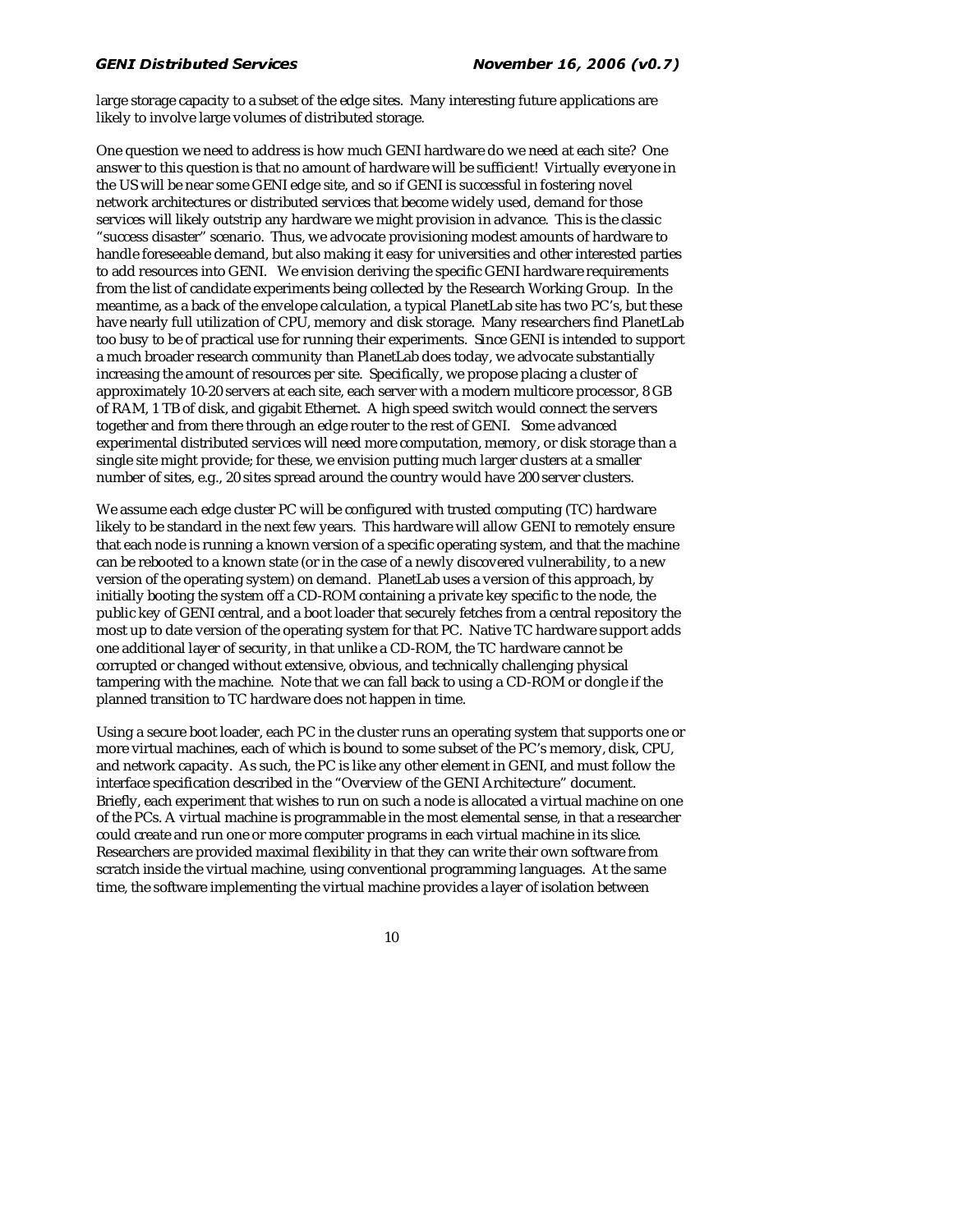experiments and a layer of protection against misbehaving experiments. For example, the virtual machine could prevent the experiment from sending spoofed packets into the Internet, unless explicit permission to do so was granted by GENI administrators for some well-justified purpose. A more complete discussion of GENI security issues is covered in a separate document [GDD-06-23], and we defer to Section 6 a discussion of the support we propose to provide experimenters, in terms of automating some of the mechanics of developing and deploying candidate architectures and distributed services on GENI. We also envision that researchers and others would contribute their own software modules to GENI, to provide services that others can use to build their prototypes.

There are several candidate operating systems we could run on the PCs in the edge cluster. One possibility is to use a minimal virtual machine such as Xen or VMware. These systems provide maximal flexibility in that they provide the abstraction of the raw hardware to each experiment. They also provide strong isolation between experiments, as dedicated hardware resources can be assigned to each experiment. A drawback is that these systems come with a very limited programming environment (essentially, experimenters would be given little more than virtualized bare hardware). Since many experimenters do not need low level hardware access on the edge PC's, and because providing such low level access is relatively expensive (because memory and CPU cannot be shared across experiments), we envision also providing experimenters the option of running in a virtual machine on top of a normal operating system, such as Linux vservers. Linux vservers is a modified version of Linux that provides each experimenter the illusion of a virtual dedicated Linux PC with root permission. This way, the experimenter can use all of the facilities of Linux, yet still have complete control over the virtual machine as if they were the only user of the machine. (Of course, under the covers, the physical PC is being shared between multiple experiments and code inside the Linux vserver implementation prevents experiments from exceeding their privileges, e.g., by preventing the virtual Linux from sending spoofed packets.) Virtualizing above the operating system is a more efficient option since the software implementing the Linux vserver environment (a variant of Linux itself) can be shared across experiments. Linux vservers have the corresponding downside that they have relatively weak isolation between experiments; although some research operating systems have been built that provide strong isolation between processes running on the system, almost all widely used operating systems lack strong isolation. The result is that an experiment can be negatively impacted by the behavior of other experiments, e.g., through memory thrashing, file descriptor exhaustion, disk sharing, etc.

We do not believe it necessary or advisable to pick a particular operating system for the GENI edge cluster at this date. However, we do believe that virtualization at both the minimal virtual machine layer (as in Xen) and at the operating system layer (as in Linux vservers) is a practical requirement. Experimenters needing tight control over their resources would choose to operate closer to the bare hardware, while others tolerating a best effort approach to resource isolation could benefit from the richer set of services provided by a full operating system. In either case, since no existing operating system implements the full set of functionality called for by the GMC specification, we will need to make some modifications to whatever operating system or systems we chose. Because developing or maintaining a full operating system could consume the entire GENI budget, to little practical benefit given the enormous private industrial investment in operating system technology, we envision keeping these modifications minimal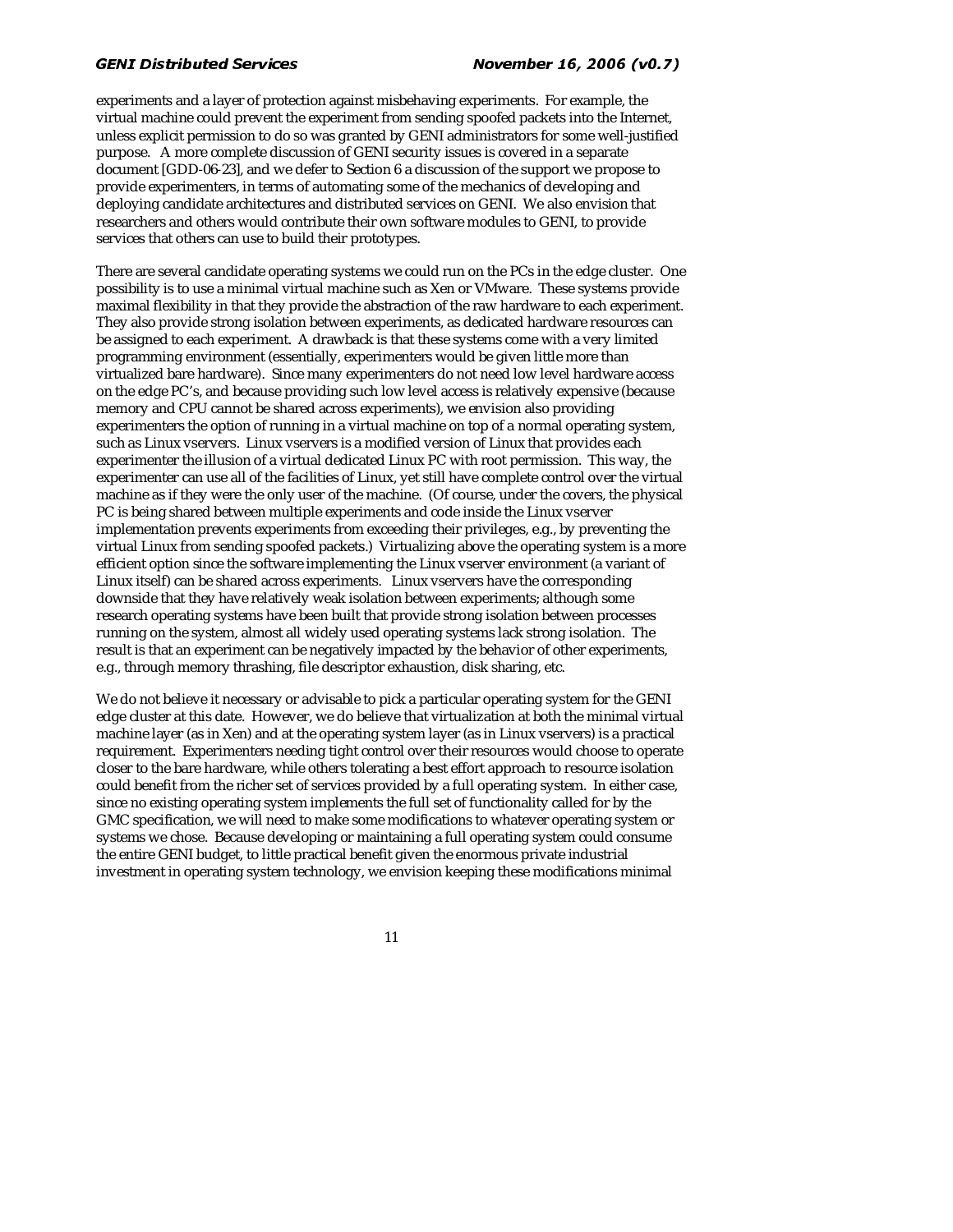and easily folded back into the original operating system code base, so that we can track external improvements in the underlying operating system code.

As described in the "GENI Component Reference Design" [GDD-06-13], to support the abstraction of a virtual machine, the operating system running on the underlying computer must (1) allocate and schedule resources (e.g., CPU, bandwidth, memory, and storage) so that the experiment's requirements are met and the runtime behavior of one slice does not adversely affect the performance of another running on the same node, (2) partition or contextualize the available name spaces (e.g., network addresses and file names) to prevent a slice from interfering with another, or gaining access to information in another slice, (3) provide a stable programming base that cannot be manipulated by code running in one slice in a way that adversely affects another slice, and (4) enforce (and log for audit) access control decisions with respect to the specific permissions granted to a slice, such as the ability to send packets to the Internet vs. only to other GENI nodes.

Virtual machines are now a mature technology and they have proven effective in supporting experimentation with distributed services in PlanetLab [BAV04, BAR03], making them a natural, low-risk starting point for building nodes for GENI. Today, packet forwarding within a virtual machine can forward data packets at nearly 1 gigabit/second. As GENI evolves, we can move key functionality into the operating system for faster throughput and provide an increasingly fine granularity of sharing of the system resources by exploiting hardware support for virtualization [IVT].

One issue raised by the use of virtual machines is addressability. To the outside world, and specifically the rest of the Internet, the edge cluster PC appears to be a normal PC capable of sending and receiving packets in the normal way. However, experiments running on a given node need to share this external view – two web servers, each running on their own virtual machine on the same physical hardware, cannot both receive all packets arriving on port 80. We discuss this issue in more depth in Section 8, as one solution is to provide a more dynamic name system to allow more flexible binding visible to the outside world. Here we note that a pragmatic solution is simply to allocate an ample number of IP addresses to each cluster, e.g., a \24 (256 addresses) for a 10-20 node cluster. Each PC can then have multiple addresses, enabling it to support a limited amount of unambiguous multiplexing on each port. The converse issue is that many types of fault tolerant network and distributed systems experiments need to have facilities for a single address to be mapped to a set of physical hardware, so that a failed node can be transparently hidden from view. For transparent failover within a cluster, this requires the ability for virtual machines to manipulate the physical ARP tables in the cluster switch (if a controlled, secure fashion); for transparent failover across clusters, this requires BGP connectivity. Both issues are discussed in more depth in Section 8.

A final issue concerns cluster-wide operating system services. Certain experiments may need coordinated behavior across multiple machines in a given cluster and/or to bind themselves to a particular node within a cluster. To accommodate these requirements, we believe the facility architecture specification – the primitives supported by every component in GENI -- needs to be rich enough to be able to capture these constraints. We defer a discussion of all other clusterwide services, such as cluster-wide reliable storage service or cluster-wide resource allocation, to later sections in this document.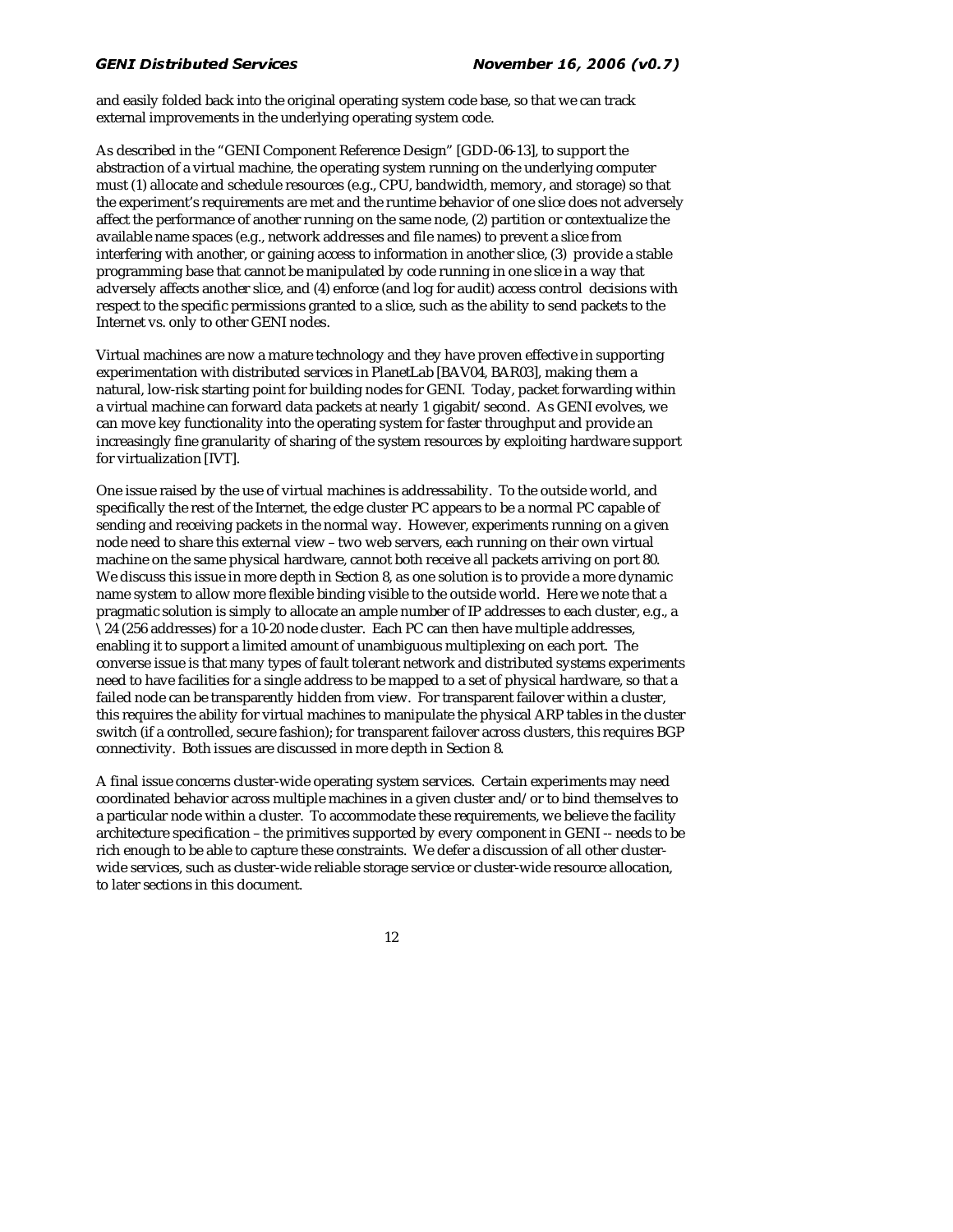## **4 Storage**

GENI requires several forms of storage to facilitate both management and experimentation. Experimenters will need local storage on the nodes they use (e.g., to store results, logs, or the data their experiments operate on). Experimenters will also benefit from convenient remote access to those storage resources, to debug their experiments or examine results. Researchers will need higher performance storage resources within a cluster of GENI machines for the data that their experiment operates on (e.g., cached web pages, network measurement data, and so on). Finally, the management of GENI will require significant quantities of reliable storage for audit trails, resource use accounting, and tracking GENI resources such as equipment and network connectivity. Section 5.1 explores the goals and storage requirements in more detail, and the subsequent sections examine the resources and technical developments needed to meet those goals. As we will see, the storage services are dependent on the security and resourceallocation designs.

## **4.1 Storage goals and requirements**

This section lists the requirements for storage services on GENI. We expect GENI to provide a large amount of data storage in the form of many disks. These disks maybe attached to end nodes or directly accessible over a local-area network (i.e., network-attached storage devices). We call nodes that have storage attached to them storage nodes, and we expect them to be part of the edge clusters described in Section 2.

The storage nodes will have different users: 1) the GENI operational staff who need full access to storage on each storage node and the ability to manage remote storage nodes easily; 2) distributed system researchers who may produce new storage services; and 3) researchers who produce new GENI experiments that may involve storage (e.g., to log experimental data). To support these different categories of users we envision a number of different storage services with different interfaces.

### **Goal #1: Provide sufficient storage to support the users and managers of GENI.**

We envision that many applications and experiments that run on top of GENI will require significant quantities of storage.

- An important goal of the resources provided by GENI is to be able to perform research that is valid in the context of both today's and tomorrow's industry. With corporations such as Google, Akamai, and Amazon.com having tens to hundreds of thousands of nodes, GENI experimenters must have access to sufficient resources to provide convincing evidence that their solutions will scale to the sizes that industry demands and will demand in the future.
- To estimate the storage requirements for GENI, we extrapolate from both current industry capabilities and experiments running on current testbeds such as PlanetLab. Examples of those experiments include:
- MIT's OverCite project uses roughly 40 GB per node, a requirement that makes it very difficult to run on PlanetLab.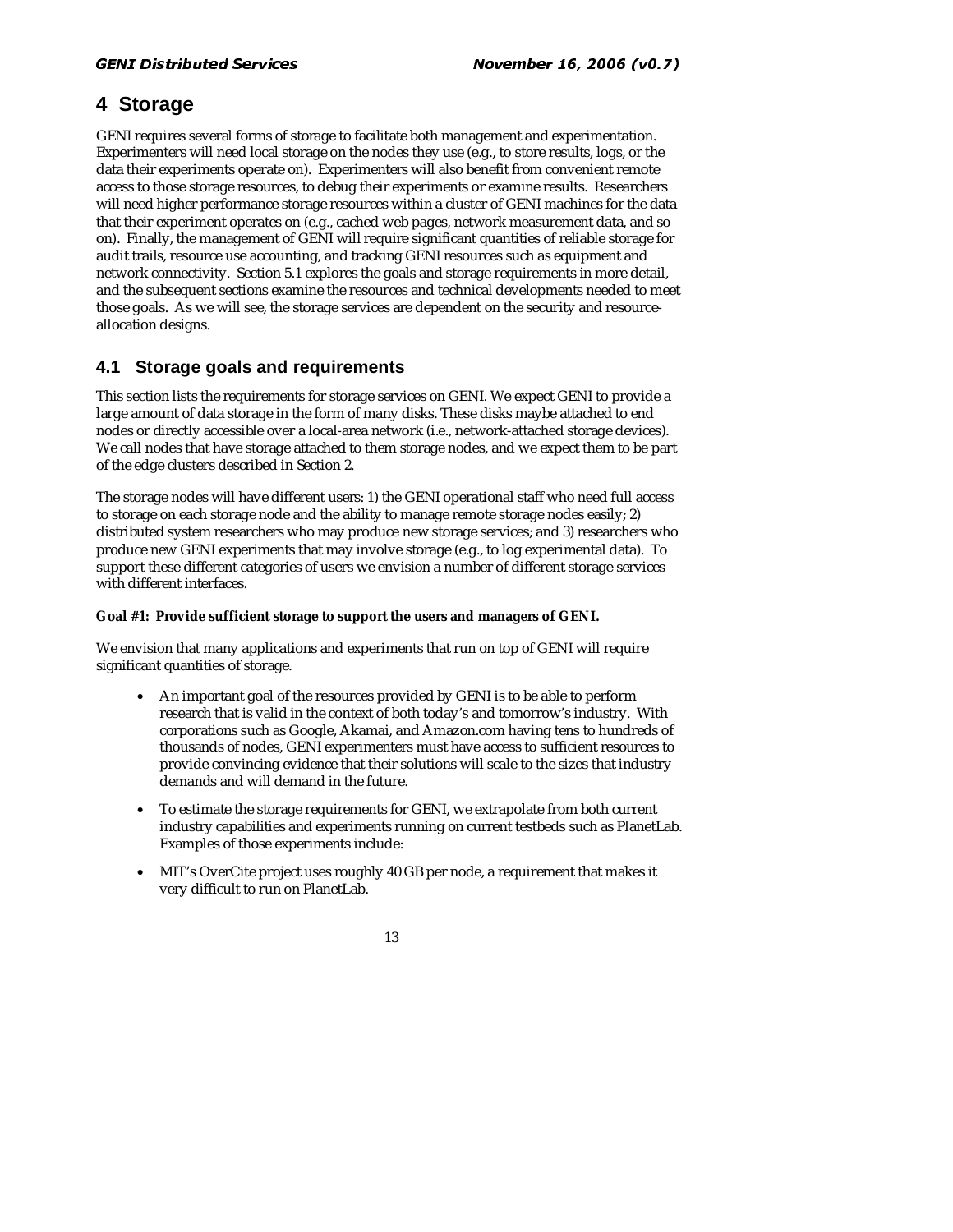- CoDeen uses 3Gbyte per node.
- Coral uses 4 Gbyte per node, but would benefit from 10 Gbyte per node.

Akamai Inc. claims to use more than 20,000 servers for content distribution and Amazon's Inc. EC2 service allows each user 20 instances of a distributed application, with about 160Gbyte disk space for each instance.

Based upon these numbers, we expect that GENI should have at least 10,000 servers, with an aggregate storage capacity of 20 petabytes using 2006 disk technology; we expect these numbers to increase commensurate with improvements in disk technology as disk space is added at later stages of GENI development, and as the demands of experiments increase.

### **Goal #2: Provide access to the storage resources.**

Experimenters and GENI administrators must be able to quickly and easily access the storage resources provided in the infrastructure. This includes: (1) direct access by experimenters running code on an individual machine; (2) access through databases for more convenient access to structured data storage; (3) convenient remote access for experiment and system management.

On a particular node, researchers expect a convenient, file system-based interface to read and write the data involved with their application. Past this, however, many experiments will benefit from a more structured, database-like access mechanism to, for example, store and query data from experiments. Because of the utility of this functionality to the management of the GENI nodes themselves, we believe that the basic node interface should include a local database-like access mechanism.

Both experimenters and the GENI managers need to remotely access data stored on GENI nodes. Experimenters must distribute code, gather analysis results, and may need to interactively access data while developing and debugging systems. GENI administrators need remote access to analyze problems, failures, and monitor the performance of the system. To support these needs, GENI should provide a convenient mechanism for remote data access. This access has two aspects: First, a remote file system-like access mechanism that provides easy, human-friendly remote access, perhaps at the cost of some performance. Second, a highperformance data interface that can be a building block for the development of other services; we discuss this need further in the next goal.

### **Goal #3: Provide high performance storage for experiment support.**

Services that run on top of GENI may need to rapidly read and write large volumes of data to storage. At a minimum, GENI must provide access to high performance storage on individual nodes, and make it possible for services to services to leverage the parallelism available from having many machines with many disks in a single location. It is, however, equally important to ensure that the services provided by GENI are feasible to implement in a reasonable amount of time, and do not excessively specialize to a particular application's need. Therefore, we believe that GENI should meet three requirements to satisfy the needs of a diverse array of services: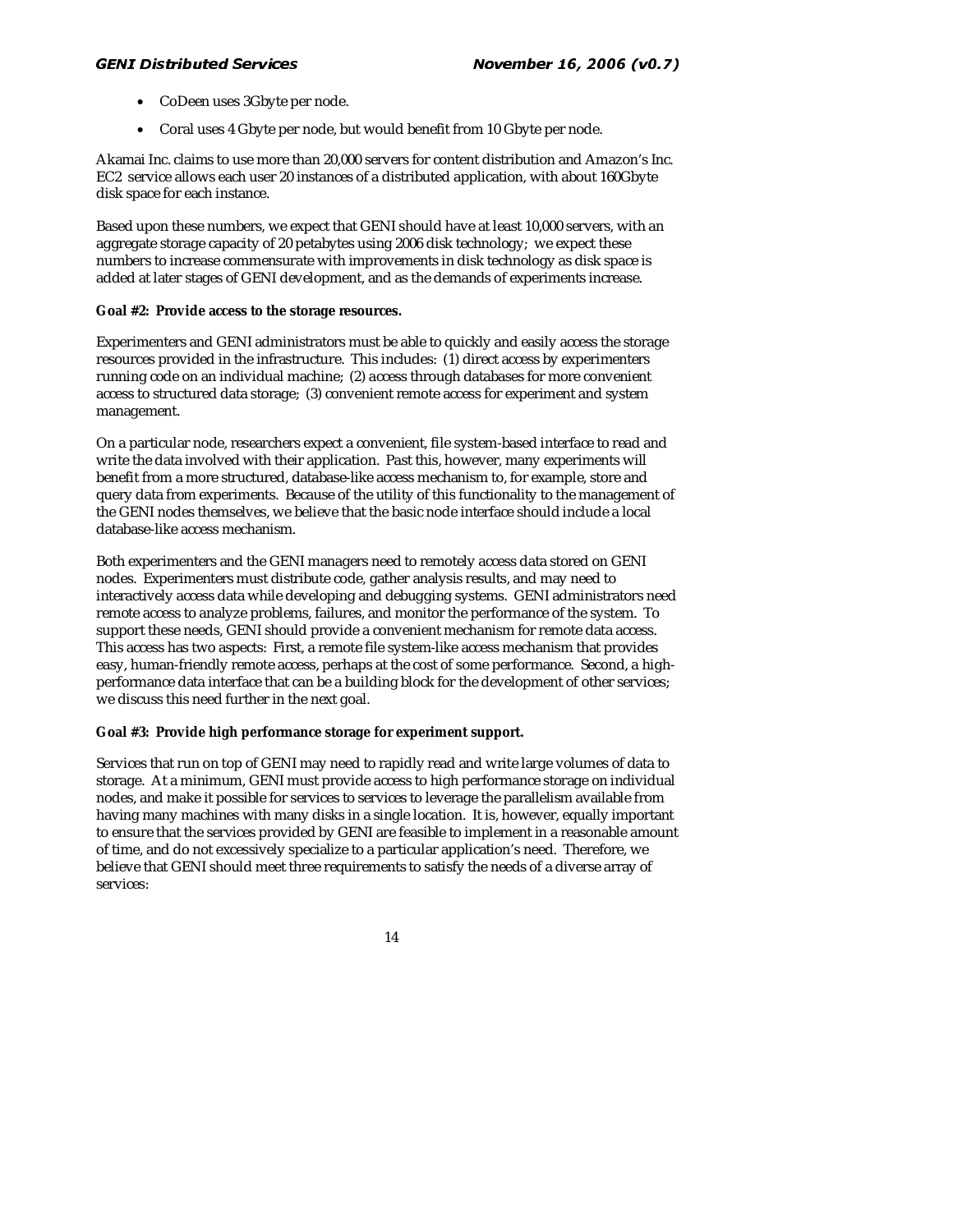First, GENI should allow services to rapidly and efficiently access storage resources on a node both when they are running locally on that node and when they are remote. This access could take the form of file system access for local processes and as a simple block-based mechanism for remote access. We explicitly note that to meet this requirement, GENI need not provide a high-performance wide-area file system.

Second, for the convenience of service developers, GENI should provide a high performance clustered file system for use within a single, geographically co-located collection of nodes. Local clustered file systems are well understood within the high performance computing community, and can be reasonably provided within GENI without incurring undue risk of failure. Many services (e.g., caches such as CoDeeN and Coral) will benefit from having a more reliable, high performance clustered file system without having to re-implement this functionality.

Finally, to support the development of alternate clustered or wide-area file systems or storage systems, GENI should make it easy for services to access the parallelism available on the machines in its clusters. This support implies two capabilities: First, the ability for services to determine which resources can operate in parallel (e.g., to differentiate different physical disks from virtual disks exported by the same hardware), and second, the ability to access these different devices quickly and in parallel.

• Goal #4: Balance cost, performance, and the expectation of durability.

One primary threat to storage is that disks may fail unexpectedly and lose their content. Providing durable storage under this threat is challenging and it is helpful to make a clear distinction between hard-state and soft-state data. Hard-state data must be durable, perhaps through replication and archiving. Soft-state data can be reclaimed at anytime, perhaps, if possible, after warning the owner of the data. We envision that GENI should enable hard-state and soft-state services, but GENI itself should provide at a low level only "best-effort" durability.

Best-effort storage is defined by three characteristics: First, GENI will allocate long-term storage to projects when necessary, and not reclaim the storage until that time has expired. Second, the GENI management must create and follow guidelines about the frequency of intentional storage erasures (e.g., due to upgrades or routine maintenance). Finally, services must use replication or other strategies to ensure that they can survive accidents or erasures within the GENI parameters.

Hard-state services are more challenging to develop and maintain than soft-state services. We don't assume that the GENI operational staff will be directly responsible for archiving and replicating hard-state data. Instead, we assume that the GENI operational staff allocates disk storage to a service for a long period time with the promise not to reclaim that storage for that period. The service may then use the assigned storage to provide durable hard-state data. (If such a service becomes popular, the operational staff may choose to take on the responsibility of running the service.)

This is a combination of management promises (not wipe all machines at the same time, etc.) along with constraints about the actual hardware used in GENI (should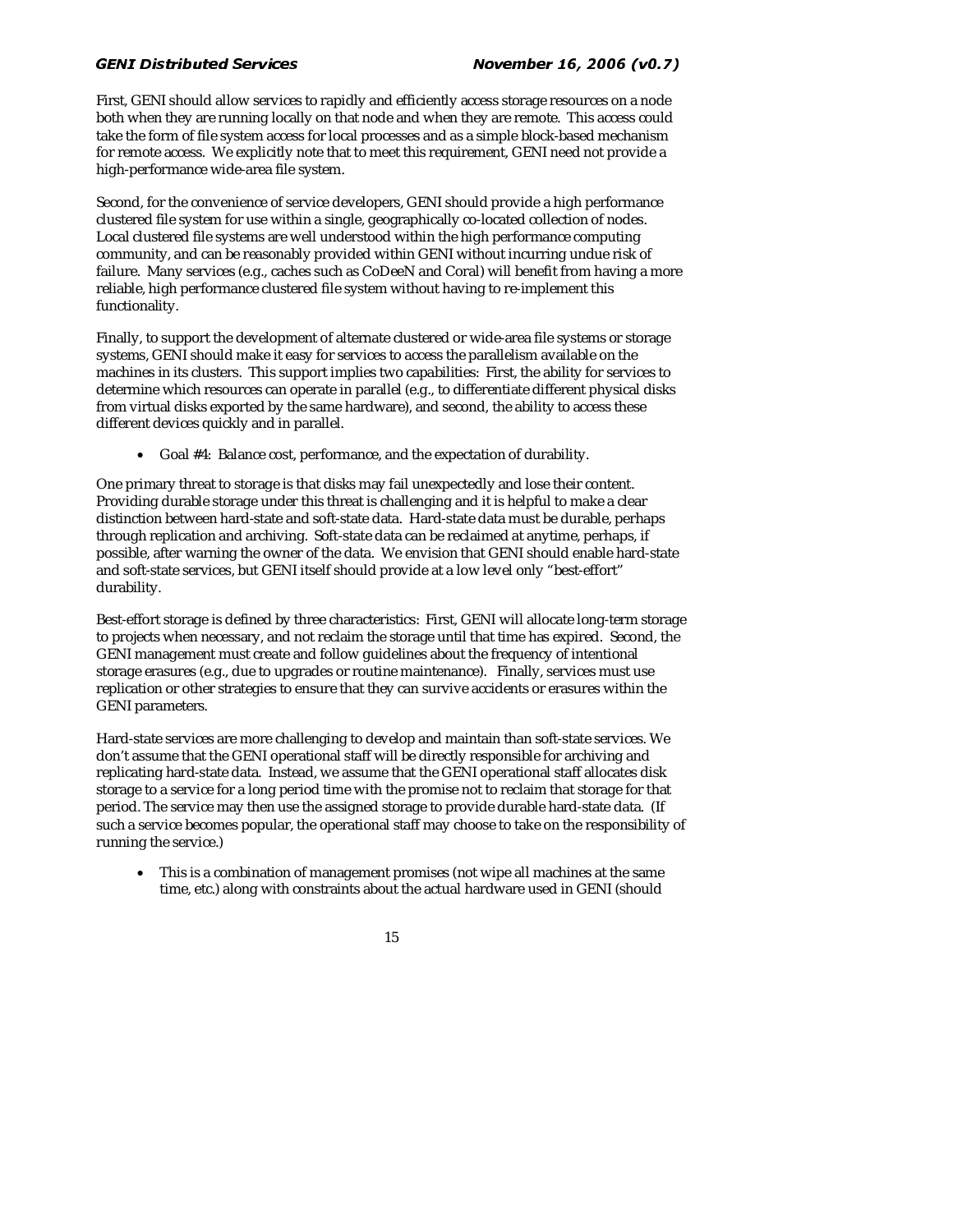meet certain levels of reliability) and making clear the "contract" between researchers and the GENI storage services about how researchers should protect their data from accidental erasure.

- GENI experimenters are responsible for performing whatever duplication of their data is necessary to provide the level of durability they require. We envision, however, that services will arise that provide this duplication on their behalf. The GENI architecture should be conducive to the creation of such services.
- Goal #5: Allow experimenters to build new storage services through extensibility
- A primary purpose of GENI will be supporting experiments in distributed computing. These experiments will test novel distributed applications that aggregate the storage at many GENI sites. As demonstrated with the experience of PlanetLab, some of these experimental applications will result in new services that will be used by the GENI community. To facilitate such new services, it is important that the storages services can be easily extended. For example, it should be possible for a researcher to build a novel file system by extending the low-level node interface and still achieving good performance. Another researcher may want to extended storage services at a higher-level, for example, by extending the cluster file system.
- A modular storage design also reduces the pressure on the GENI operational staff in several ways. The operational staff must provide basic storage services but doesn't have to build all services; the staff can rely on the community to help out. The operational stuff doesn't have to run all services but can rely on the experimenters to run their services---they will have a vested interested in doing so to be able to collect interesting experimental data with real users. Finally, the operational staff can evaluate multiple storage services and select the best one for the GENI community, and grow the services in an incremental fashion.
- Goal #6: Strong user authentications and access control
- Since storage is durable and may contain valuable information, it is important that the storage services provide strong security. When a user makes a request for storage, the storage allocator should be able to authenticate so that services can make a decision if the user should be granted the request or not, and can audit the use of the storage over time. Storage services will storage important data; the owners of the data must be able to control which users can access it. To support such security policies, the storage services need an infrastructure for user authentication.
- The rest of the section describes a storage design that can facilitate these goals.

## **4.2 Per-node storage services**

On each storage node, GENI should provide standard storage interfaces, which include a file system interface, a raw disk interface, and a database. The file system interface is primarily intended to manage local storage and organize it with existing tools. The raw disk interface allows system and application developers to implement new storage services, without having to pay the overhead of a file system.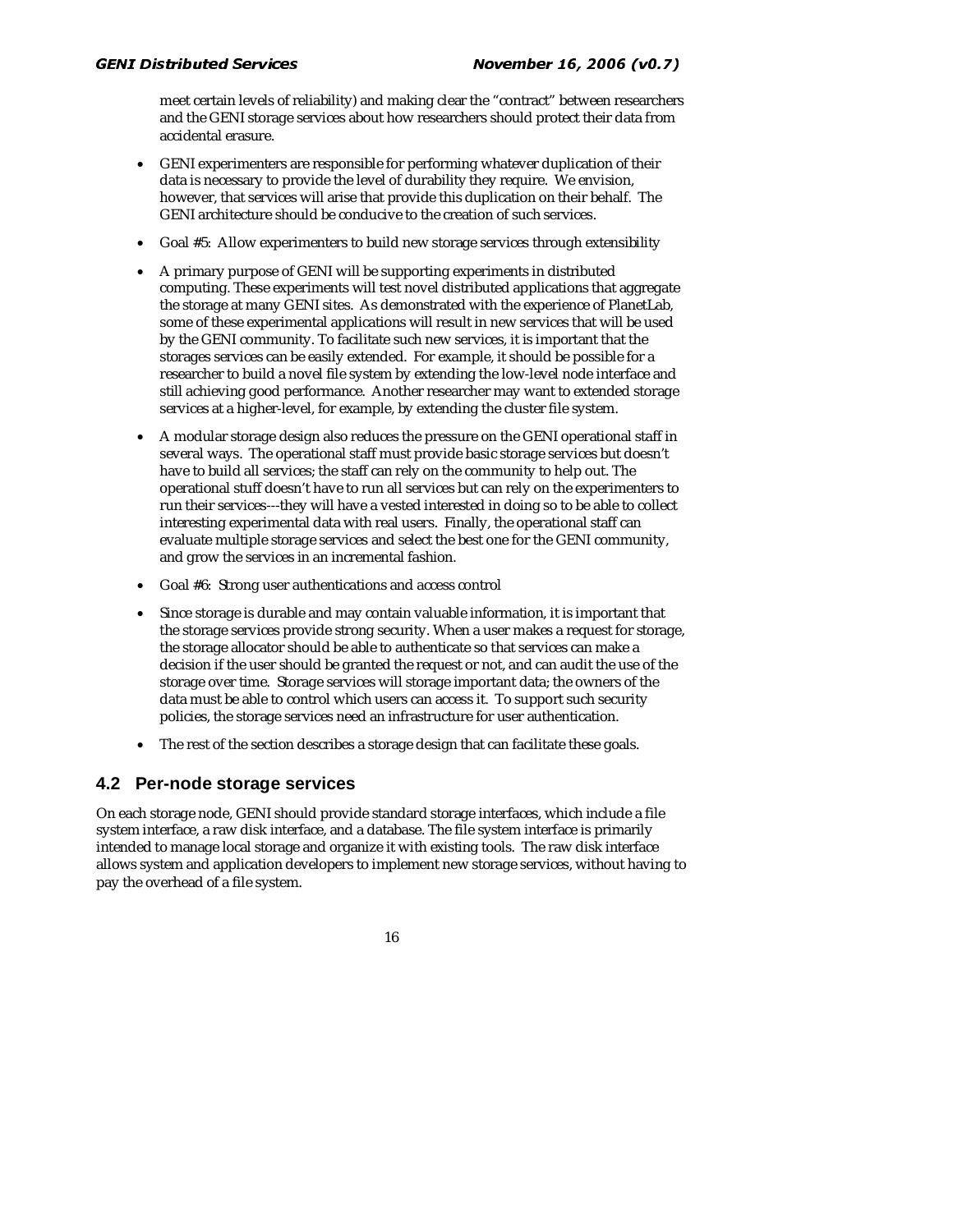We expect that the file system and raw disk interface will be used to build all other storage services. This implies that the file and disk interface should provide good performance. That is, the performance of the other storage services should be bottlenecked by disk and network transfer rates, not by the implementation of the file and disk interface, and its interaction with the operating system. In particular, this requirement calls for good support to overlap I/O and computation, and careful scheduling of the storage services with the programs that use them.

We expect that each storage node runs two other services by default, because we expect that these two will be used frequently. The first one is a standard SQL database. Many services and applications are likely to need a database that can lookup items by key; the database's performance will be crucial to these applications. For example, the GENI monitoring services need an SQL database, and GENI might as well make the database used for monitoring available to other services too, instead of forcing users to tune such the database, which can be complicated. Given that databases today provide a notion of user, it should be reasonable simple to incorporate the database into the GENI authentication and authorization design.

The second service is one that allows system developers to isolate applications and provide new storage services by intercepting file system calls. This can be done in various ways, but two candidates ones are through a file system library and a "loop-back" file system. Using this service, different kinds of distributed services can be added without having to change the software on the individual storage nodes in fundamental ways.

## **4.3 Distributed data services**

With the above storage node services, we expect that system and application developers can construct many distributed storage services. Many users, however, will have a need for a common set of services. These include the following:

- A wide-area file system. This service is mostly intended for system administrators so that they can manage remote nodes easily. A distributed file system extends the familiar local file system interfaces across all storage nodes and allows all storage to be accessed through global pathnames. Possible candidates include AFS, NSFv4, and SFS.
- A high-performance wide-area file system that is suitable for reading and writing files by wide-area applications that require high performance, but perhaps can compromise on other file system functions. An example of such a service is a rudimentary read/write segment-store service. This service allows a program running on any storage node in GENI to create and access big extents on any other storage node. The extents are named by unique identifiers. This segment store gives system developer and researchers control of where data will be stored, allows remote access, and is a building block for many distributed storage services and applications. The Google file system library may be a good starting point for the design of this service, but more ambitious designs that provide a higher-degree of durability and transparency need to be explored.
- Write-once or read-only storage services. These services allow efficient access to data that is read-only or write-once (e.g., a soft-state CDN and a hard-state DHT). Because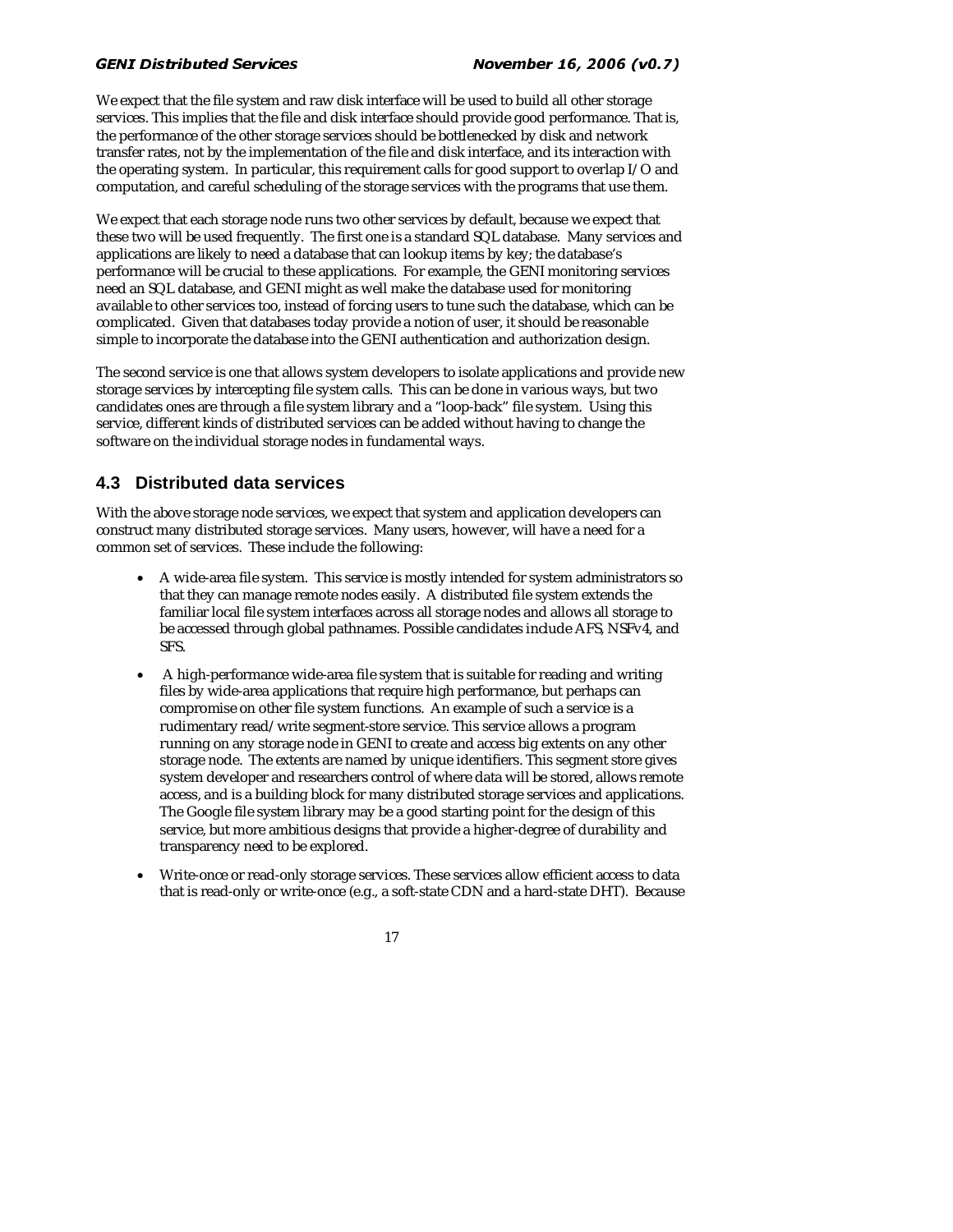these services are targeted to specific usage patterns, these services can provide better performance than a distributed file system. These services allow programs and users to have access to large data efficiently through caching, proximity-aware retrieval, and parallel fetch.

- Data push services. These services push data from one storage node to many nodes. Push services should allow users to distribute programs efficiently, to run a new experiment, restore data on remote storage nodes, etc. Possible designs include CoDeploy, BitTorrent, Shark, and dot.
- Logging services. The storage service should provide good support for event logs. Distributed applications should be able to log events, collect them, analyze them, and roll-over logs easily and at high performance. The storage service should log events about itself. Events include storage went off-line, disk was lost permanently, etc

## **4.4 Securing and managing storage**

Many applications will use the storage services and it will store valuable data and be one of the primary resources of GENI. The amount of storage in GENI will be large and cannot be easily reshuffled from one to another. It is therefore important that the storage services provide good support for securing and managing storage for system administrators, developers, and users.

The storage service should provide some level of security. At a minimum, it should protect against other user's mistakes (e.g., some user typing "rm -rf \*" by accident and over use (e.g., through quota). The security support will leverage the distributed authorization and authentication services discussed in the previous section. Protection against over use is part of a larger plan for resources management, which is discussed in another section.

The requirements and the design of this aspect of the storage services are dependent on the GENI security and resource allocation plans. Storage services should be a primary test case for these plans. As these plans develop, the design for securing and managing storages will be made more specific.

## **4.5 Construction Sequence**

- Develop segment store on available compute nodes Depends on VMM fast raw disk partitions.
- Clustered filesystem: immediately after segment store is working.
- Management" wide-area filesystem: concurrent w/segment store. Requires loopback filesystem interface.
- Global read-only/mostly filesystem. Local VMs/vservers access this via the loopback interface. Could be written atop the local filesystem (concurrent w/segment store). Alternatively, could be written to use the segment store or the clustered filesystem. If using clustered filesystem, then develop local filesystem version first.
- Global high performance read/write filesystem:

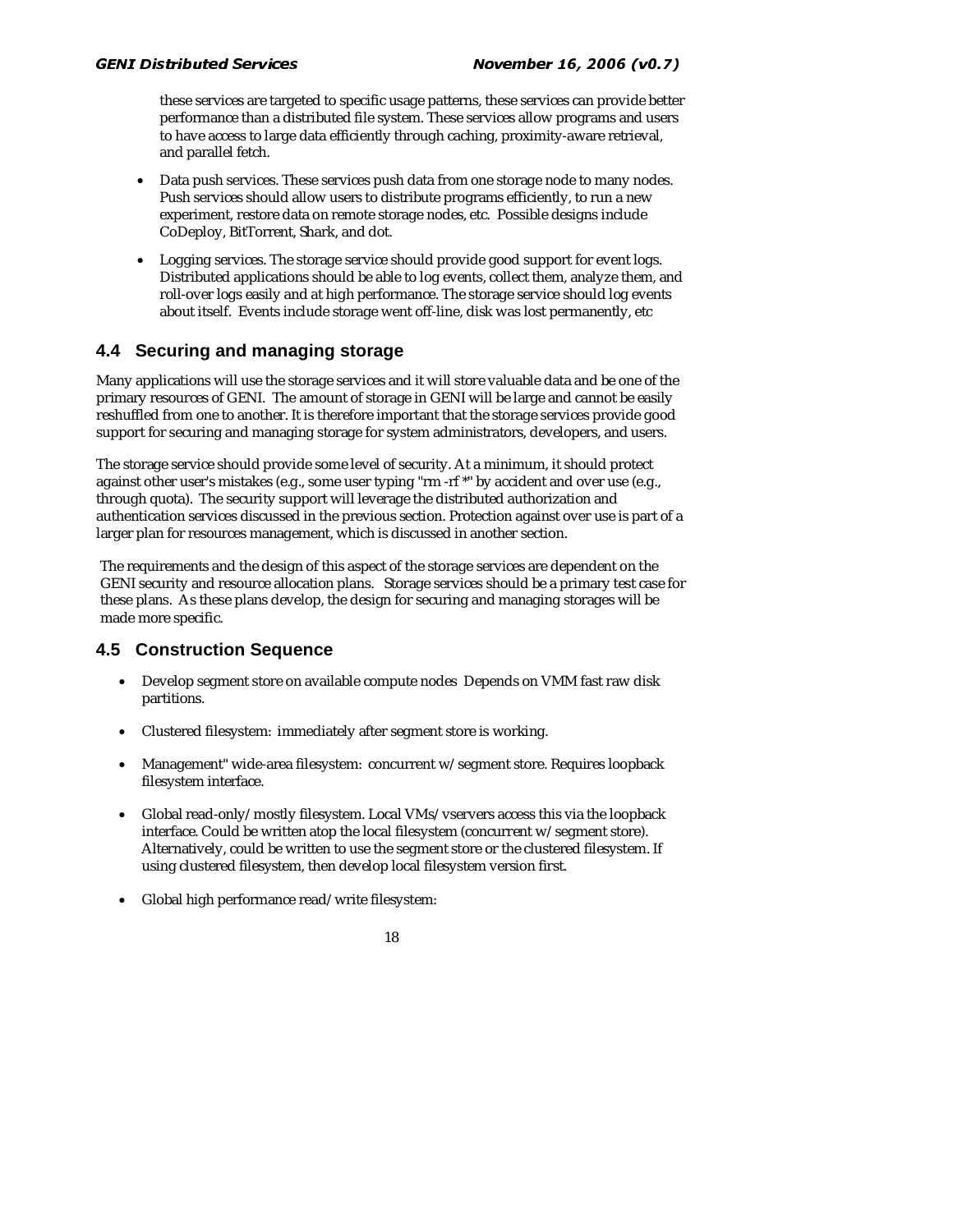## **5 Resource Allocation**

Resource allocation is key to any shared computing and communication infrastructure. In particular, GENI will be shared by thousands of different organizations and tens of thousands of simultaneous users. While there will be significant resources available system-wide, GENI will undergo a "tragedy of the commons"---where the system loses value for all participants---if all users are allowed to greedily consume as much resources as possible. Such scenarios take place periodically on PlanetLab but will be unacceptable for some GENI users, for example those wishing to continuously run a Virtual ISP in a Slice. First, such services will typically have more demanding resource requirements than a typical PlanetLab experiment. Second, such services may need a baseline level of guaranteed resources to accurately model real-word deployments. For example, ISP's can usually assume that any resource scarcity is caused by their own behavior rather than the behavior of those sharing the physical underlying resources. At the same time, some services may wish the validate their ability to run under with only best effort guarantees. Further, employing best effort resource scheduling usually results in higher levels of resource utilization. Hence, GENI resource allocation should support both guaranteed and best-effort resource allocation models.

Existing shared testbeds either perform strict space sharing, where individual jobs control a subset of nodes through completion as in Emulab or Deter, or best effort scheduling, where individual jobs receive resources inversely proportional to the number of currently competing jobs as in PlanetLab. However, to achieve both high system utilization and to allow at least some applications to run with dedicated resources, we propose that some subset of global GENI resources will be subject to admission control at a fine granularity, i.e., dedicated access to portions of multiple machine's CPU, memory, network, and storage resources. The global GENI resource allocation mechanism will interface with the per-node virtualization layer to effect appropriate resource isolation. By default, most applications will run in "best-effort" mode (perhaps with some priority relative to other applications) to ensure a high-level of resource utilization and to reduce the barrier to entry for running jobs on GENI. The amount of resources that can be reserved by an application, the relative priority of best-effort applications, and the proportion of global resources subject to admission control are all matters of policy.

An important task of the resource allocation mechanism is to encourage efficient resource usage, e.g., to ensure that users only acquire as much resources as they truly need, and for only the period of time that they really need them. This second point is particularly important. The duration of a particular resource binding should be coarse-grained to reduce the overhead associated with performing resource allocation (i.e., we wish to avoid requiring an application to renew its resource privileges every few seconds). However, we believe that resource renegotiation must take place more frequently for applications as they are dedicated increasing amounts of resources. For instance, an application with dedicated use of a substantial fraction of global GENI resources may need to renew its resource privileges every few minutes (to allow the system to be agile to changing resource demands). A best effort application running with low priority may only need to re-negotiate on the granularity of days or even weeks. In general, GENI's resource allocation mechanism should be general to support a variety of policies for the duration of resource bindings, but guaranteed resource allocations must always be time-limited.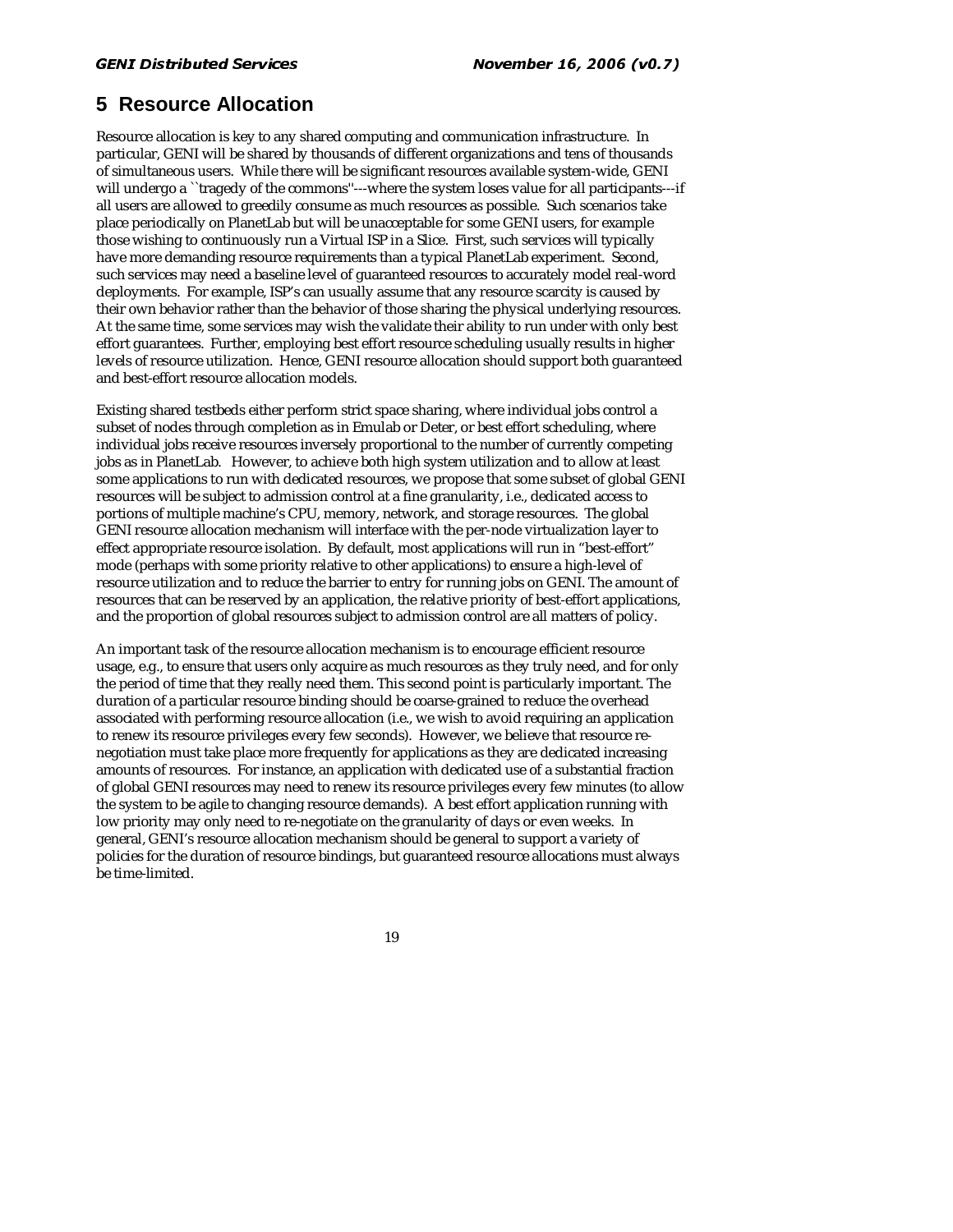The resources allocated to individual services will often be for shorter durations than the lifetime of many GENI services. Thus, many GENI services should be prepared for dynamically changing levels of available resources independent of whether they are running with resource guarantees or in best effort mode. To allow applications to cope with a constantly changing resource landscape, the resource allocation mechanism should support callbacks to the service (or designated agents of the service), similar to the techniques employed by Exokernel or Scheduler Activations.

## **5.1 Goals**

Given the centrality of resource allocation to GENI, below we describe some of the high-level requirements of any such system.

- *Heterogeneous user base.* Applications will range from network experiments (measuring some aspect of GENI or the Internet at large) to long running services (for instance, content distribution services such as CoDeeN or Coral) used by a large number of external users to fundamental research into network architecture, for instance, a virtual ISP transiting data transparently to and from destinations unaffiliated with GENI. In all of these cases, we require some mechanism to divide global system resources---CPU, network bandwidth, memory, disk storage---among participants. Resource allocation requirements include: interactive access to CPU and network resources to support network measurement, some baseline guarantee of (relatively large) resource availability over coarse time scales to support long-running services, and dedicated access to resources to support virtual ISPs. While there has been research in supporting all of these resource allocation models, there is no system that supports all such uses in one framework. For example, any such system would require advancement in both local and global resource scheduling mechanisms.
- *Resource allocation policy.* Even in the presence of appropriate resource allocation mechanisms, a primary question remains: the appropriate policy for making specific resource guarantees to individual users and applications. In a system with *n* users, should GENI allocate *1/n* of the resources to all participants? This might encourage certain users to consume resources even when they are not deriving significant benefit from those resources. Should there then be appropriate incentives for being a good citizen, e.g., for backing off resource consumption during times of global resource constraint? What are the appropriate incentive models? For example, in exchange for lower overall rates, certain companies agree to reduce power consumption during times of peak demand. Finally, should there be some central authority that decides on baseline resource allocation levels? For instance, a popular virtual ISP that is supporting basic research in next-generation Internet architecture perhaps should be allocated more than *1/n* of global resources. There are interesting questions in who sets such policy and the process for making these decisions.
- *Resource isolation.* Given some policy for allocating resources among competing principals, we require techniques to ensure isolation among competing tasks. For instance, if a virtual ISP is promised some level of bandwidth and computation at a set of nodes spread across GENI, then those resources must be available independent of what other users are doing. One natural model for providing such isolation is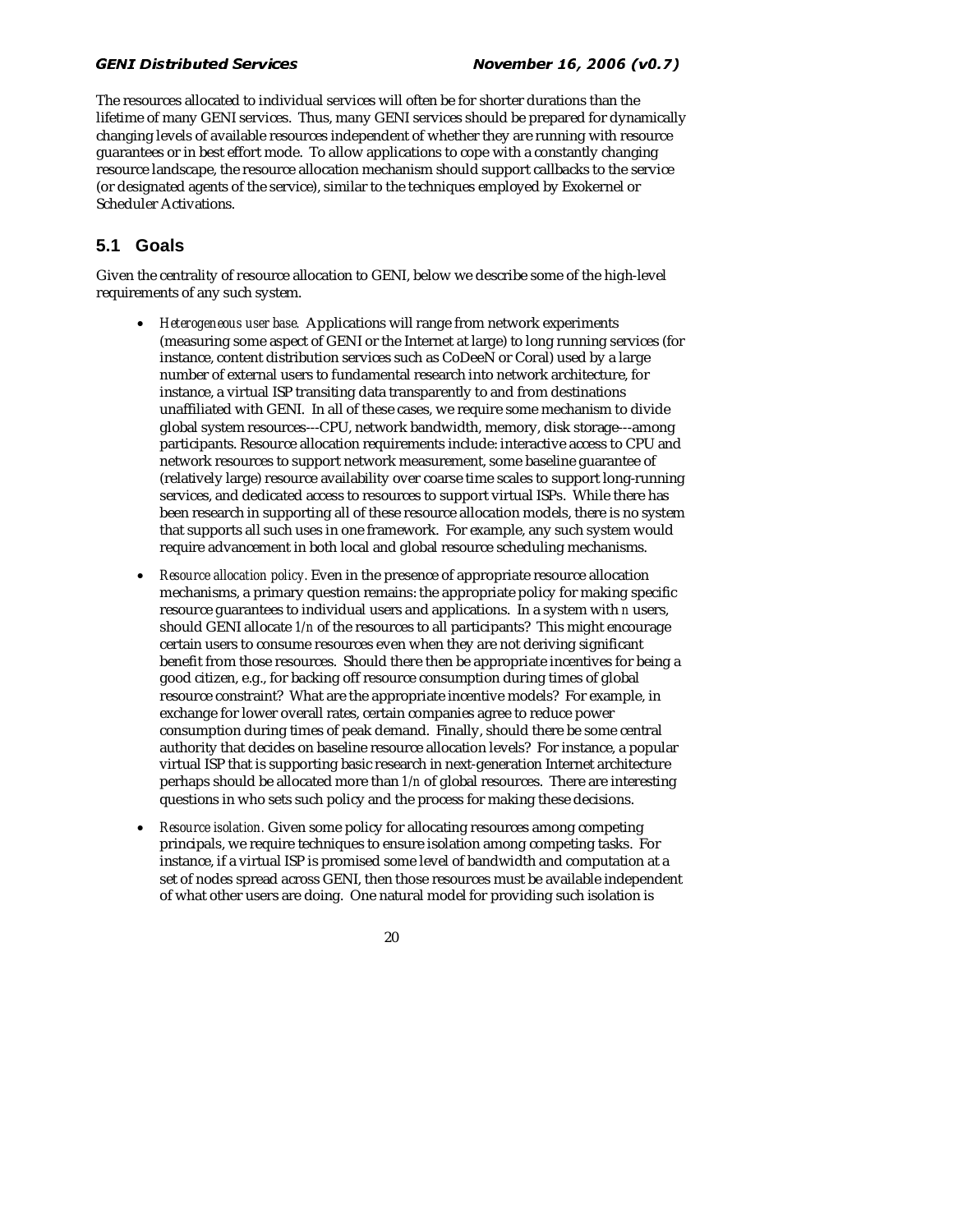through virtual machines. Applications can then configure individual virtual machines appropriately while a virtual machine monitor running on each host enforces resource allocation and isolation on a per-node basis. One interesting question is whether resource allocation guarantees should be made globally or on a per-node basis. For example, should a user be promised 30% on each of 100 machines spread across GENI or the equivalent of 30 machines worth of resources GENI-wide (to be sub-divided dynamically).

- *Security and authentication.* Security is a primary requirement for any resource allocation infrastructure. In particular, users must have a secure mechanism for authenticating themselves to the system and to receive the resources that they are entitled to. Users should not be able to consume more than their allocated share of resources and, just as importantly, should not be able to deny other users from consuming their allocated resource share. For generality, the system must support secure capabilities, the ability to transfer to a second party resource privileges originally assigned to some first party. Such capabilities should be self-describing, unforgeable, traceable, and irrefutable. These capabilities can form the basis of powerful resource peering mechanisms and policies to allow decentralized access to global system resources.
- *Separation of policy and mechanism.* We aim to provide the mechanisms required to implement a wide range of resource allocation policies, many of which we cannot anticipate. For example, while we dictate that users will be granted best-effort or guaranteed-share access to resources, we do not want to constrain policies about which users are granted access to which resources, the relative priorities of user jobs, how users decide how much resources to request and use, etc. On the other hand, we must define basic mandatory classes of resource principals and types of capabilities (access rights) that will ensure that regardless of resource allocation policy, users will not be able to exceed their authorized resource usage. These mandatory pieces of the resource allocation infrastructure will also allow different resource allocation policies to peacefully coexist on top of the same underlying resource allocation mechanisms.
- *Distributed architecture and local autonomy.* GENI's resource allocation architecture should be logically decentralized to support both federation and local site autonomy. However, initial implementations of the architecture may be logically centralized for expediency. As part of the requirement for providing sites with proper incentives to consider global system conditions when making local decisions, sites contributing resources to GENI must in the end maintain autonomy over their own resources. Even if GENI is initially controlled centrally, it must eventually support federation with other next-generation computing infrastructures being developed across the world. In support of this requirement, resource allocation must support pair-wise authentication and fine-grained capabilities to transfer privilege from one administrative authority to another. For example, one domain may grant access to several of its machines to another for a week in exchange for reciprocal access rights (appropriately signed and endorsed) at some later time. In general, sites may donate to GENI as much or as little resources as they wish, with the understanding that the value of the resources that their users are granted in return may depend on the value of the resources they donate. Additionally, users or resource allocators that have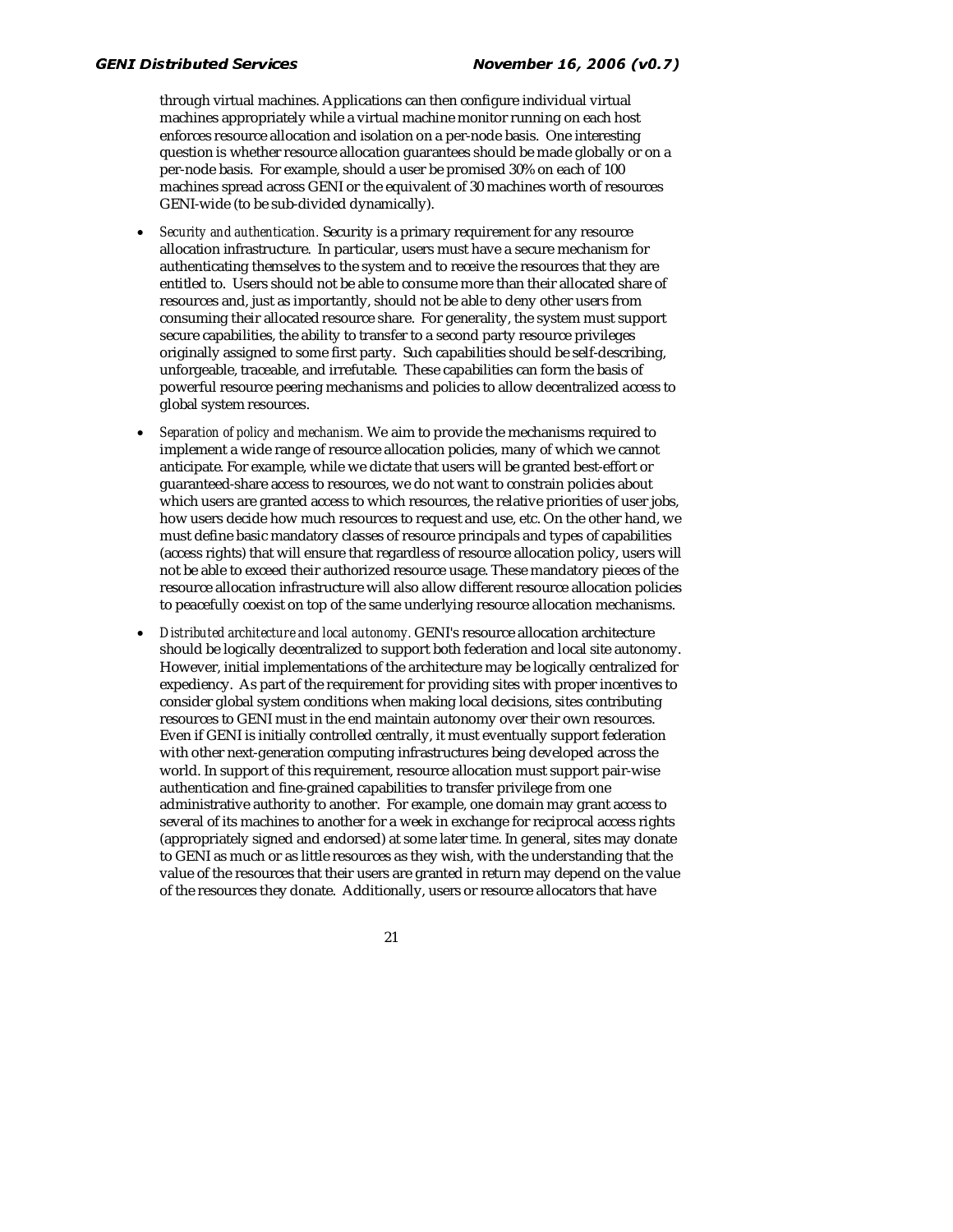been granted resource privileges should be able to transfer those privileges to other users or resource allocators, with the caveat that the individual resource owners ultimately retain the autonomy to deny access in exceptional situations.

- *Providing proper incentives.* We wish to enable resource allocation policies that: i) ensure user commitment to the continued maintenance and growth of the infrastructure and ii) promote user consumption of only as much resources as they require, especially during times of peak demand. One significant difficulty with achieving this goal is that end users will likely not (at least initially) be required to commit real money for the use of shared GENI resources. Similarly, the computation, storage, and communication resources will initially be deployed and maintained centrally. However, to achieve its ultimate goals, GENI must be self-sustaining. That is, companies and individuals must be incentivized to contribute resources to the system because they perceive a benefit from doing so.
- While developing a resource allocation system that optimally meets all of these goals is a significant research challenge, we believe that the simple two-policy model we described earlier—allowing users to request some combination of best-effort and guaranteed-share access to resources as mediated by a Science Board—will adequately meet the community's needs for the short- and medium-term.

## **5.2 Existing Resource Allocation Models**

One important question is whether existing models for resource allocation in shared computing infrastructures would be appropriate for GENI. If so, they should be adopted outright. We find that while there are certainly significant amounts to learn, the usage model in GENI is sufficiently different from existing infrastructures, that we do require new mechanisms and policies.

Perhaps the most closely related model of resource allocation in scheduling in Supercomputer Centers. Here, hundreds to thousands of independent users share very large-scale computing infrastructures consisting of thousands of processors. While there is some variation, resource allocation proceeds around a batch scheduler. Users submit jobs to a queue. When a job reaches the front of the queue, it obtains dedicated access to the computing resources for the duration of its run. Various schedulers enable space sharing in the case where multiple jobs can run simultaneously and independently on subsets of available processors. Time sharing is rarely implemented. Administrators can set a variety of knobs to give preferential treatment to individual users, for instance, by moving particular user jobs ahead in the queue. A similar sharing model is used for accessing some shared testbeds such as Emulab and Deter.

Relative to this model, GENI's application and service mix will be fundamentally different. For instance, there will be services that will run indefinitely, making dedicated access to physical resources impractical. Further, there will be many jobs that require fine-grained resource guarantees, for instance the ability to send a train of network packets every 100ms. Finally, many applications would benefit from interactive deployment and debugging, making the unbounded time associated with waiting in a work queue impractical. Even with these limitations, we still believe that there is an important place for batch queues in GENI and hence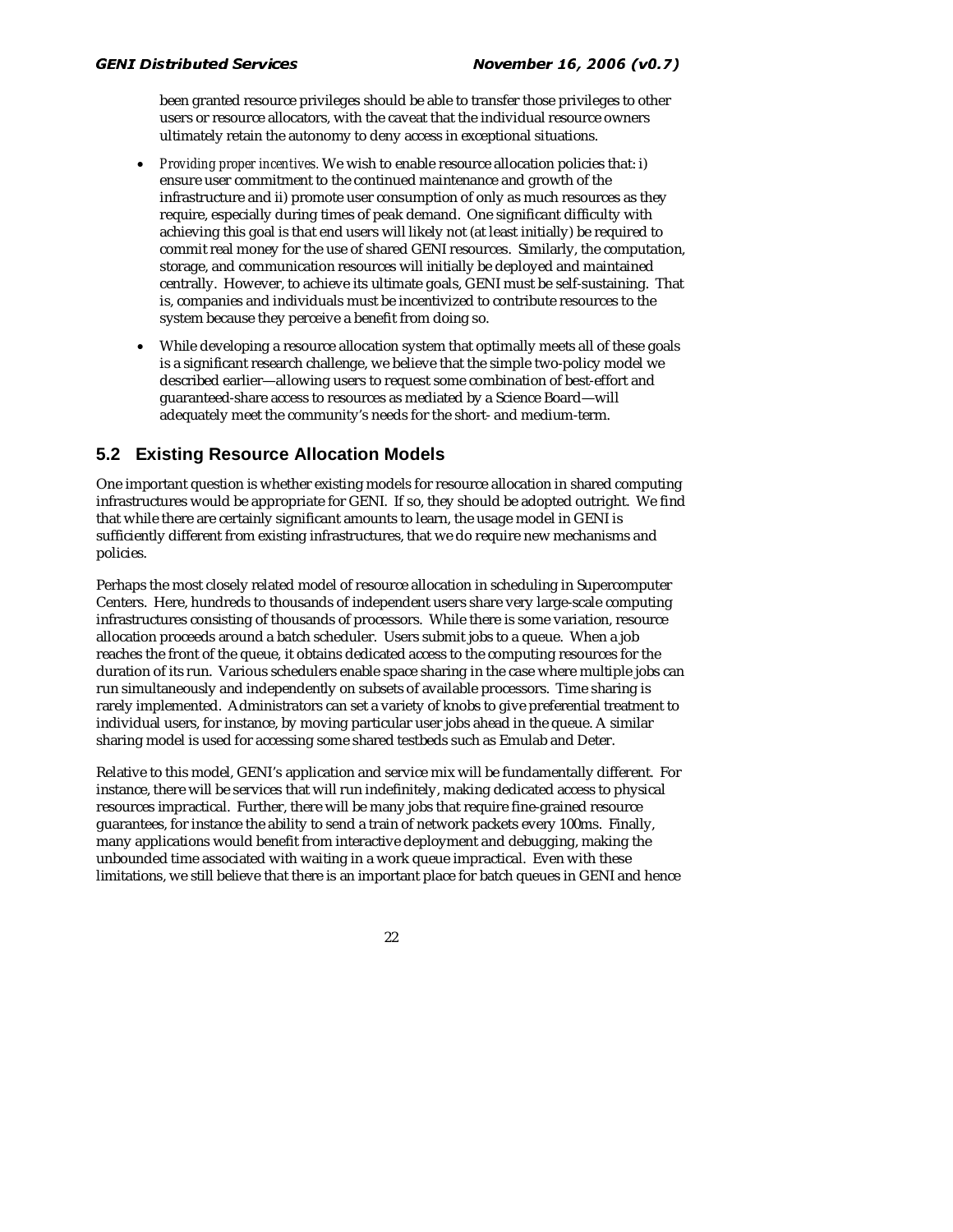our resource allocation mechanism should be general to batch queues, for instance, for dedicated, limited duration access to some subset of global system resources.

Also close to GENI's requirements for resource allocation are recent Grid deployments. Here, a number of sites typically federate their computing resources to run jobs that could otherwise not be supported at any individual site. In most cases however, these deployments still assume dedicated space sharing and batch queues and hence are not general to GENI's expected workload.

Finally, there have been a number of recent efforts to use auctions to allocate resources among competing users. The potential benefit of this approach is that it allows individual users to identify the relative value (their "bid") that they assign to a particular job. In this way, the system can maximize delivered utility by running those jobs that are likely to deliver the most value to their users. Other schemes typically assign fixed priorities to individual users, assigning equal weights to *all* jobs from that user (even those that may have low relative value). While such economic approaches hold some promise, a significant difficulty is that in compute environments, including GENI, they typically deal in *virtual* currency. That is, currency that may be employed only for accessing resources at a particular facility and not for any other purpose. There is then a need to invent a monetary policy, for example, policies for replenishing currency, taxing unspent currency, etc. There is also a user incentive to spend down allocated currency (or to transfer it to other users for "pennies on the dollar") even in the case where there is no real value for the associated jobs. Thus, while significant promise remains with this approach and while GENI's resource allocation mechanism should be general to any future monetary-based policy, we will not initially support auctions for GENI resource allocation initially.

## **5.3 Proposed Resource Allocation Mechanism**

### **5.3.1 Capability-based Resource Transfer**

Any mechanism for resource allocation should be agnostic to the specific policies that it can support. The underlying principle behind our approach is that individual domains maintain local autonomy over their local resources. This control begins with individual *Site Managers*, who may decide to grant control over a subset of locally available resources to one or more *Resource Brokers*. Initially, there will be a single logical resource broker (though it may be physically replicated) under the control of GMC. The transfer of control takes place using signed documents describing details of the privileges being transferred and the duration of the transfer. These documents, which can be thought of as capabilities, are expressed as (signed) Donations.For verification and non-repudiability, the Site Manager signs the transfer of resources in its private key (we assume some mechanism for assigning keys to individual GENI participants and will leverage the GENI security infrastructure to deliver this functionality). We omit details for dealing with malicious Site Managers that may over-promise resources or not honor future requests. The general strategy for dealing with such sites are social: Future resource requests may not be honored once it is determined that a particular site is behaving maliciously.

Expressed in XML, the Donation is written as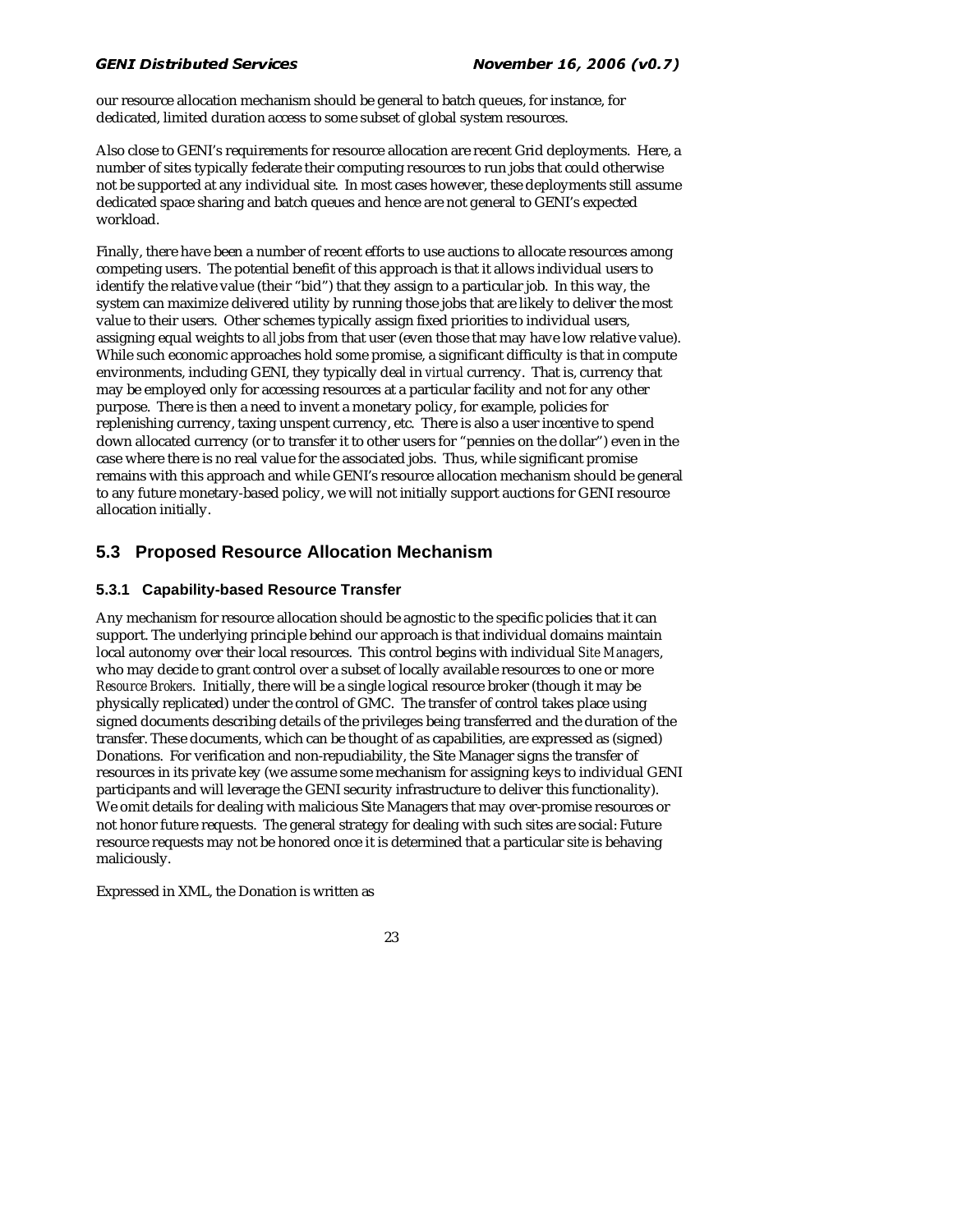```
<xsd:complexType name="Donation"> 
     <xsd:sequence> 
       <xsd:element name="GUID" type="xsd:string"/> 
       <xsd:element name="Recipient" type="xsd:string"/> 
       <xsd:element name="RSpec" type="tns:RSpec"> 
       <xsd:element name="Signature" type="xsd:base64Binary"/> 
     </xsd:sequence> 
</xsd:complexType>
```
The *GUID* is set by the issuing Site Manager, e.g. as the concatenation of the Site Manager's name and a sequence number of Donations it has issued. The *Recipient* is the name of the Resource Broker to whom the Donation is issued. The bulk of the Donation is encapsulated in the *RSpec*, which describes the specific resources being transferred. Expressed in XML, the RSpec is written as:

```
<xsd:complexType name="RSpec"> 
     <xsd:sequence> 
       <xsd:element name="Issuer" type="xsd:string"/> 
       <xsd:element name="ResourceGroup" type="tns:ResourceGroup"/> 
       <xsd:element name="IsolationPolicy" minOccurs="0" 
type="tns:IsolationPolicy"/> 
       <xsd:element name="AUP" minOccurs="0" type="tns:AUP"/> 
       <xsd:element name="ValidStart" type="xsd:dateTime"/> 
       <xsd:element name="ValidEnd" type="xsd:dateTime"/> 
     </xsd:sequence> 
</xsd:complexType>
```
The *Issuer* is the name of the Site Manager issuing the RSpec. The *ResourceGroup* type is one of the standard GMC Types; it describes a set of processing, communication, measurement, and storage resources corresponding to one addressable component (e.g. a node or router). We assume that the ResourceGroup can specify fractional shares of resources, e.g., a site might donate 50% of the CPU time and 50% of the network bandwidth of a node with a CPU and network link of a particular performance, while keeping the remaining portion of the node for its own use. We further assume that the ResourceGroup specifies the sharing policy(s) (besteffort proportional-share, reservation-based guaranteed shares, etc.) supported by the component. See Section 5.5 for more details on this datatype. The optional *IsolationPolicy* describes how the component isolates users from one another and from other entities on the Internet; we currently define it as a String but expect it to become a more structured type as formal isolation policies are developed. The optional *AUP* is a String that describes the component's Acceptable Use Policy. *ValidStart* and *ValidEnd* describe the time period for which the Site Manager is transferring control over the specified resources to the Resource Broker.

In exchange for granting these capabilities to a Resource Broker, the Site Manager in turn receives a broker-signed capability granting access to some portion of global system resources. While the resources granted by the Site Manager are specific (e.g., individual machines for some period of time), the resources received in return are abstract. The value of these credits strongly depends upon the specific resource allocation policy that GENI wishes to enforce. For example, the centralized GENI resource broker may hand out "unit" credits to all GENI sites. In this case, the capabilities may allow all sites to instantiate slices on all GENI nodes and to compete for resources in a best-effort manner. Alternatively, the credits may be proportional to the perceived value of the resources being allocated to GENI such that sites contributing more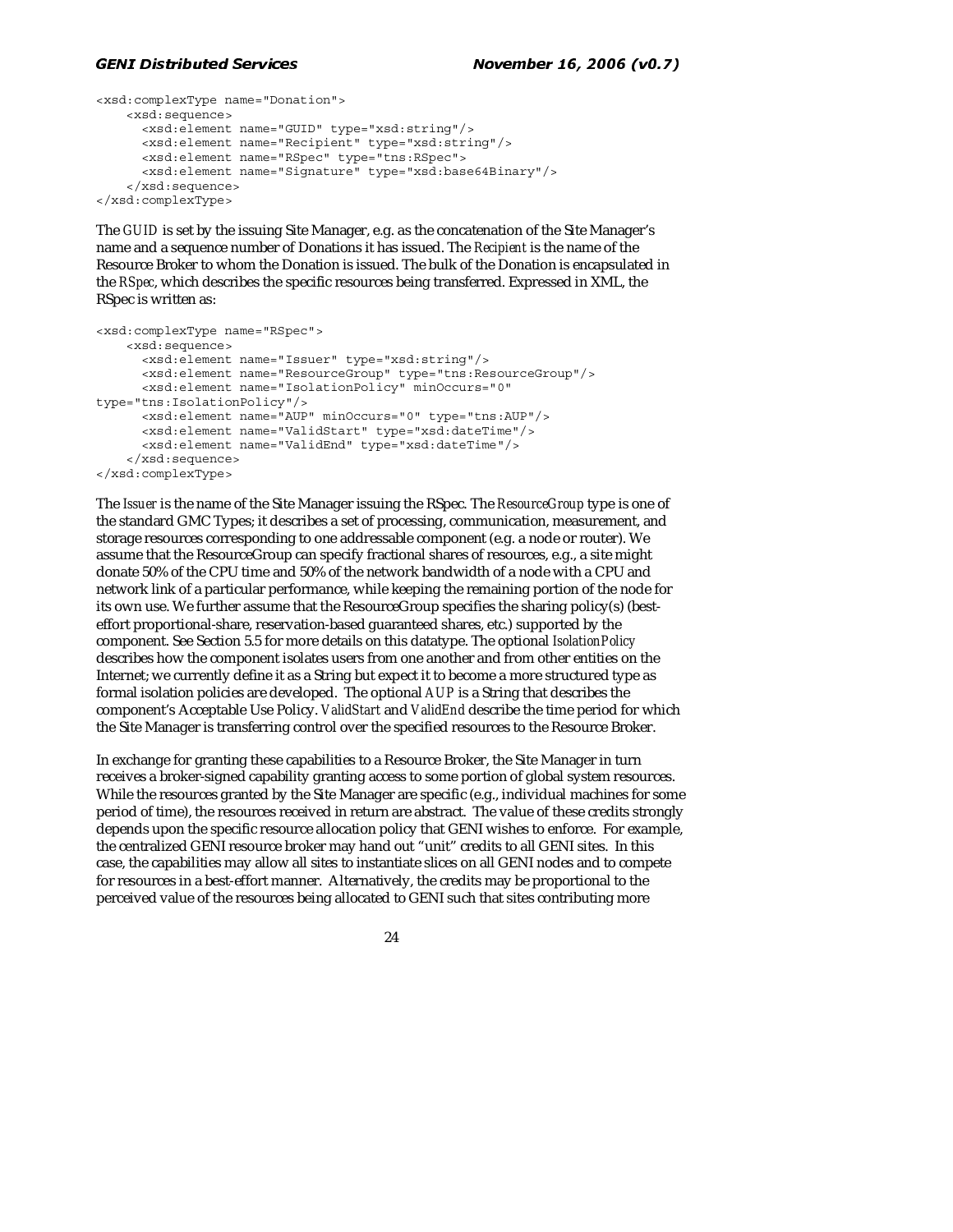resources may receive a higher proportional weight when competing for global system resources.

We call these credits Tokens and define them as follows:

```
<xsd:complexType name="Token"> 
     <xsd:sequence> 
       <xsd:element name="Issuer" type="xsd:string"/> 
       <xsd:element name="GUID" type="xsd:string"/> 
       <xsd:element name="Recipient" type="tns:SliceName"/> 
       <xsd:element name="Value" type="xsd:decimal"/> 
       <xsd:element name="ValidStart" type="xsd:dateTime"/> 
       <xsd:element name="ValidEnd" type="xsd:dateTime"/> 
       <xsd:element name="ParentGUID" type="xsd:string"/> 
       <xsd:element name="Signature" type="xsd:base64Binary"/> 
     </xsd:sequence>
```
</xsd:complexType>

Tokens are akin to resource claims in SHARP. The Value field indicates the abstract value of the Token. This value is interpreted later by the Resource Broker when a user asks the Resource Broker to convert a Token into a lease on concrete resources (a Ticket), as described in the next section. We intentionally do not constrain the interpretation of this field to allow flexibility for future work in resource allocation policies. For example, one Resource Broker policy might specify that a Token of value 1 may be redeemed for best-effort access on any single node, and that Tokens of value greater than 1 may be redeemed for some guaranteed share. A different policy might auction a 100% share of a component to the highest bidder. The *ParentGUID* field of the Token allows tokens to be chained together and subdivided for delegation. The *ValidStart* and *ValidEnd* fields of the Token would generally correspond to the time period for which the site has offered its resources in return for the Token.

Once a site, via its Site Manager, has offered resources to a Resource Broker and the Resource Broker has returned one or more Tokens, the Site Manager can subdivide those tokens among the site's users. For example, a Site Manager that has been granted a token of value 1000 might issue tokens of value 100 to 10 of the site's users. Each of these 10 tokens would be chained to the original token to allow detection of Site Managers that issue more total token value than they are entitled to issue. In general, users or Site Managers could receive tokens from a Site Manager, another user, or the Science Board, a GENI-administered entity that allocates additional Tokens to users or sites that are deemed to offer particularly valuable systems or experiments. Users or sites may subdivide tokens for their own use (e.g., dividing a token of value 100 into 100 separate tokens each of value 1 to enable proportional-share access to 100 separate nodes) or to share with other users or other sites. Whether such credit-pooling is allowed is a question of GMC policy. For instance, it is easy for GMC to disallow the use of any credits that have been transferred from one user to another, because the software verifying the validity of a given capability verifies the entire chain of transfers.

The steps we have described thus far can be thought of as a "background" process by which sites periodically renew their offer of resources to the system and keep their users supplied with abstract credits (Tokens). Next we describe how a user locates resources and redeems Tokens for concrete leases on specific resources that they wish to use.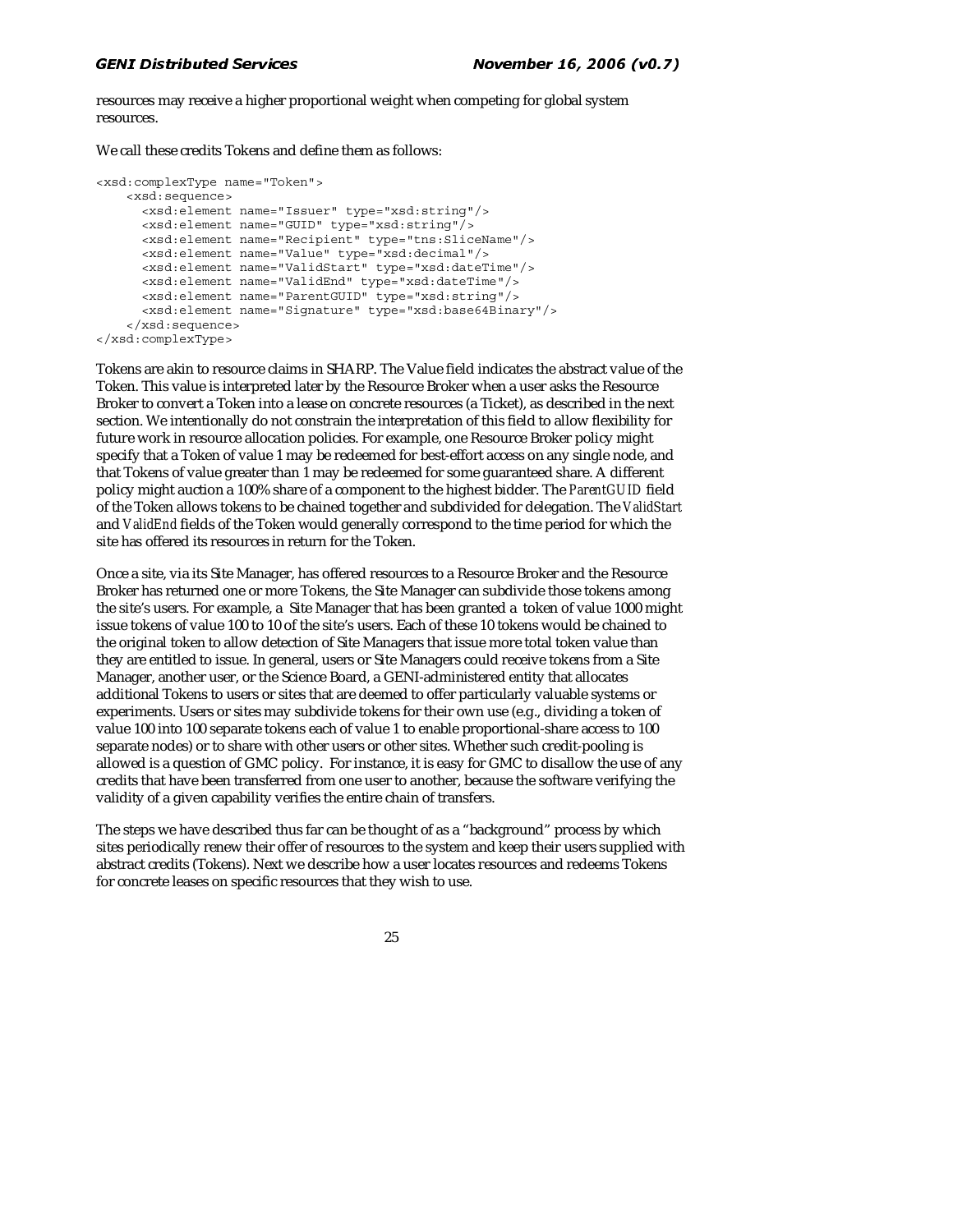### **5.3.2 Locating Resources and Redeeming Tokens for Tickets**

Once a user has received Tokens, the user leverages a resource discovery mechanism to find an appropriate set of resources to host their experiment or service; see Section 6 for a detailed discussion of the resource discovery process. We intentionally do not constrain the resource discovery mechanism in our discussion of resource allocation, as we expect GENI to host many different resource discovery services..

Once the user has identified a component they wish to use, the user presents the Resource Broker (to whom the component's Site Manager has granted control over some or all of the component's resources) with a Token and a description of the desired component usage. This description may be, but is not required to be, expressed as an RSpec. The Resource Broker verifies the validity of the Token, possibly checks for authorization with the Component Manager on the component the user wishes to access, and returns a Ticket. A Ticket is a lease – it grants to a slice access to the resources specified in an embedded RSpec for a specified duration of time:

```
<xsd:complexType name="Ticket"> 
       <xsd:element name="GUID" type="xsd:string"/> 
       <xsd:element name="Recipient" type="tns:SliceName"/> 
       <xsd:element name="RSpec" type="tns:RSpec"/> 
       <xsd:element name="ValidFor" type="xsd:duration"/> 
       <xsd:element name="Signature" type="xsd:base64Binary"/> 
</xsd:complexType>
```
The Ticket is a promise by a Resource Broker that the component will offer the resources specified by the Ticket's RSpec to the *Recipient* for up to *ValidFor* time units starting any time at or after the RSPec's*ValidStart*, but not to extend past the RSPec's *ValidEnd*. The *GUID* is set by the issuing Resource Broker, e.g. as the concatenation of the Broker's name and a sequence number of Tickets it has issued. The *Recipient* is a slice name rather than a Resource Broker as in a Donation. The other fields of the RSpec are interpreted as described in Section 5.3.1, but now the RSpec represents a promise from a Resource Broker to a user rather than a promise from a Site Manager to a Resource Broker. We assume that the RSpec's ResourceGroup specifies the nature of the resource guarantee, e.g., whether it is best-effort proportional-share access or a guaranteed minimum fixed share. A Ticket may specify a time period arbitrarily far in the future, which equates to a guaranteed "reservation" for the user at that future time.

The Resource Broker may refuse to honor a Ticket for any number of reasons. For example, a Ticket may be refused if the user makes a guaranteed-share request and there are insufficient reservable resources available during the desired interval. Likewise, to prevent thrashing under a proportional-share policy, a Ticket may be refused if the user makes a proportional-share request for a resource that the Resource Broker or Component Manager deems overcommitted. A future extension to our described mechanism might allow the Resource Broker to queue such requests and issue a callback to the requester when the desired resource becomes available. For now, however, we assume that such queueing is handled by an out-of-band exchange (between the user and Resource Broker) that is invoked when a request is denied, and that the user resubmits the denied request later if they still wish to use the resource.

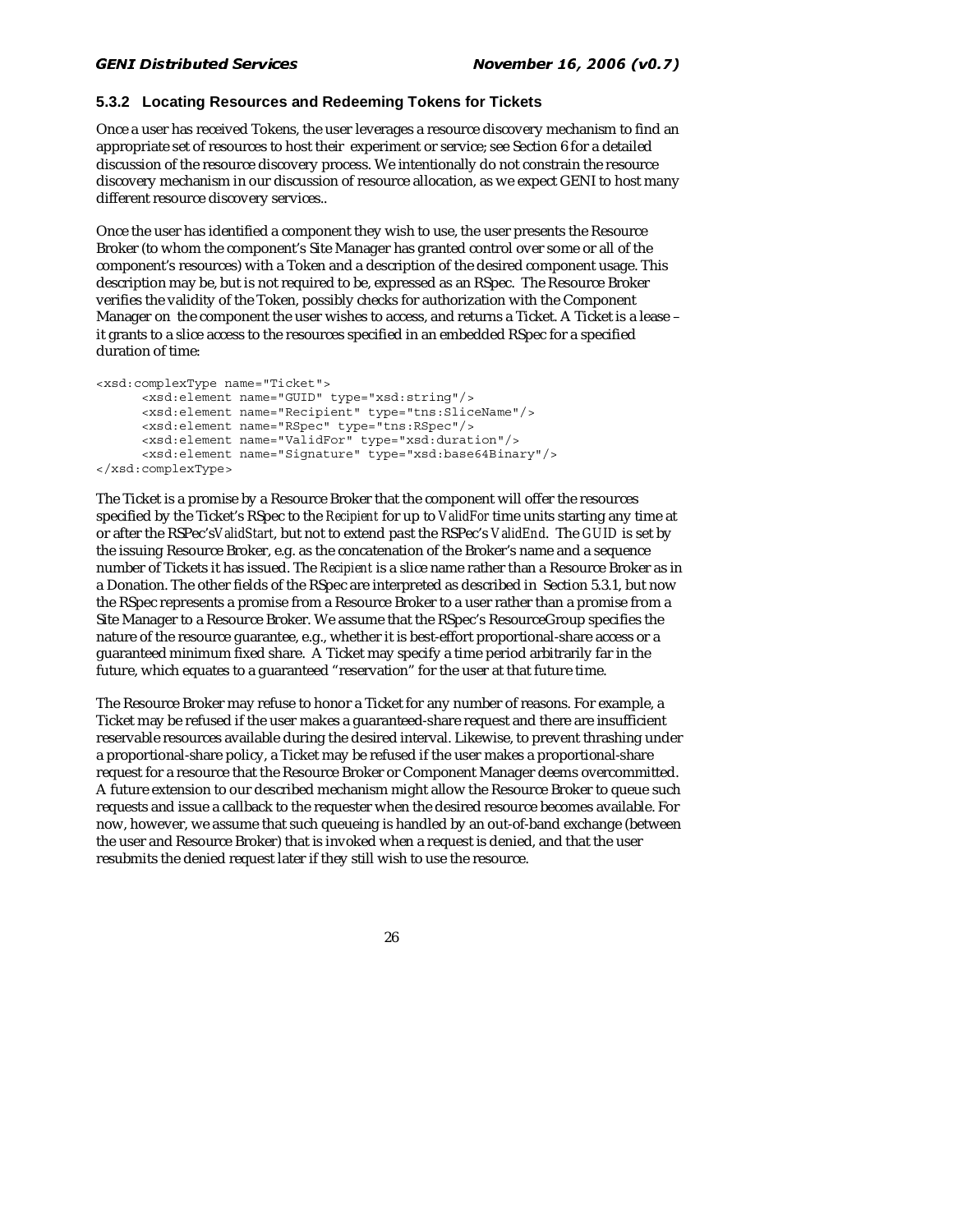Finally, some time between the *ValidStart* and *ValidEnd* times on the Ticket's RSpec, the user presents the Ticket to the Component Manager responsible for the component the user wishes to access. The Component Manager creates a Sliver on the component and returns it to the user. A Sliver is a standard GMC Type and is described elsewhere.

Our goal is thus to allow Tokens to express a wide range of policies as GENI evolves. Initially, we expect each user to be given a token of sufficient value that they can subdivide it into enough smaller-value Tokens to access every machine in GENI, though a single PropShare token may be defined to be infinitely divisible. Later, Tokens can be used to encode more complex resource access privileges. For instance, if one system node is deemed particularly valuable, Resource Brokers might implement policies that require a token of value greater than 1 if the user wishes a ticket for that resource, or the Resource Broker might only offer a Ticket of short duration in return for a token of value 1. Analogously, the Science Board might deem a particular user's work as particularly valuable, and issue them extra Tokens. The user could then select some appropriate set of resources to "purchase" for their experiment or service through the GMC-run resource broker. Some combination of the Science Board and the resource broker would be responsible for replenishing currency to individual sites and users, as well as for updating per resource-hour pricing. Also, the Science Board may create special Tickets that grant privileges to access a given component, bypassing the Token scheme altogether.

Note that the data structures we have described all have limited lifetimes. In a deployed system, Site Managers are continually renewing their offer of resoures to Resource Brokers, who are continually issuing new Tokens in return, which the Site Managers divide up among users, who in turn redeem those Tokens to obtain or renew Tickets that are used to obtain or renew slivers.

To ensure that users eventually become aware of all donated resources, we encourage the resource discovery services to populate their resource databases using Resource Broker data (possibly augmented with additional information provided by the components themselves) to ensure that all resources offered to the system by Site Managers are advertised as available to GENI users. In particular, it is not safe to trust Site Managers to advertise the resources they have promised to a Resource Broker in return for Tokens; they could offer resources to a Resource Broker in order to obtain Tokens, but then never advertise the offered resources, making those resources unknown to users. A Resource Broker can prevent this abuse by providing the RSpecs it has received to all known resource discovery services, and/or by periodically probing known resource discovery services to ensure that promised resources are in fact being advertised as available to system users.

An extension to the Resource Broker would provide transactional access to multiple resources. Because a single centralized resource broker mediates access to global GENI resources, it is also the entity in the position to coordinate simultaneous access to multiple resources. In this model, a user may make a request to the Resource broker Specifying *all-or-nothing* semantics, i.e., either the user obtains Tickets (valid for overlapping time periods) for all the specified resources or none at all. Thus, it is the task of the resource broker to track resource availability on a perresource basis and to ensure that individual resources are not overbooked.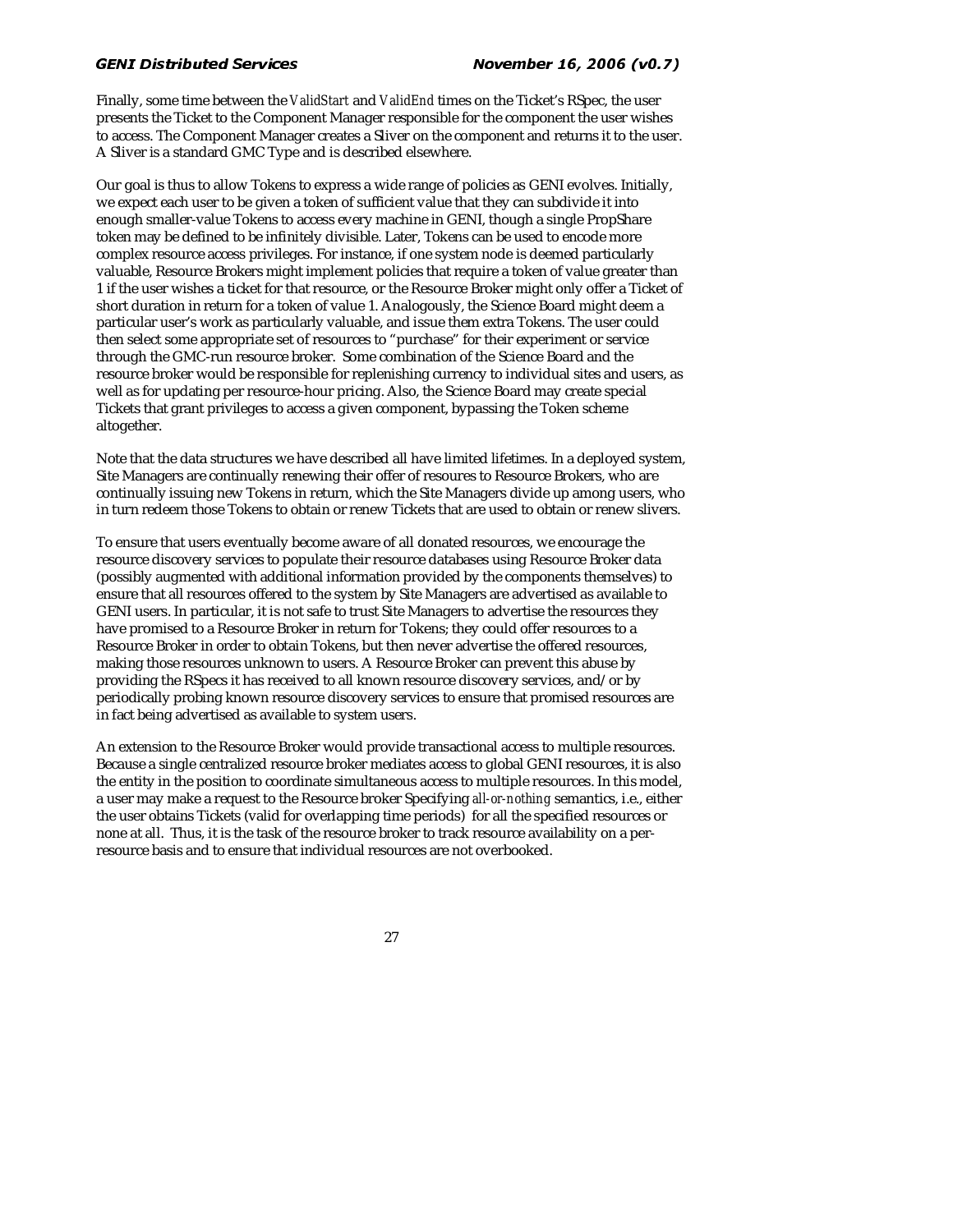Sections 5.4 recaps the datatypes presented above, and details the messages passed among the User, Resource Broker, Site Manager, and Component Manager to request, renew, and receive Tokens, Tickets, and Slivers.

### **5.3.3 Acceptable Use Policies**

One interesting question is the inter-play between Acceptable Use Policies (AUPs) at individual sites and the GENI-wide AUP. It could be the case that individual site AUPs will be more restrictive than the GENI AUP. For example, one company may decide that it does not wish to run jobs on behalf of certain other companies. We leave the question of whether individual site AUPs should be enforced to a GENI policy decision but there are interesting tradeoffs. Allowing sites to express AUPs (and having the necessary mechanisms to enforce per-site AUPs) will likely broaden the appeal of GENI, allowing more sites to join. At the same time, it will likely add significant system-wide complexity. Further, if sites are given the option of imposing restrictions on local resource usage, they likely will take advantage of it, fragmenting the utility of global resources. One mechanism to push back on this desire is to reduce the number of credits granted to sites that wish to impose local AUPs. In one model, sites wishing to impose any restrictions would receive no credits (meaning that GENI in effect disallows persite AUPs). At the other extreme, the value of individual site resources in combination with their AUP would have to be negotiated on a per-site basis. Regardless, if per-site AUPs are to be allowed, then some mechanism would have to be designed to both specify and enforce AUPs.

### **5.3.4 Resource Allocation Policies**

A variety of interesting policies become possible with the above mechanism. For instance, GENI Resource Brokers may hold credits corresponding to some fraction of global resources back for particular users/sites that run services judged to be of particular value to either the GENI or the external community. Similarly, socialist policies become possible where GENI may allocate resource privileges to sites that are not directly contributing resources or to allocate more Tokens than would normally be available in exchange for a resource pool.

Site managers may allocate available Tokens to a user based on the judged priority of the work being performed by that user. An available management interface should make it straightforward for the site manager to re-allocate available credits among users as priorities change (changes would take effect when the Tickets associated with an application expire, at which point the user's application would need to obtain new Tickets from the Resource Broker).

Initially, GENI will use a very simple policy enabled by the mechanisms we have described. In particular, all sites will be required, by contract, to donate control over all of their resources to the single logically centralized Resource Broker. The Resource Broker will in return send Tokens to sites based on the Science Board's judgment of that site's science priority; it may also grant additional Tokens to each site for educational purposes. In this case, the "exchange rate" between donated resources and Tokens is manually configured in the Resource Broker on a siteby-site basis. As additional Resource Brokers are added to the system during later stages of the project, they will be able to set their own "exchange rate" but the Science Board will still be able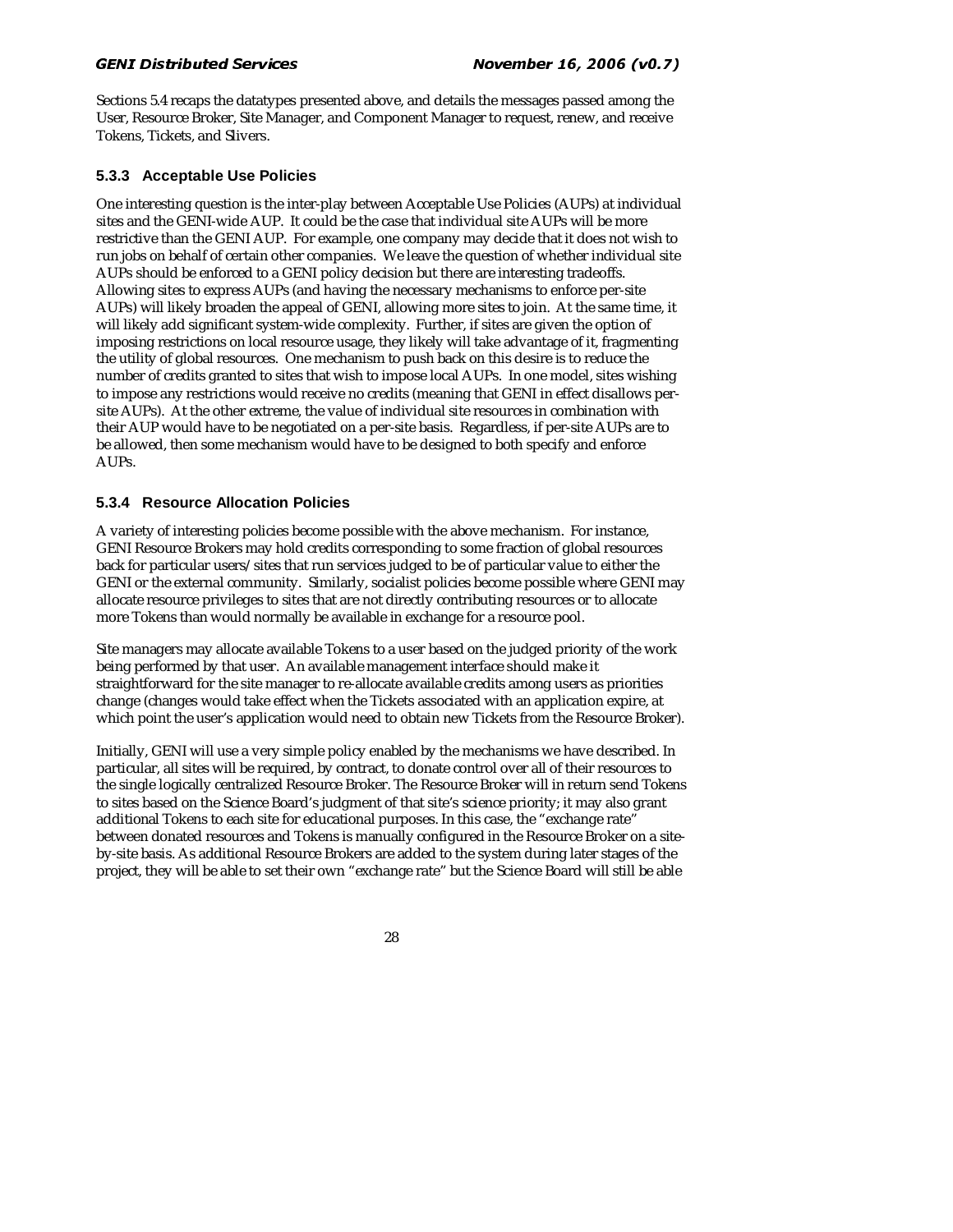to directly grant Tokens and Tickets to sites and users in recognition of the science value of their projects and resources.

Note that the mechanisms we have described allows both on-demand and batched access to experimental infrastructure. The latter is desirable for resources to which users want dedicated access, such as a shared wireless testbed. In this case, the Resource Broker allocates a Ticket whose *ValidFor* is smaller than the time between the Ticket's RSpec's *ValidStart* and *ValidEnd*. The user could then present this Ticket to a batch scheduler granting access to the resource who would perform admission control among appropriately privileged users, giving this user dedicated access for *ValidFor* time units or until the job completes (in a model similar to the user of DETER of Emulab for instance). This type of batch scheduling is also useful for handling reservations for guaranteed-share access to resources.

### **5.3.5 Support for Decentralization and Federation**

In the future, it should also be possible to extend centralized GENI (GMC) resource brokers to enable federation. For example, sites may decide to interact with a variety of third-party resource brokers (implementing different exchange rates, levels of security, control over different resource subsets, etc.). Importantly, the resource allocation mechanism proposed in this section must be compatible with any future decentralization. That is, it should be a matter of policy to move to a more decentralized or federated resource allocation system; such a move should not require rearchitecting the underlying capability-based mechanism. For instance, using the existing mechanism, sites may decide to forego going through resource brokers altogether by entering into pair-wise peering agreements, much like ISP's do today for bandwidth. That is, sites could run their own Resource Brokers, issuing Tokens to one another to be redeemed for access to a particular set of local resources in exchange for access to some set of remote resources. Delegated Tokens can then form the basis of a decentralized model for access to global resources based only on pair-wise peering agreements [18].

One primary benefit of this approach is support for federation. Additional international compute infrastructures can use this flexible capability scheme to enter into agreements describing the exact set of resources to be exchanged among independent organizations. Consider the case where GENI wishes to federate with some similar international testbed. GMC would then be responsible for negotiating the access rights to the remote infrastructure, e.g., GENI grants access to 100 abstract machines (including CPU, memory, storage, and network) for the next week in exchange for Tokens redeemable for a like amount of resources in the remote testbed. As long as the two organizations agree to the mechanism for specifying resource privileges at the boundary of their organizations, they are free to implement arbitrary mechanisms for encoding resource privileges, performing resource discovery, embedding slices, etc. within their local organization. This follows with analogy to BGP (an agreed upon protocol between organizations) that allows organizations to run whatever routing mechanism/policy they wish within their organization. Thus, one hope for the capability-based resource allocation mechanism described in this section is that it is general enough to become the mechanism supporting both intra- and inter-site resource allocation (though it should not require adoption within a site, just between cooperating sites).

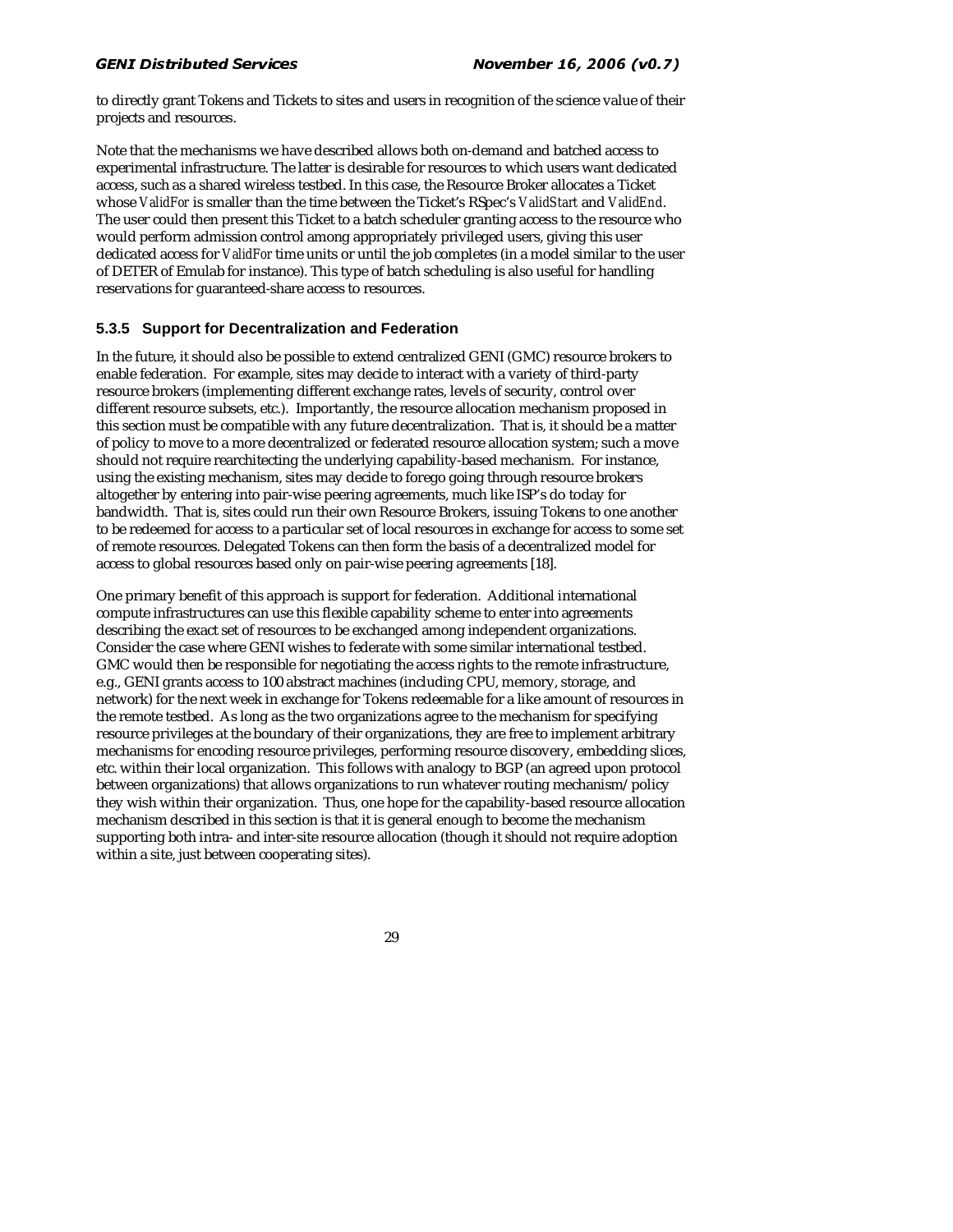One interesting side effect of supporting federation with multiple resource brokers is that it becomes more difficult to support transactional access to resource sets controlled by multiple independent brokers. To continue to support federation, the resource brokers could be extended to support some "tentative resource commit" in support of a distributed two-phase commit protocol to support transactional access across multiple resource brokers. Alternatively, one Resource Broker (A) might transfer control over some of its resources to another Resource Broker (B) using the Donation mechanism normally used for sites to donate resources to a Resource Broker. Then a user wishing to access resources originally controlled by A and B could interact just with broker A, eliminating the need for a distributed commit protocol between Resource Brokers.

## **5.4 Required Software Components**

The above discussion suggests the following set of software components to support the target resource allocation mechanisms:

- *Science Board Interface.* The Science Board requires some mechanism for granting Tokens to users.
- *Resource Broker.* The resource broker is responsible for granting Tokens to individual site managers that offer Donations of resources to GENI, and also for issuing Tickets to users for requested resources. Resource Brokers must validate end user identities and verify their resource privileges according to GENI policies.
- *Site Manager.* PIs at individual sites require an interface for enabling end user accounts and assigning Tokens to user slices upon request.
- *Component Manager.* End users will present Tickets obtained from Resource Brokers to be bound to individual virtual machines/slivers. The Component Manager is responsible for instantiating the virtual machine and binding the appropriate set of resources to it.
- *End User Interface.* End users require an interface for managing their available resource privileges (handed to them by Site Managers and the Science Board). In the simplest realization, the end user interface is part of the Site Manager, which stores these privileges on behalf of all users/slices affiliated with that site, indexed by public keys. In a more flexible architecture, end users must store and maintain these privileges themselves. End users require a *resource discovery* mechanism to find resources appropriate to host their computation and a *programmatic interface* to the Resource Broker to turn concrete resource requests into Tickets, and to the Component Managers to turn Tickets into individual slivers/virtual machines that collectively will make up the user's slice of GENI resources.

In the remainder of this section we provide XSD definitions of the datatypes and messages that implement the resource allocation mechanisms we have described. These definitions augment the existing GMC datatypes and messages described at

http://www.geni.net/wsdl.php, except where we have specifically noted we are modifying those types and/or messages.

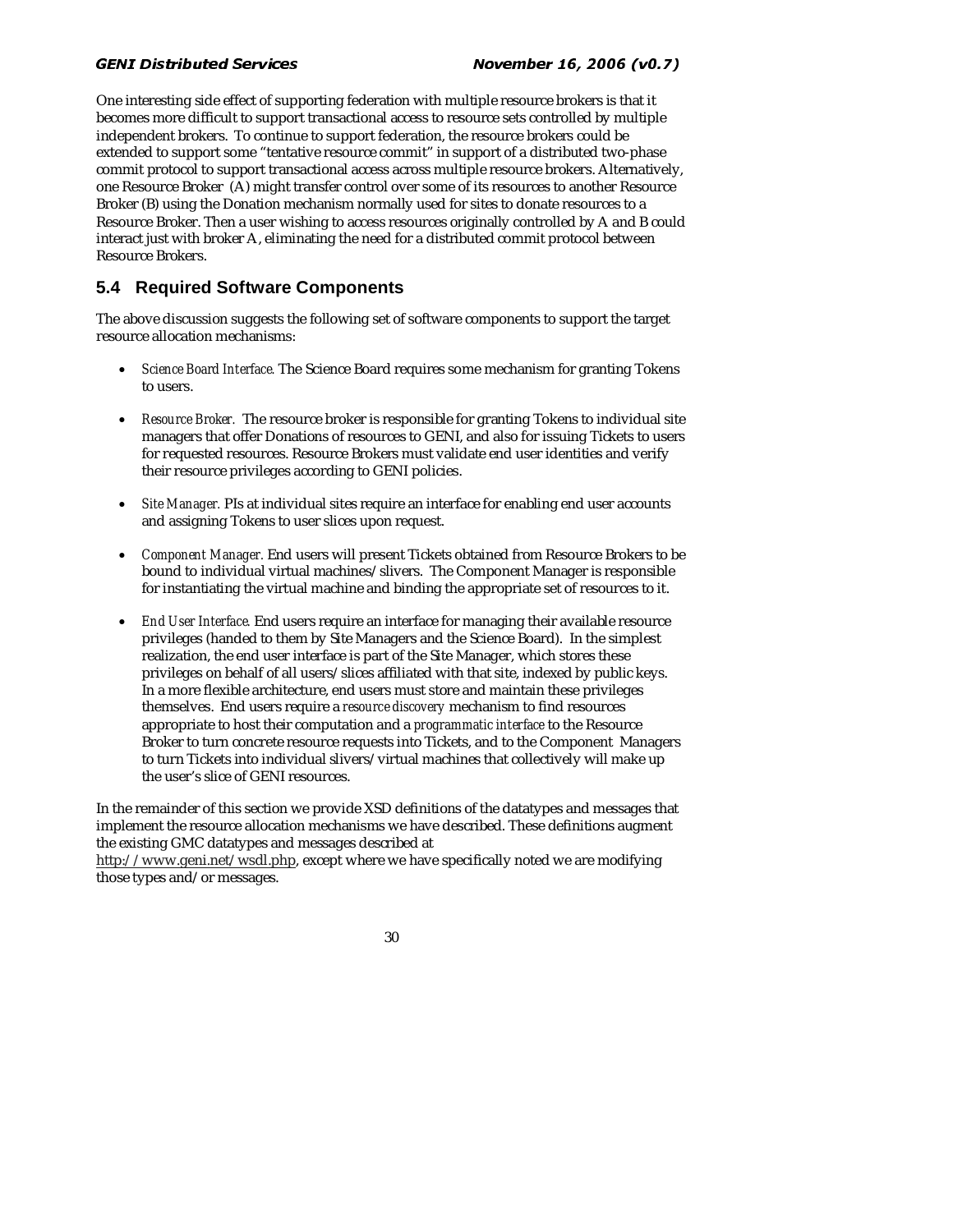### **5.4.1 Resource Allocation Protocol Datatypes**

Most of these datatypes are described in Section 5.3.1 and Section 5.3.2; we repeat them here for completeness. Note that additional datatpyes (some referenced by the below datatypes) are defined at

http://www.isi.edu/~faber/GMC/schemas/resources.xsd

The **RSpec** represents resources donated from a Site Manager to a Resource Broker (when it is encapsulated in a **Donation**), or a Resource Broker's guarantee to a user for access to the specified resources (when it is encapsulated in a **Ticket**).

```
 <xsd:complexType name="RSpec"> 
     <xsd:sequence> 
       <xsd:element name="Issuer" type="xsd:string"/> 
       <xsd:element name="ResourceGroup" type="tns:ResourceGroup"/> 
       <xsd:element name="IsolationPolicy" minOccurs="0" 
type="tns:IsolationPolicy"/> 
       <xsd:element name="AUP" minOccurs="0" type="tns:AUP"/> 
       <!--xsd:element name="RequiredTokens" type="xsd:decimal"/--> 
       <xsd:element name="ValidStart" type="xsd:dateTime"/> 
       <xsd:element name="ValidEnd" type="xsd:dateTime"/> 
     </xsd:sequence> 
  </xsd:complexType>
```
A **Donation** is a handing of control of resources from a Site Manager to a Resource Broker. The **IsolationPolicy** and **AUP** describe the policy the resource uses to isolate users from one another, and the resource's Acceptable Use Policy, respectively.

```
 <xsd:complexType name="Donation"> 
   <xsd:sequence> 
     <xsd:element name="GUID" type="xsd:string"/> 
     <xsd:element name="Recipient" type="xsd:string"/> 
     <xsd:element name="RSpec" type="tns:RSpec"> 
     <xsd:element name="Signature" type="xsd:base64Binary"/> 
   </xsd:sequence> 
 </xsd:complexType> 
 <xsd:simpleType name="IsolationPlicy"> 
   <xsd:list itemType="xsd:string"/> 
 </xsd:simpleType> 
 <xsd:simpleType name="AUP"> 
   <xsd:list itemType="xsd:string"/> 
 </xsd:simpleType>
```
A **Token** is an abstract capability, or credit, that a Site Manager receives from a Resource Broker in return for a resource Donation, and that a user receives from their Site Manager according to the site-specific policy. It is presented to a Resource Broker, along with a resource request, to obtain a lease on concrete resources (a **Ticket**). We also introduce the **TokenSet** to allow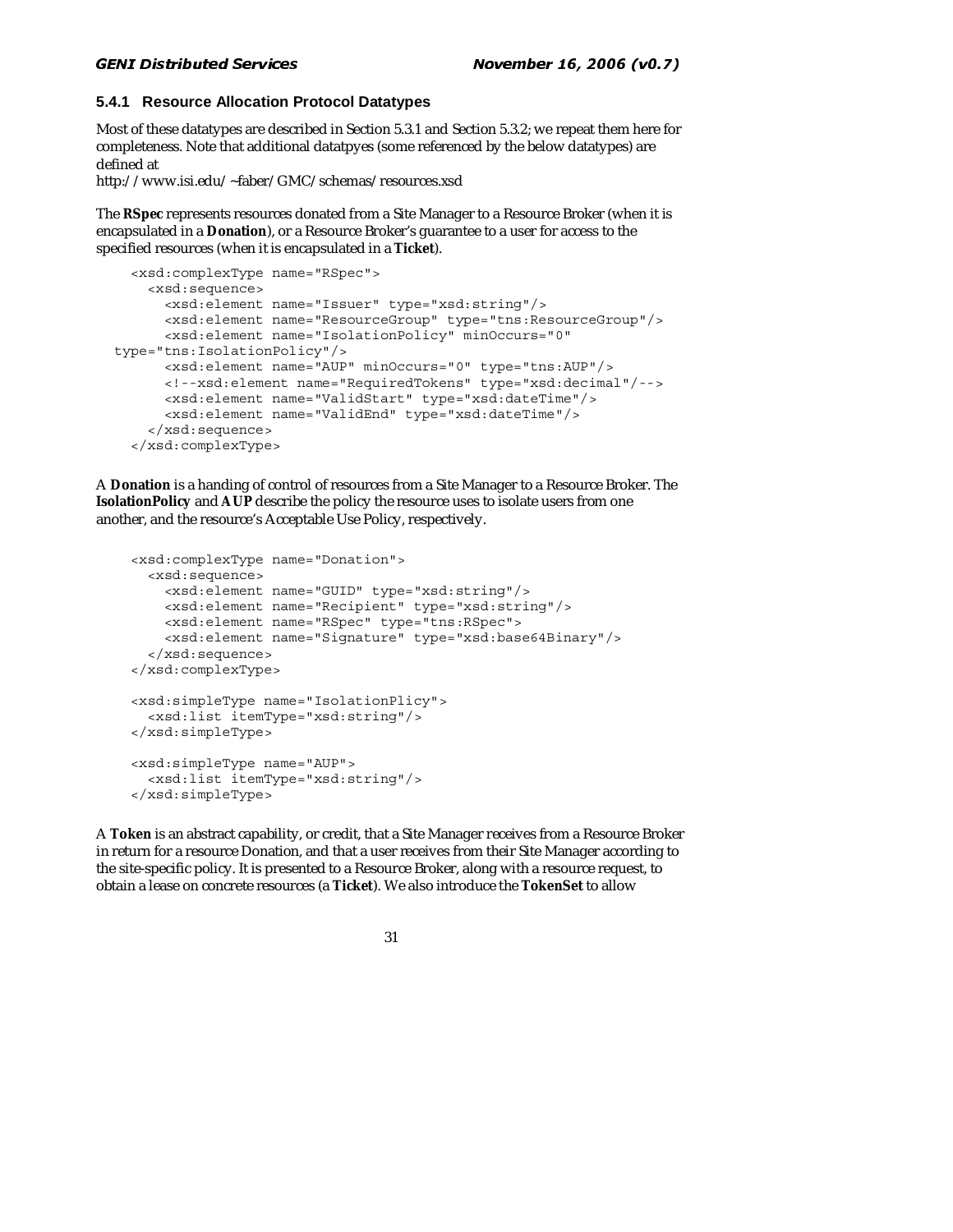multiple Tokens to be passed as a group. A **TokenRequest** is a request from a user to their Site Manager for tokens.

```
 <xsd:complexType name="Token"> 
     <xsd:sequence> 
       <xsd:element name="Issuer" type="xsd:string"/> 
       <xsd:element name="GUID" type="xsd:string"/> 
       <xsd:element name="Recipient" type="tns:SliceName"/> 
       <xsd:element name="Value" type="xsd:decimal"/> 
       <xsd:element name="ValidStart" type="xsd:dateTime"/> 
       <xsd:element name="ValidEnd" type="xsd:dateTime"/> 
       <xsd:element name="ParentGUID" type="xsd:string"/> 
       <xsd:element name="Signature" type="xsd:base64Binary"/> 
     </xsd:sequence> 
  </xsd:complexType> 
  <xsd:complexType name="TokenSet"> 
     <xsd:element name="Token" minOccurs="1" maxOccurs="unbounded" 
type="tns:Token"/> 
  </complexType> 
  <xsd:complexType name="TokenRequest"> 
     <xsd:sequence> 
       <xsd:element name="RequesterSlice" type="tns:SliceName"/> 
       <xsd:element name="RequesterUser" type="tns:UserInfo"/> 
       <xsd:element name="GUID" type="xsd:string"/> 
       <xsd:element name="Value" type="xsd:decimal"/> 
     </xsd:sequence> 
  </xsd:complexType>
```
A **Ticket** is a lease on concrete resources, which are described by the embedded **RSpec**.

```
 <xsd:complexType name="Ticket"> 
   <xsd:sequence> 
     <xsd:element name="GUID" type="xsd:string"/> 
     <xsd:element name="Recipient" type="tns:SliceName"/> 
     <xsd:element name="RSpec" type="tns:RSpec"/> 
     <xsd:element name="ValidFor" type="xsd:duration"/> 
     <xsd:element name="Signature" type="xsd:base64Binary"/> 
   </xsd:sequence> 
 </xsd:complexType>
```
### **5.4.2 Messages for Component Manager service**

(These operations are slight modifications to the existing CreateSliver and ModifySliver messages in the GMC Specification, to incorporate the new datatypes defined earlier. Comments from original are left intact.)

```
<definitions name="Component_Manager" 
  targetNamespace="http://tg4.ucsd.edu/~davidopp/CMmessages" 
  xmlns:tns="http://tg4.ucsd.edu/~davidopp/CMmessages"
```

```
 32
```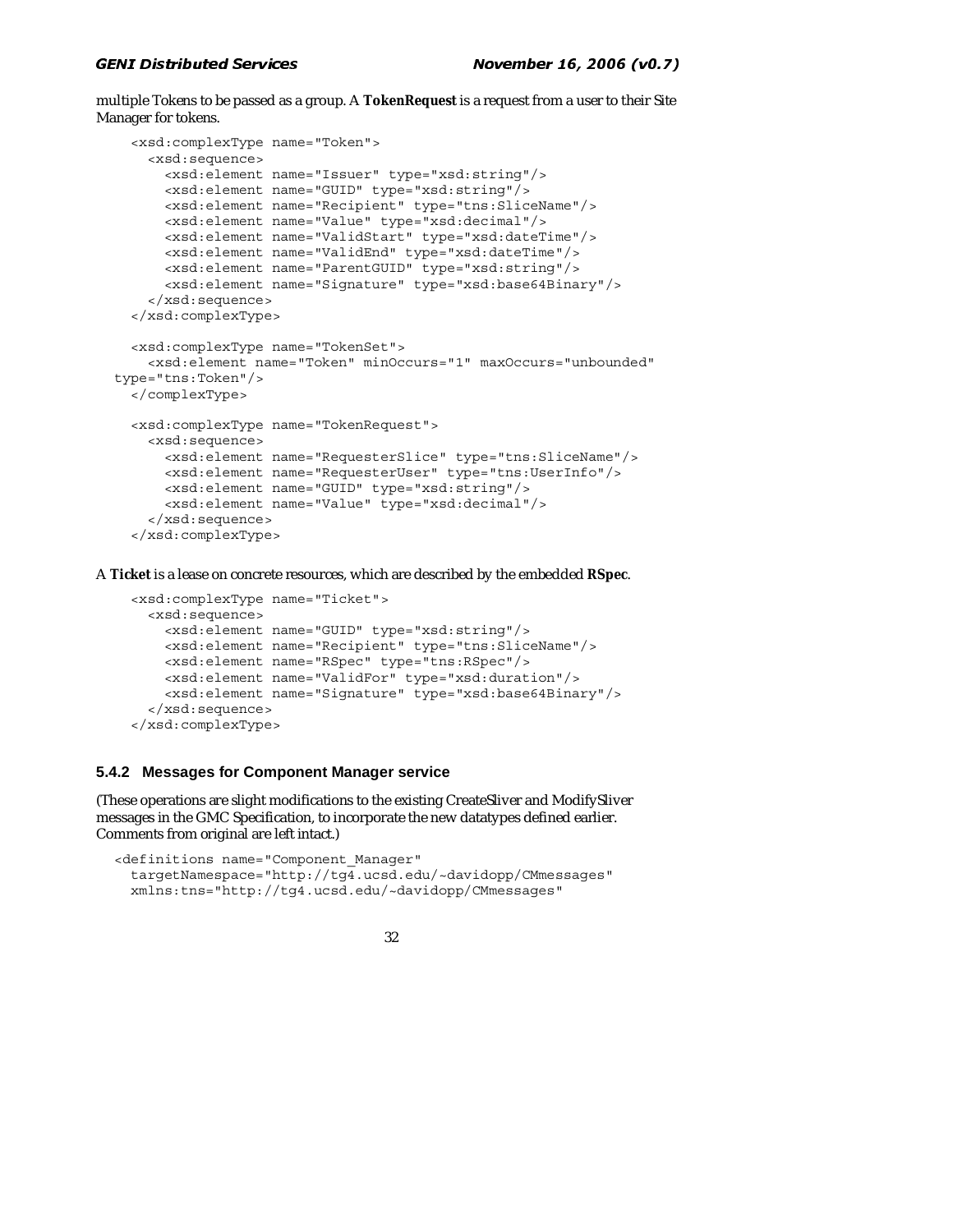```
 xmlns:xsd1="http://tg4.ucsd.edu/~davidopp/GMC_types" 
 xmlns:xsd2="http://tg4.ucsd.edu/~davidopp/RA_types" 
 xmlns="http://schemas.xmlsoap.org/wsdl/">
```
### Generic error message

```
 <message name="GMCErrorMessage"> 
   <part name="GMCError" type="xsd1:GMCError"/> 
 </message>
```
Messages between user to Component Manager to create and modify slivers

```
 <message name="CreateSliverRequestMessage"> 
   <part name="UserInfo" type="xsd1:UserInfo"/> 
   <part name="Ticket" type="xsd2:Ticket"/> 
 </message> 
 <message name="CreateSliverResponseMessage"> 
   <part name="Sliver" type="xsd1:Sliver"/> 
 </message> 
 <message name="CreateSliverErrorMessage"> 
   <part name="GMCError" type="xsd1:GMCError"/> 
 </message> 
 <message name="ModifySliverRequestMessage"> 
   <part name="UserInfo" type="xsd1:UserInfo"/> 
   <part name="SliverName" type="xsd1:SliverName"/> 
   <part name="Ticket" type="xsd2:Ticket"/> 
 </message> 
 <message name="ModifySliverResponseMessage"> 
   <part name="Sliver" type="xsd1:Sliver"/> 
 </message> 
 <message name="ModifySliverErrorMessage"> 
   <part name="GMCError" type="xsd1:GMCError"/> 
 </message>
```
[additional messages are defined at http://www.isi.edu/~faber/GMC/messages/CMmessages.wsdl]

Operations from user to Component Manager to create and modify slivers

```
 <portType name="CMPortType"> 
     <operation name="CreateSliver"> 
       <documentation> 
         Realize a ticket - that is, allocate resources on the 
component to a
```

```
 33
```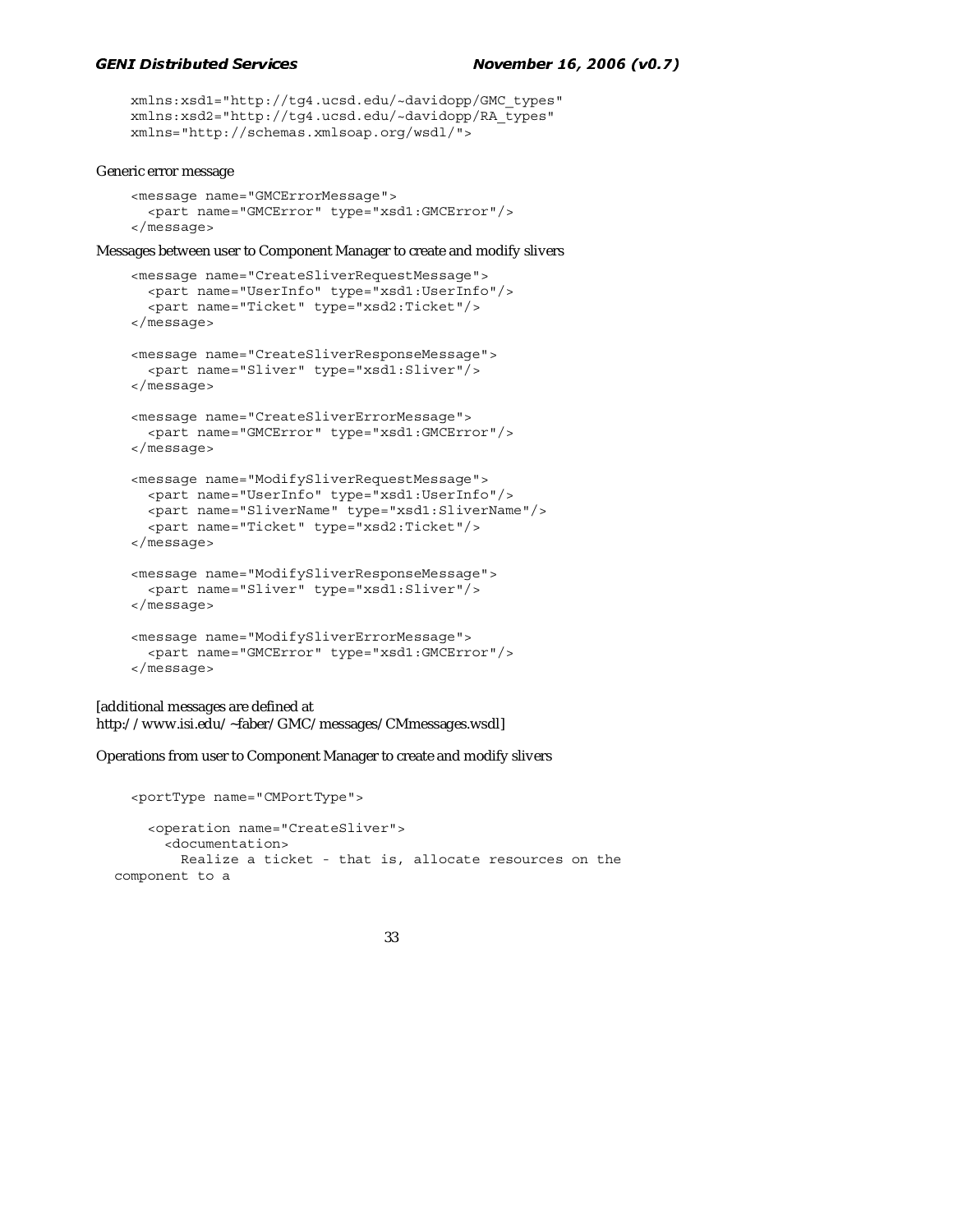#### $\sum_{i=1}^{n}$ palla Scr

```
 valid slice on behalf of a user. The ticket name and user 
  credentials 
           are parameters and the result is a description of the sliver 
  actually 
            allocated. 
          </documentation> 
         <input message="tns:CreateSliverRequestMessage"/> 
          <output message="tns:CreateSliverResponseMessage"/> 
         <fault name="CreateSliverFault" 
  message="tns:CreateSliverErrorMessage"/> 
       </operation> 
       <operation name="ModifySliver"> 
          <documentation> 
           Change the resource allocation of a sliver on this component 
  or renew 
           the sliver. There will be a notification to the sliver if 
  this succeeds. 
           User credentials and sliver validity are checked and if the 
  allocation is 
           successful a new sliver is returned. The sliver will have 
  the same 
           name as the one passed in. We return the full sliver so 
  that partial 
           resource allocations may be permitted. A caller should 
  confirm that 
           the returned sliver contains the resources that the caller 
  requested. 
          </documentation> 
          <input message="tns:ModifySliverRequestMessage"/> 
         <output message="tns:ModifySliverResponseMessage"/> 
         <fault name="ModifySliverFault" 
  message="tns:ModifySliverErrorMessage"/> 
       </operation> 
[additional operations are defined at 
http://www.isi.edu/~faber/GMC/messages/CMmessages.wsdl]
```
 </portType> </definitions>

### **5.4.3 Messages for Resource Broker service**

```
<definitions name="ResourceBroker" 
  targetNamespace="http://tg4.ucsd.edu/~davidopp/RBmessages" 
  xmlns:tns="http://tg4.ucsd.edu/~davidopp/RBmessages" 
  xmlns:xsd1="http://tg4.ucsd.edu/~davidopp/GMC_types" 
  xmlns:xsd2="http://tg4.ucsd.edu/~davidopp/RA_types" 
  xmlns:soap="http://schemas.xmlsoap.org/wsdl/soap/" 
  xmlns="http://schemas.xmlsoap.org/wsdl/">
```

```
 34
```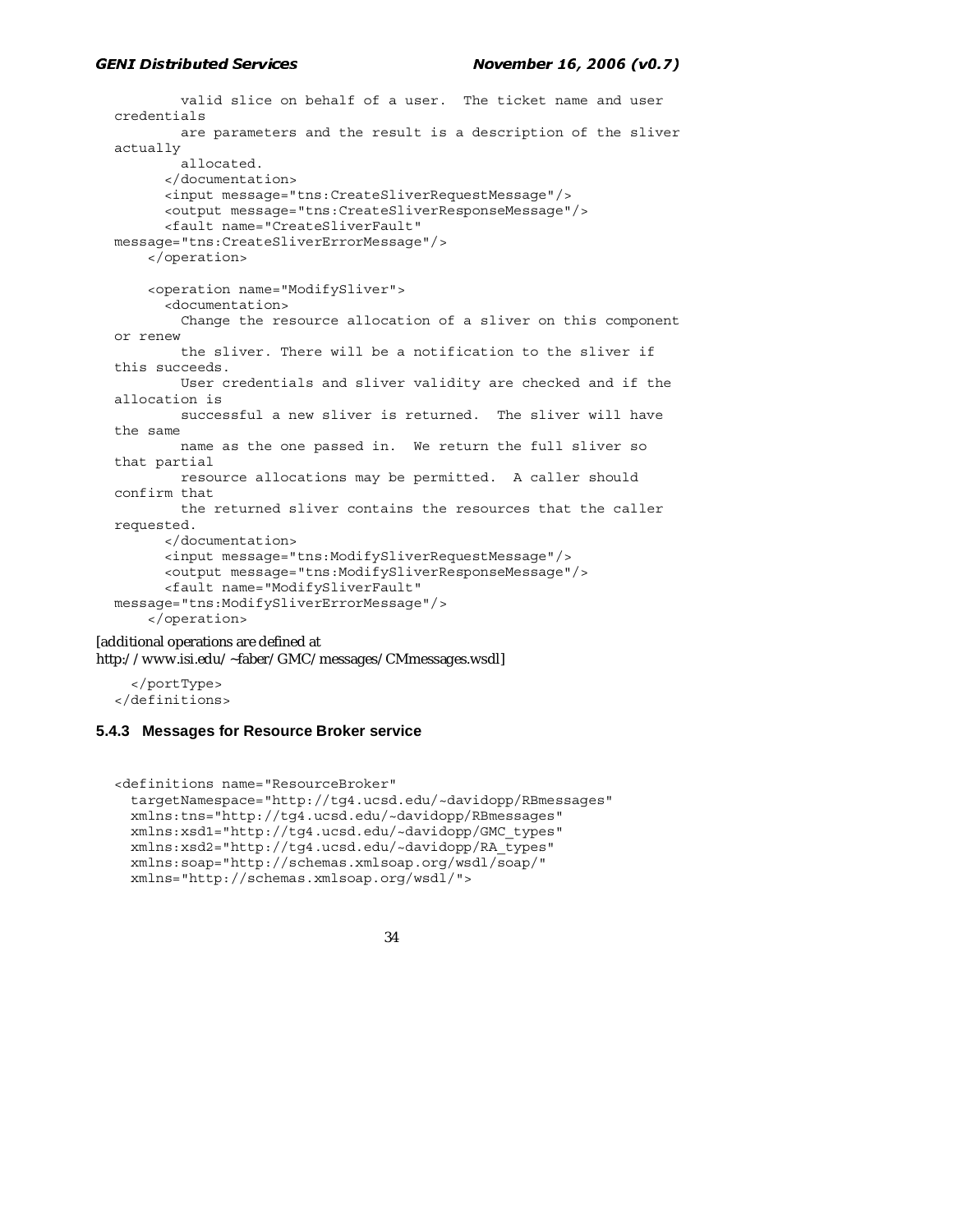#### $\sum_{i=1}^{n}$ palla Scr

Messages between Site Manager to Resource Broker to request tokens in return for Donation

```
 <message name="SMGetTokensRequestMessage"> 
   <part name="Donation" type="xsd2:Donation"/> 
 </message> 
 <message name="SMGetTokensResponseMessage"> 
   <part name="TokenSet" type="xsd2:TokenSet"/> 
 </message> 
 <message name="SMGetTokensErrorMessage"> 
   <part name="GMCError" type="xsd1:GMCError"/> 
 </message>
```
Messages between user and Resource Broker to request and modify Tickets

```
 <message name="GetTicketRequestMessage"> 
   <part name="User" type="xsd1:UserInfo"/> 
   <part name="Ticket" type="xsd2:Ticket"/> 
   <part name="Token" type="xsd2:Token"/> 
 </message> 
 <message name="GetTicketResponseMessage"> 
   <part name="Ticket" type="xsd2:Ticket"/> 
 </message> 
 <message name="GetTicketErrorMessage"> 
   <part name="GMCError" type="xsd1:GMCError"/> 
 </message> 
 <message name="ModifyTicketRequestMessage"> 
   <part name="User" type="xsd1:UserInfo"/> 
   <part name="OldTicketGUID" type="xsd:string"/> 
   <part name="NewTicket" type="xsd2:Ticket"/> 
   <part name="Token" type="xsd2:Token"/> 
 </message> 
 <message name="ModifyTicketResponseMessage"> 
   <part name="Ticket" type="xsd2:Ticket"/> 
 </message> 
 <message name="ModifyTicketErrorMessage"> 
   <part name="GMCError" type="xsd1:GMCError"/> 
 </message>
```
Operations to grant Tokens to sites and Tickets to users

```
 <portType name="GMCRBPortType"> 
   <operation name="GrantTokensToSite"> 
     <documentation>
```

```
 35
```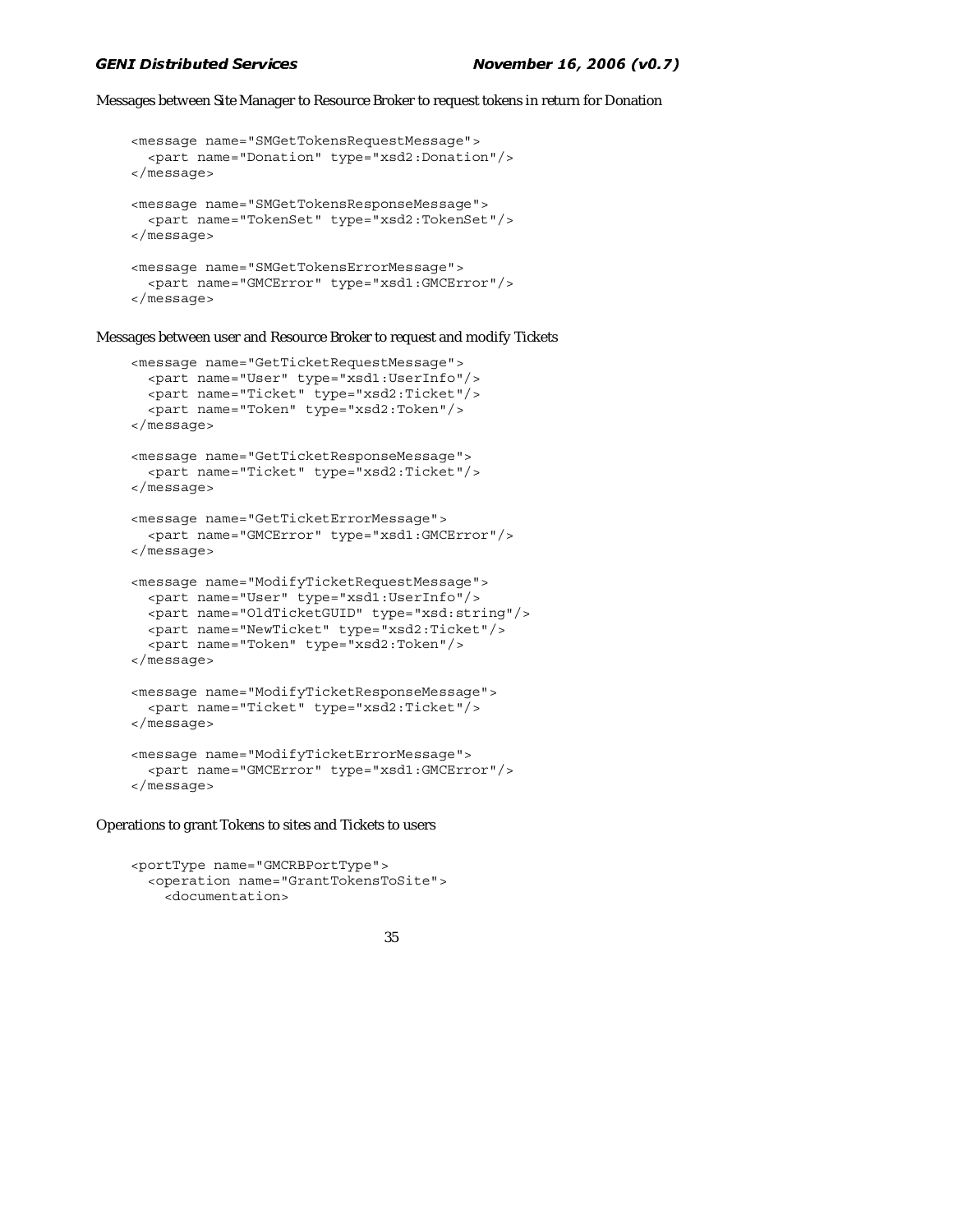```
 Receive a Donation from a Site Manager, return a set of 
tokens 
         (one of each type required) each of which 
         will be divided up by the Site Manager to give out to 
slices. 
       </documentation> 
       <input message="tns:SMGetTokensRequestMessage"/> 
       <output message="tns:SMGetTokensResponseMessage"/> 
       <fault name="SMGetTokensFault" 
message="tns:SMGetTokensErrorMessage"/> 
     </operation> 
     <operation name="GetTicket"> 
       <documentation> 
         Receive a request for a Ticket from a user. The RB may 
forward this 
         to the Component Manager for authorization before issuing 
the Ticket. 
       </documentation> 
       <input message="tns:GetTicketRequestMessage"/> 
       <output message="tns:GetTicketResponseMessage"/> 
       <fault name="GetTicketFault" 
message="tns:GetTicketErrorMessage"/> 
     </operation> 
     <operation name="ModifyTicket"> 
       <documentation> 
         Receive a request from a user to renew or modify a Ticket. 
       </documentation> 
       <input message="tns:ModifyTicketRequestMessage"/> 
       <output message="tns:ModifyTicketResponseMessage"/> 
       <fault name="ModifyTicketFault" 
message="tns:ModifyTicketErrorMessage"/> 
     </operation> 
   </portType>
```
</definitions>

### **5.4.4 Messages for Site Manager service**

```
<definitions name="SiteManager" 
  targetNamespace="http://tg4.ucsd.edu/~davidopp/SMmessages" 
  xmlns:tns="http://tg4.ucsd.edu/~davidopp/SMmessages" 
  xmlns:xsd1="http://tg4.ucsd.edu/~davidopp/GMC_types" 
  xmlns:xsd2="http://tg4.ucsd.edu/~davidopp/RA_types" 
  xmlns:soap="http://schemas.xmlsoap.org/wsdl/soap/" 
  xmlns="http://schemas.xmlsoap.org/wsdl/">
```
Messages between Site Manager and user who requests Tokens

```
 36
```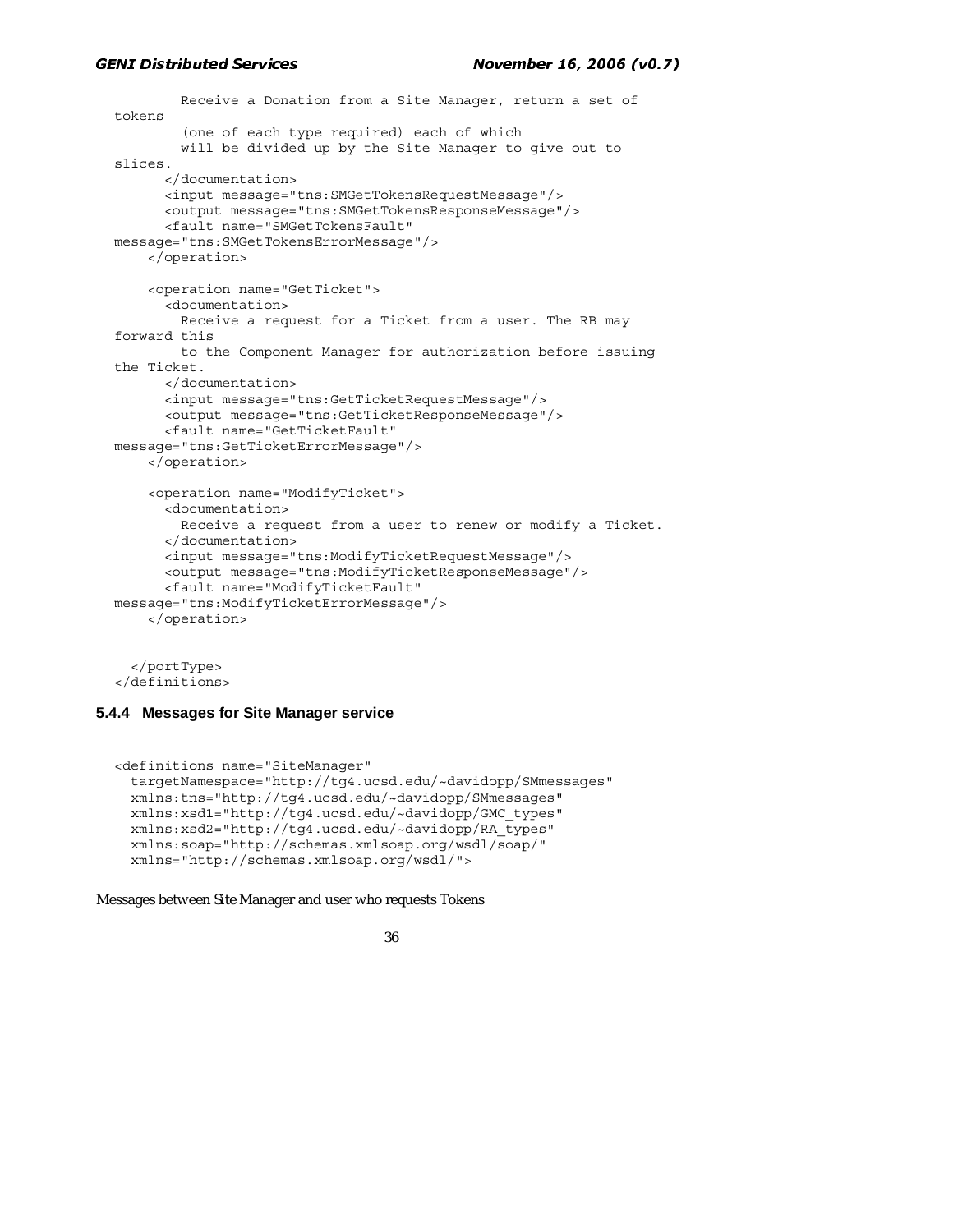```
 <message name="UGetTokenRequestMessage"> 
   <part name="TokenRequest" type="xsd2:TokenRequest"/> 
 </message> 
 <message name="UGetTokenResponseMessage"> 
   <part name="Token" type="xsd2:Token"/> 
 </message> 
 <message name="UGetTokenErrorMessage"> 
   <part name="GMCError" type="xsd1:GMCError"/> 
 </message>
```
<portType name="GMCSMPortType">

Operation to grant Tokens to a user in response to their request

```
 <operation name="GrantTokenToUser"> 
       <documentation> 
         Receive a token request from the user, return it if 
authorized. Although primarily 
         a service provided by the Site Manager, also provided by the 
Science Board. 
       </documentation> 
       <input message="tns:UGetTokenRequestMessage"/> 
       <output message="tns:UGetTokenResponseMessage"/> 
       <fault name="UGetTokenFault" 
message="tns:UGetTokenErrorMessage"/> 
   </portType>
```
</definitions>

## **5.5 Resource Descriptions for the GENI Facility**

This section is a description of the resources available to experimenters in the GENI facility. The resources described here will be allocated by the methods described in this section.

### **5.5.1 Roles of GENI**

GENI will play three fundamental roles for the networking and distributed systems research community in the United States:

1. As a *laboratory*: a facility for *controlled, repeatable, reproducible* experiments under safe conditions. This facility should provide specific, precise, guaranteed conditions for the conduct of experiments, and mutual protective guarantees for facility users and third parties.

2. As an *observatory*: a facility for precise, non-invasive observations of the behavior of existing networks and distributed systems under current network conditions.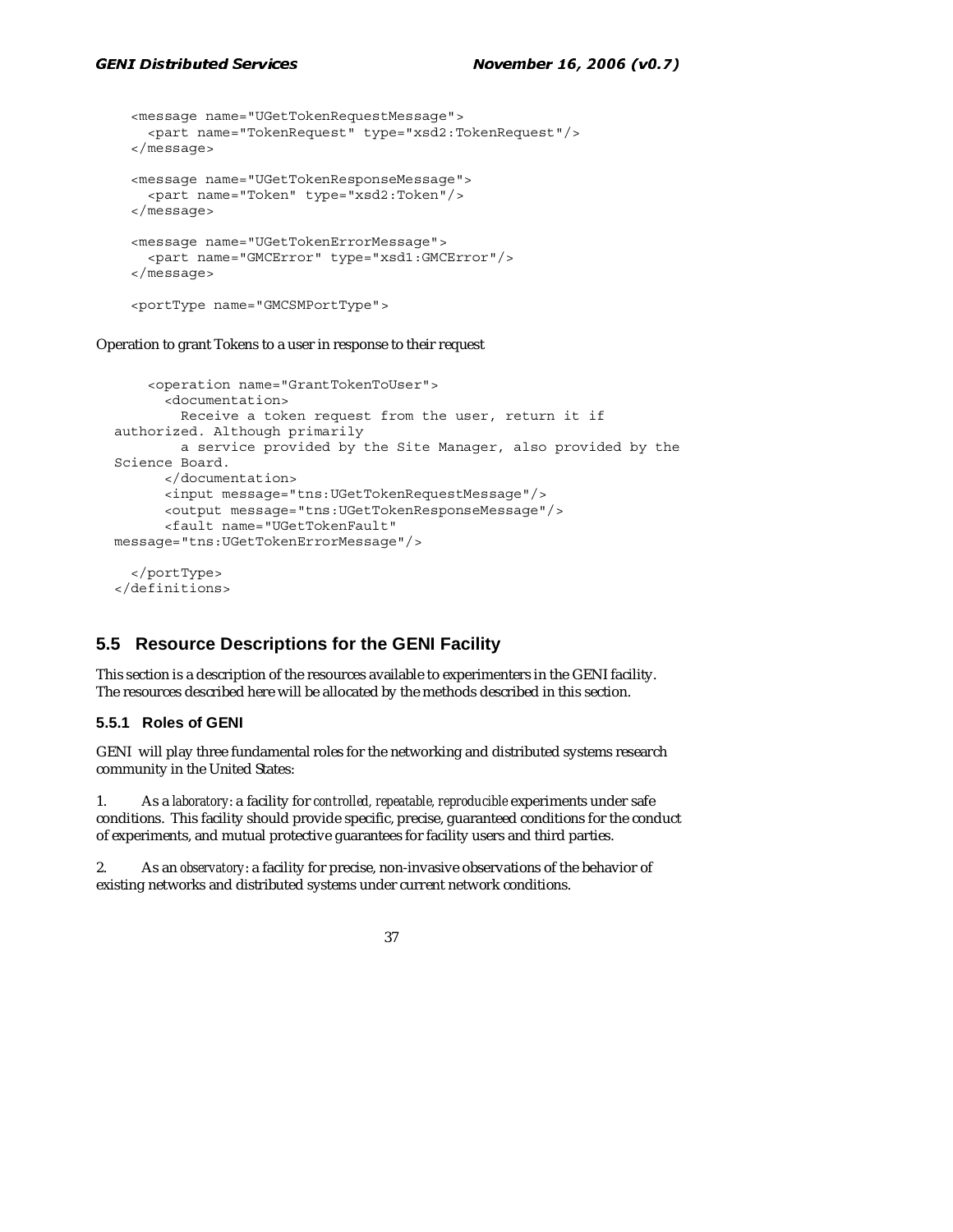3. As a *field experimental station* where new systems can be tested under actual network conditions.

These three classes of usage have slightly varying resource requirements, and resource descriptions must fit all of them. Moreover, the resource descriptions must dexfribe items that are realizable with available technology in the GENI timeframe.

There are three systems on whose experiences we draw, as representatives of the GENI frameworks: Emulab/Netbed, PlanetLab, and Tycoon.

Emulab, from the University of Utah, is the premiere distributed systems and networking laboratory facility. It offers a controlled testing environment consisting of bare machines, with images loadable from a centralized resource, and private links with a maximum bandwidth of 100 Mb/sec and controllable impairments.

PlanetLab, centered at Princeton, is the leading distributed systems and networking observatory and field experimentation station. It is an overlay network of bare virtualizable IA-32 Linux machines, with virtualization at the syscall level using Vservers, a Linux equivalent of BSD jails. Connectivity is over the open Internet, using physical links and bare IPv4 addresses. Bandwidth is capped to control expenses at the hosting sites. Only Linux executables are loadable.

Tycoon, from HP Labs, is a market-based cluster management system. Tycoon allocates virtual machines based on the Xen virtual computing base, with memory, CPU, and bandwidth set by the end-user/developer. While this is not specifically a networking testbed, its more general use as a cluster manager makes this an interesting model for experimental resource allocation: viewed as an abstract problem, network observation and experimentation is simply another cluster application: more properly, as an application for networks of clusters with strong isolation requirements.

The most important common feature of all three environments is that they offer the developer/user bare machines: in the case of PlanetLab and Tycoon, bare virtual machines, and in the case of Emulab, bare physical machines. The choice of bare machines is not accidental: conflicts in software environments are a major deployment barrier, and use of bare machines therefore is a prerequisite for rapid deployment.

Resource descriptions describe the intersection between the needs of researchers and the technical ability of the facility to offer resources. For example, a researcher may desire a line with guaranteed latency and bandwidth routed over the commodity Internet; this is beyond the scope of current technology. Moreover, resource descriptions must be unambiguous and easily matched with available resources, and should therefore be as simple as possible without imposing undue burdens on the researcher. For example, it would be a convenience to a researcher to specify that his virtual machine come preloaded with a specific software suite. The likely value of that convenience must be weighed against the probability of error in the suite description, the burden imposed on resource provider and broker to find a virtual machine with the right software environment.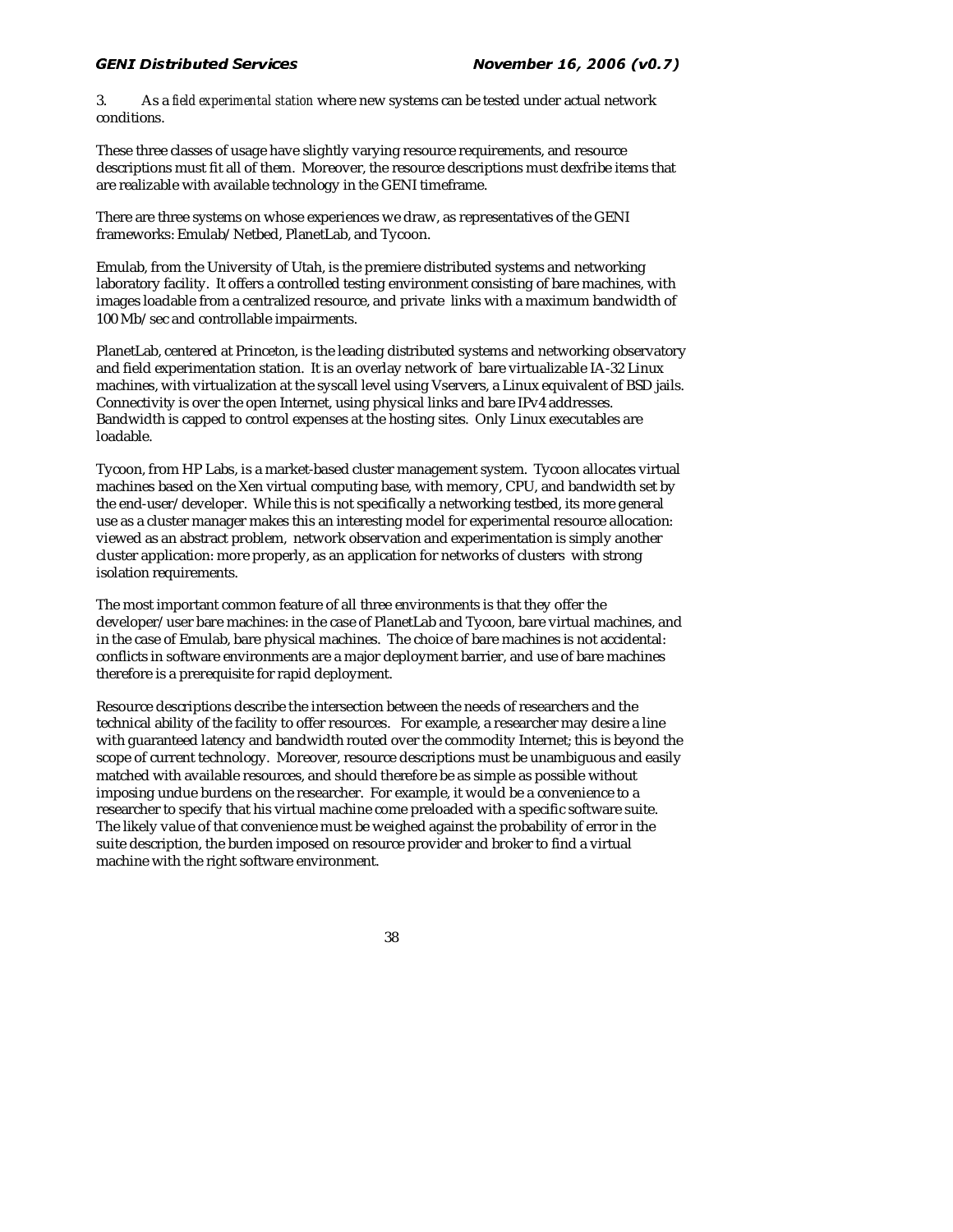### **5.5.2 Naming Resources**

In order to be useful to GENI experimenters, allocated resources must be *named*. The names of resources used in an experiment will be encoded in programs and scripts. Further, a GENI experiment will in general be virtual and mobile: it will be remapped to different physical hardware between, and sometimes during, experimental sessions.

The constraints of mobility and names encoded in programs and scripts gives us an immediate design consideration: names in a GENI experiment last longer than invocations onto physical hardware.

There are two models of distributed names: the PlanetLab model and the Emulab model. We detail these here:

- In the PlanetLab namespace, node names are names assigned by the local administrator. The experiment name is bound as a user name (the "slice name") on each node. User names are nonexistent: they are simply referents of public keys. There is a single authentication protocol to a node.
- In the emulab namespace, node names are virtualized: they are of the form

nodename.experimentname.projectname.emulab.net

e.g. westc.saic4.chart.emulab.net. User names are user-selected and global across the testbed. Authentication is either by key or by password, and there are the standard set of password recovery mechanisms

Without discussing here the merits of the emulab and PlanetLab naming conventions for users, we turn to the naming of nodes and communication elements. It is clear that the emulab model has a number of advantages. All names are selected by the experimenter, with a disambiguating postfix. The naming is easily supported by standard DNS techniques. Scripts, programs, and configuration files can be written once, at the time the experiment is created or resources are added to it, not each time the experiment is mapped to specific hardware.

The second major constraint is the avoidance of collision in the namespace. This can be achieved by names allocated by a central authority, or by partitioning the namespace . In general, the namespace roots in a partitioned namespace should be chosen to permit experiments sharing a root to choose the names at the next level by social negotiation.

An interesting design choice is free choice vs allocation of namespace roots. In most Internet domains, the root level is freely chosen on a first-come first-served basis. Since there is commercial value to many names, this has led to wasted motion on allocation and contention of allocation over names.

In contrast, there seems to be no universally-preferred procedure for central allocation of names. One procedure, used in Usenet had no central namespace at all. All names were relative to a specific local namespace, and were resolved locally. The user watcom!allegro!ucbvax!jkf reached a user named jkf, by chaining through hosts watcom, then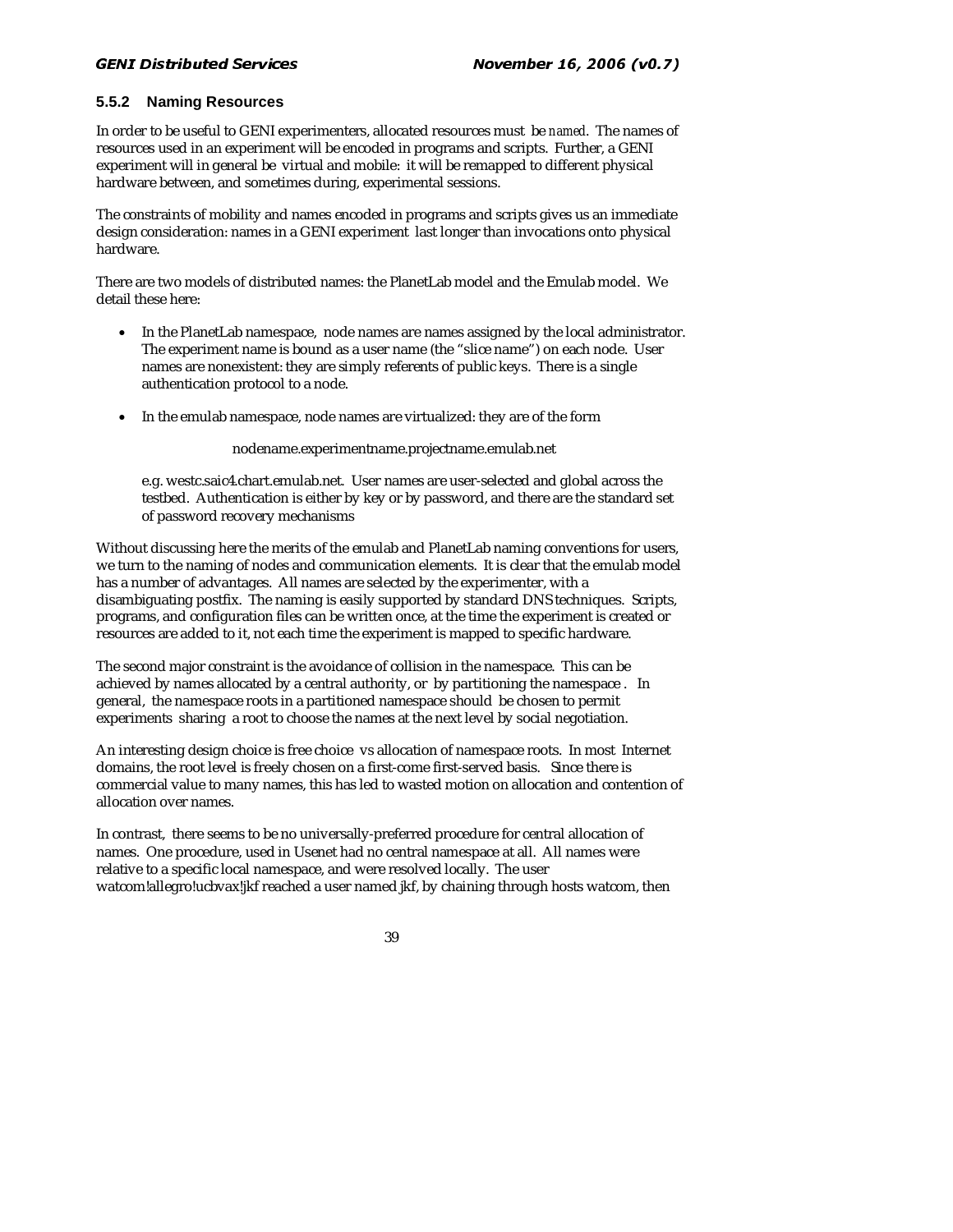#### $\sum_{i=1}^{n}$ palla Scr

allegro, then ucbvax. All names were local, however: ucbvax only had meaning in the namespace designated allegro in the namespace designated watcom, and of course, the actual host anywhere along the chain could be changed at any time.

The Usenet protocol and namespace grew up by happenstance, but it is well-suited to GENI. In the first place, it is desirable to permit a loose-enough namespace convention to permit experimentation in this area.

Every GENI user must have a unique user id, in order to create experiments and networks. This user id must be registered with an authority that permits the user to create experiments and networks. For the moment, and for simplicity, we assume the authority geni.net.

The user's root name service is always userId.geni.net. From here, resolution proceeds strictly by reference in prefix order from the root, with names delimited by a percent sign (%). The partial reference chain …%x%y%z.. indicates that x is a name in namespace y, which is a name in namespace z.

There are several advantages of this naming scheme:

- 1. It does not bind experimenters to the Internet naming conventions, permitting experiments in name resolution: an experimenter simply puts in a different namespace resolver at a specific (usually terminal) point in the chain.
- 2. It permits users to use different namespaces for different roles. For example, and experimenter associated with two different institutions could choose different root namespaces under his userid.
- 3. It permits users to offer name resolution services, though the mechanism of *soft chaining*, described below

### **Soft Chaining**

Soft chaining is a mechanism wherein users alias a namespace to a namespace hosted by another user. It is the GENI namespace equivalent of a soft link in a Unix filesystem. In this facility, the user declares to the GENI name resolution service the link:

### **5.5.3 Computation Environments**

There is remarkable unanimity in existing shared testbed and cluster facilities in descriptions of available computational resources: bare virtual machines, with a processor architecture, processor speed, available memory, cache, and disk. We add to this specification of network interfaces. For the purposes of this document, we assume perfect resource isolation on a virtual machine, and, further, that any VMs of any size can be accommodated up to the physical machine limits in the testbed. The maximum possible values of all parameters will of course increase over the lifetime of the testbed.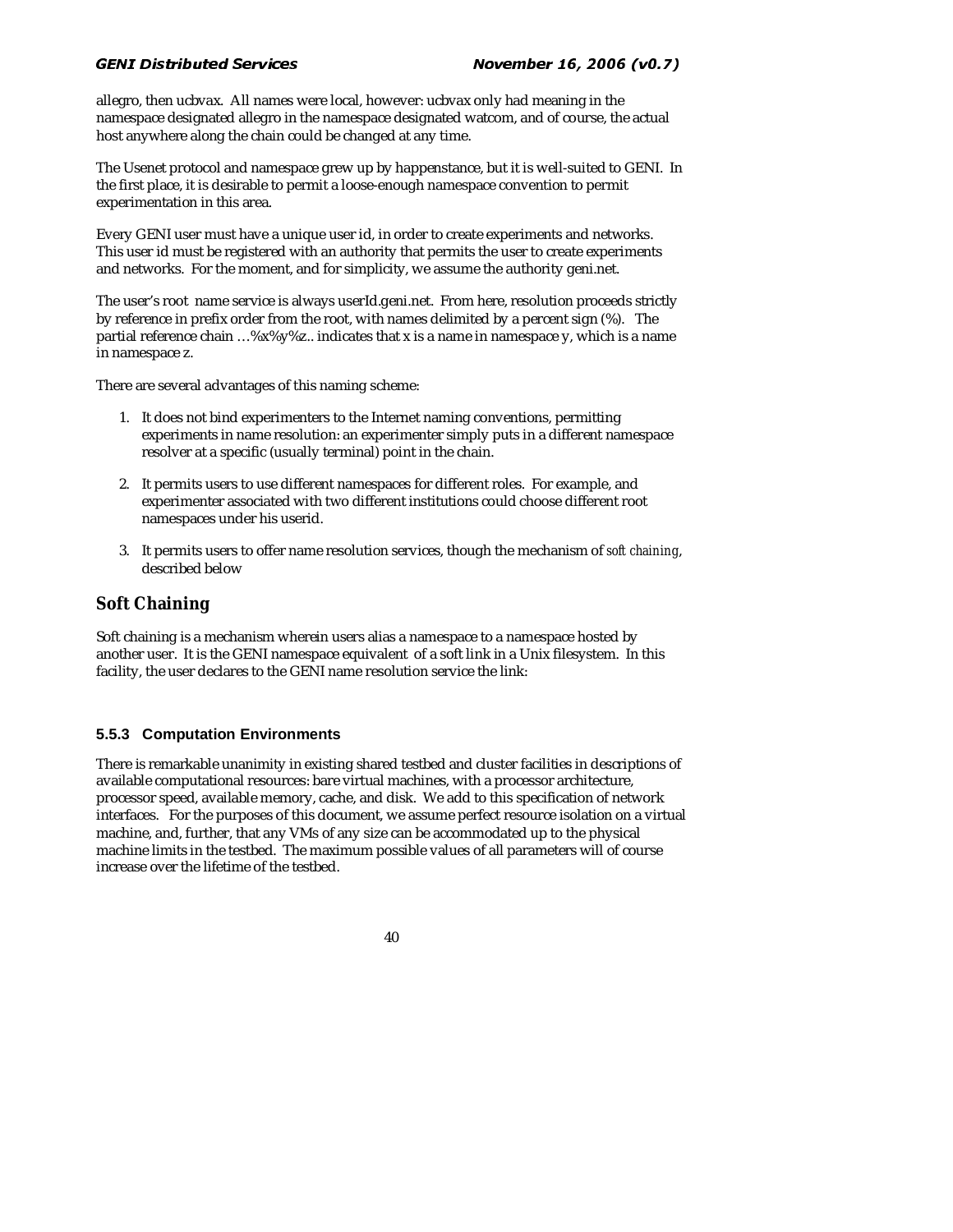#### $\sum_{i=1}^{n}$ palla Scr

A specific, subtle issue is in connectivity specification, since this forms a major part of the contract between the virtual machine provider and the developer and experimenter. Indeed, it is reasonable to argue that most anticipated GENI security issues revolve around the issue of connectivity. The issue of most anticipated concern is *external* connectivity: connectivity of testbed machines to hosts outside the testbed. Of course, external connectivity of some sort is convenient for purposes of experimental control and monitoring. It is also integral to some of GENI's stated purposes. Both experiments that monitor the external Internet (such as the Array of Telescopes experiment from UC-Berkeley and UCSD, or various experiments which monitor peer-to-peer traffic) and services offered to end-users (such as end-system multicast and content distribution networks such as CoDeeN and Coral) must connect outside of the testbed.

There are two central issues. First, ensuring that the experiment complies with AUPs at the hosting site, and, second, that the experimenter restrict connectivity and external connection activity to that required for the experiment. This issue intersects with resource descriptions in that the central role of a resource broker is to match demands and resources. The resources always come with strings; it's therefore important to make the strings visible.

For the moment, we assume a set of discrete, enumerated, AUPs which sites register with GENI. In a virtual machine request, the experimenter enumerates the set of AUPs to which he asserts his experiments comply, and the resource broker considers only those sites who have registered those AUPs.

Connectivity is expressed as a set of configurable firewalls on interfaces. From where will this machine accept connections? To where will it attempt to make connections? Which ports should permit incoming/outgoing connections?

In general, the default on an interface is that all connections are accepted, and all can be made. Restrictions are placed through the use of *firewalls*. Ultimately, a firewall specifies a set of identifiers (port lists and IP addresses) and restrictions: accept or send, permit or deny. IP addresses can be symbolically addressed: for example, EXPERIMENT\_ONLY. And the complement of PORTs/IP\_ADDRESSES are specified by specifying that this is a list of Ports/IP Addresses EXCLUDED from this general rule.

This leads to a solvable constraint system on the interface.

```
<VIRTUAL_MACHINE> 
      <PROCESSOR Architecture={IA32, IA64, Itanium, PowerPC, Sparc, 
or other} 
       MIN SPEED=Unspecified | Real Value in GHz
       MAX SPEED=Unspecified | Real Value in GHz
        MIN_CACHE=Unspecified | Integer Value in Kbytes 
       MAX CACHE=Unspecified | Integer Value in Kbytes/>
    \overline{\text{v}} MIN SPEED=Unspecified | Real Value in MHz
       MAX SPEED=Unspecified | Real Value in MHz
       MIN SIZE=Unspecified | Integer Value in Mbytes
        MAX_SIZE=Unspecified | Integer Value in Mbytes/>
```

```
 41
```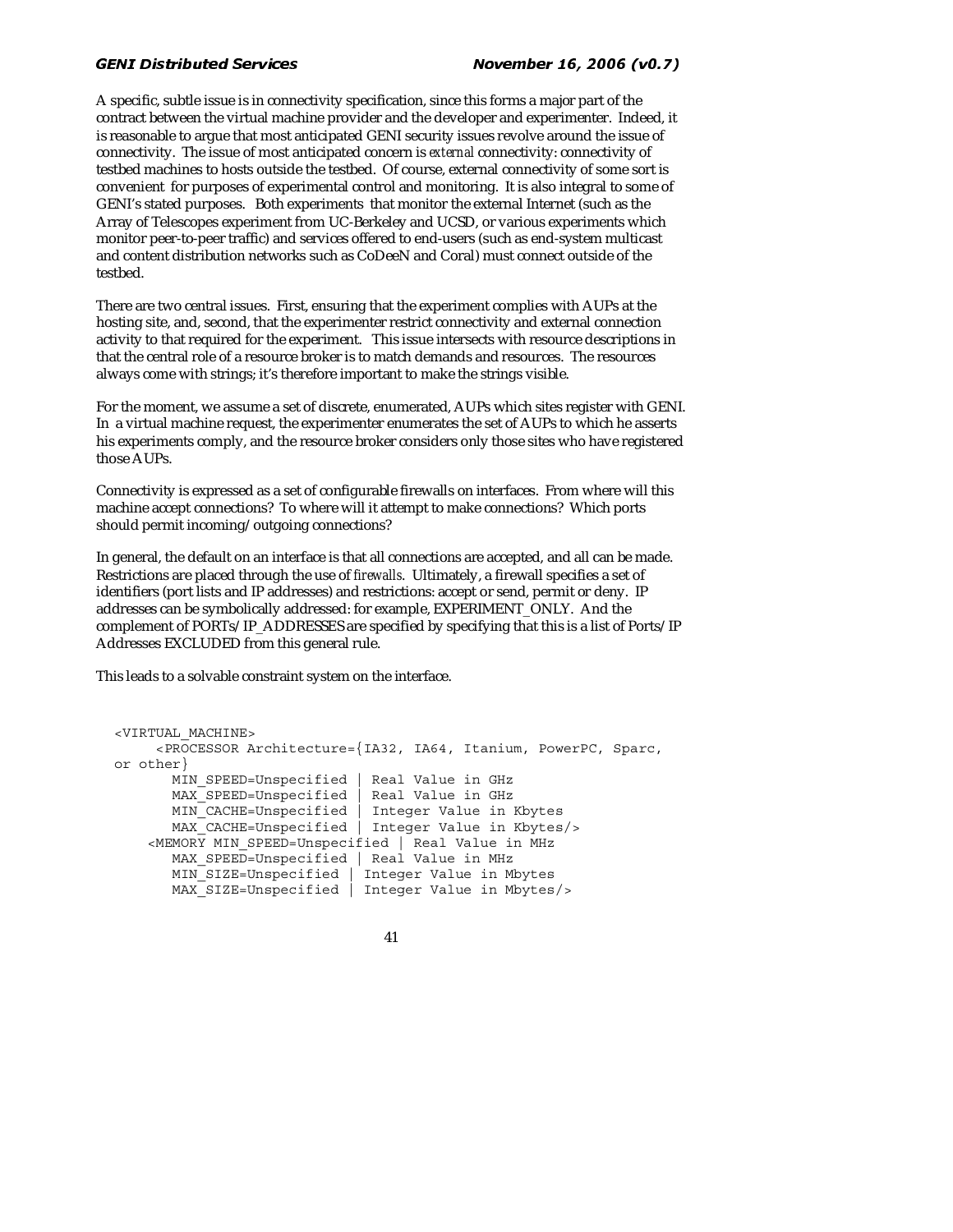```
 <DISK MIN_SPEED=Unspecified | Integer Value in RPM 
       MAX SPEED=Unspecified | Integer Value in RPM
 MIN_SIZE=Unspecified | Integer Value in Gbytes 
 MAX_SIZE=Unspecified | Integer Value in Gbytes/> 
   \langle AUP = \{list \text{ of compiled AUPs}\}\rangle\angleNIC Number = 0 to N>
           <INTERFACE NAME=URL (OPTIONAL) MIN_SPEED=Integer Value in 
Mbs 
                                    MAX SPEED= Integer Value in Mbs>
                <FIREWALL PORTS={LIST | ALL} 
                          PORT_INCLUSION = (EXCLUDE|INCLUDE)
                          RESTRICTION={ACCEPT|SEND} 
                          IP_ADDRESSES = {IP_ADDRESS_LIST | 
                    EXPERIMENT_ONLY }
                          ADDRESS_INCLUSION = (INCLUDE|EXCLUDE) 
                          VALUE=(PERMIT|DENY) /> 
                 <FIREWALL…/> 
            </INTERFACE> 
            <INTERFACE MIN_SPEED=Integer Value in Mbs 
                                    MAX SPEED= Integer Value in Mbs/>
              ...(to N)</NIC </VIRTUAL_MACHINE>
```
Architecture types should be specified as a string, since they are likely to change over the life of the testbed. However, allowable types should be enumerated at the facility, with a short English-readable description of the architecture. Emulab offers an excellent example of specific machine types.

It is important to note here that virtualized resources must be guaranteed once acquired. In particular, the physical resource underlying a collection of virtual machines should have enough physical resources to support the sum of the demanded virtual resources.

It should be noted here that the Virtual Machine is the equivalent of a PlanetLab sliver.

### **5.5.4 Clusters**

It has been observed that some distributed systems require clusters of machines to perform their task. One famous example is the OceanStore distributed storage system, which used Byzantine agreement to provide robust protection against data loss. OceanStore required significant computational resources to do signature calculations for the Byzantine agreement algorithms.

Other examples of systems which require significant computational resources are those that are designed for Internet-scale services. These services must scale automatically as load increases, and one class of experiment is the determination of scaling parameters in terms of physical resources vs load. In order to conduct these experiments, a researcher must reserve clusters for the experiment.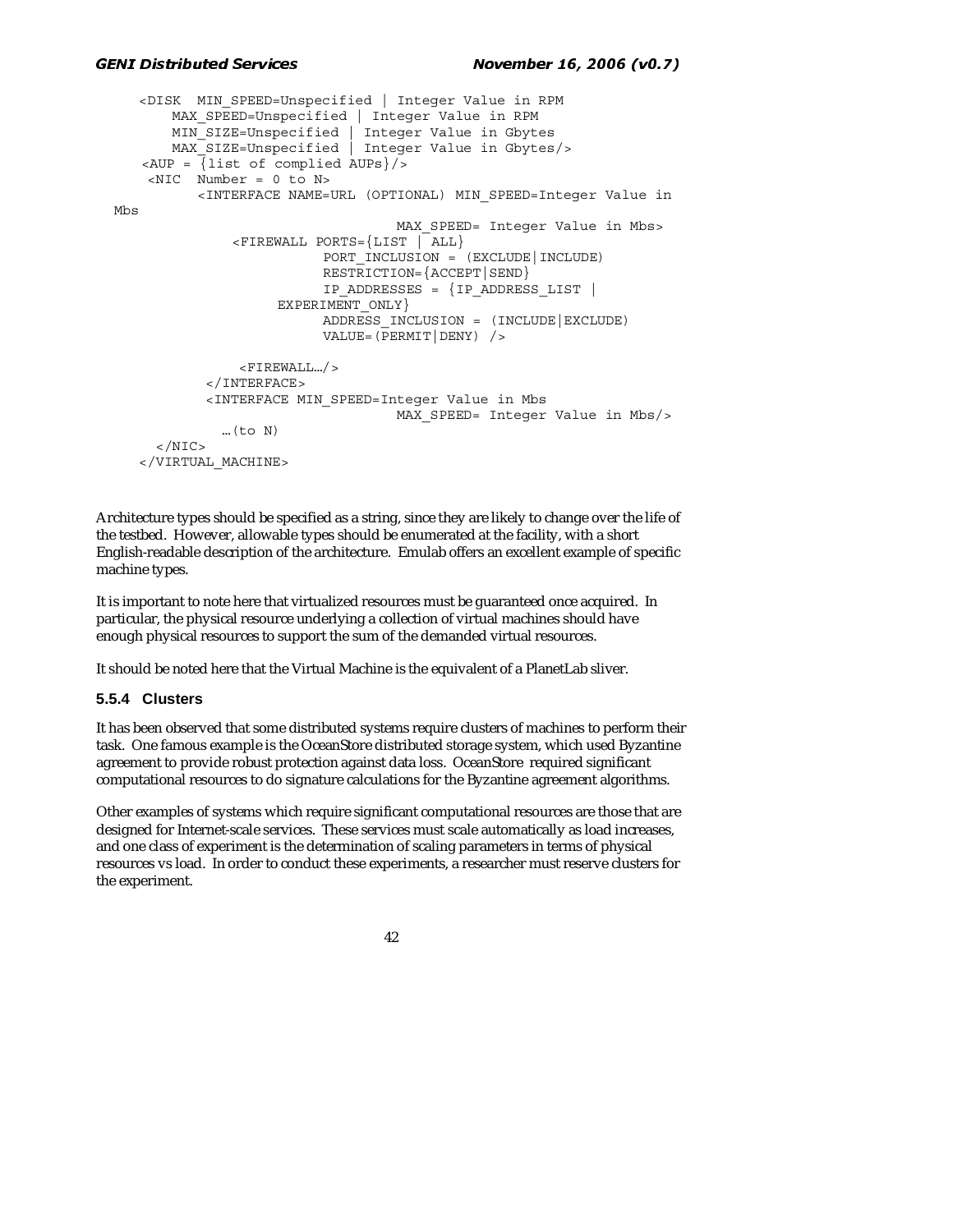A cluster is fairly simple: it is simply a collection of virtual machines and a switching fabric beneath and between the machines. The fabric itself is a virtual LAN, with layer 2 switching supported.

```
<CLUSTER NUM_VIRTUAL_MACHINES = Positive Integer> 
     <VIRTUAL MACHINE> <! Representative of all VMs \rightarrow\langle \text{ROUTER} \rangle <! Representative of all Routers \rightarrow <LAN MIN_LATENCY=Unspecified | Real Value in ms 
                  MAX LATENCY=Unspecified | Real Value in ms
                  MIN BANDWIDTH=Unspecified | Integer Value in Mbs
                   MAX_BANDWIDTH=Unspecified | Integer Value in Mbs 
                  LOSS RATE = Unspecified | Real between 0 and 1.0/>
```

```
 </CLUSTER>
```
Note that the LOSS\_RATE parameter here is not required for allocation; however, since an experimenter will in general want to specify a loss rate, we permit it to be specified here.

### **5.5.5 Links**

A link is a pointwise connection between two other elements of the system. It simply looks like a LAN with a name, and has guaranteed latency and bandwidth. The endpoints of the link are given by URLs, which are in general interface names from interfaces as specified by virtual machines in the environment.

The only significant distinction between a cluster and a link is that a cluster has its constituents defined hierarchically, and a link has two endpoints, given by name.

```
<LINK MIN_LATENCY=Unspecified | Real Value in ms 
                MAX LATENCY=Unspecified | Real Value in ms
                MIN_BANDWIDTH=Unspecified | Integer Value in Mbs
                MAX BANDWIDTH=Unspecified | Integer Value in Mbs
                LOSS RATE = Unspecified | Real between 0 and 1.0
                  ENDPOINT1 = URL 
                 ENDPOINT2 = URL /
```
### **5.5.6 Routers**

A new feature of GENI, not present in Emulab or PlanetLab, is programmability in layer 3. The VINI blade system is an example of the programmable router fabric in GENI.

While this is a conceptually new feature, from the perspective of a resource allocation system a router simply looks like a virtual machine with a different processor architecture, (probably) no disk, and a great many interfaces. The overall routing discipline used, including whether packets or lambdas are routed, is either specified in the link fabric or in the software loaded on the router. In any case, it is not part of the resource description.

```
<ROUTER> 
    <AUP = {list of complied AUPs}/> 
    \langleNIC Number = 0 to N>
           <INTERFACE NAME=URL (OPTIONAL) MIN_SPEED=Integer Value in 
Mbs 
                                     MAX SPEED= Integer Value in Mbs>
```

```
 43
```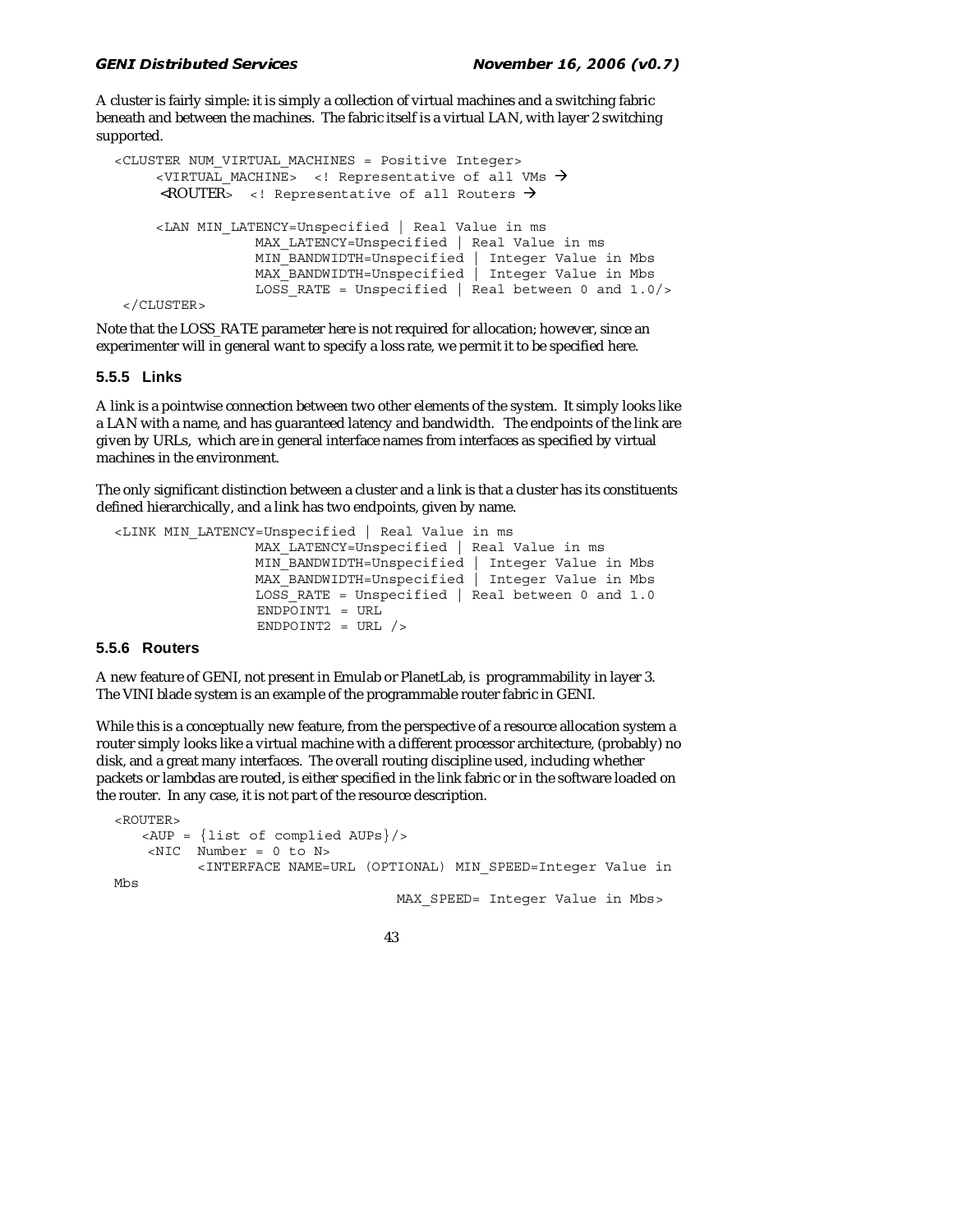```
 <FIREWALL PORTS={LIST | ALL} 
                       PORT INCLUSION = (EXCLUDE|INCLUDE)
                       RESTRICTION={ACCEPT|SEND} 
                       IP_ADDRESSES = {IP_ADDRESS_LIST | 
                 EXPERIMENT_ONLY}
                       ADDRESS_INCLUSION = (INCLUDE|EXCLUDE) 
                       VALUE=(PERMIT|DENY) /> 
             <FIREWALL…/> 
         </INTERFACE> 
         <INTERFACE MIN_SPEED=Integer Value in Mbs 
                                MAX SPEED= Integer Value in Mbs/>
           …(to N) 
  </NIC </ROUTER>
```
### **5.6 Development Plan**

We next describe how the development of these resource allocation mechanisms can be incrementally staged over time.

- Develop prototype implementations of the Component Manager, Site Manager, Science Board, and Resource Broker components, and command-line clients to exercise these modules. The goal of this initial prototype is to make the functions performed by these modules and the messages passed between them concrete; no specific policies will be implemented (e.g., how the Science Board decides whether to give a user tokens, how a Resource Broker decides whether to give a user a Ticket in return for a token, etc.) The Component Manager will not create slivers on devices in this initial prototype to allow the prototype to run on a single node. However, the prototype will be implemented as a Web Service to allow easy transition to distributed operation.
- Implement several resource allocation policies on top of the prototype framework. A simple initial scheme allows the Science Board to allocate tokens to users arbitrarily, and dictates that the Resource Broker will issue one Ticket for best-effort access to any requested component for each Token presented. A second policy adds resource reservations and batched access: users can ask the Resource Broker for a fixed share (up to 100%) of one or more components now or at some time in the future; if the request does not conflict with an existing request, a Ticket authorizing this access is granted. A third policy varies the number of Tokens required for best-effort or fixed-share access to a component based on the current and projected load on that component.
- Develop appropriate user interfaces (command-line, GUI, and library-based) to allow human and programmatic interaction with the software modules. For example, using these interfaces members of the Science Board will be able to allocate Tokens to users, GMC will be able to set the Resource Broker's "exchange rate" between Tokens and Tickets, and component operators will be able to configure the Component Manager corresponding to each component they operate.

```
 44
```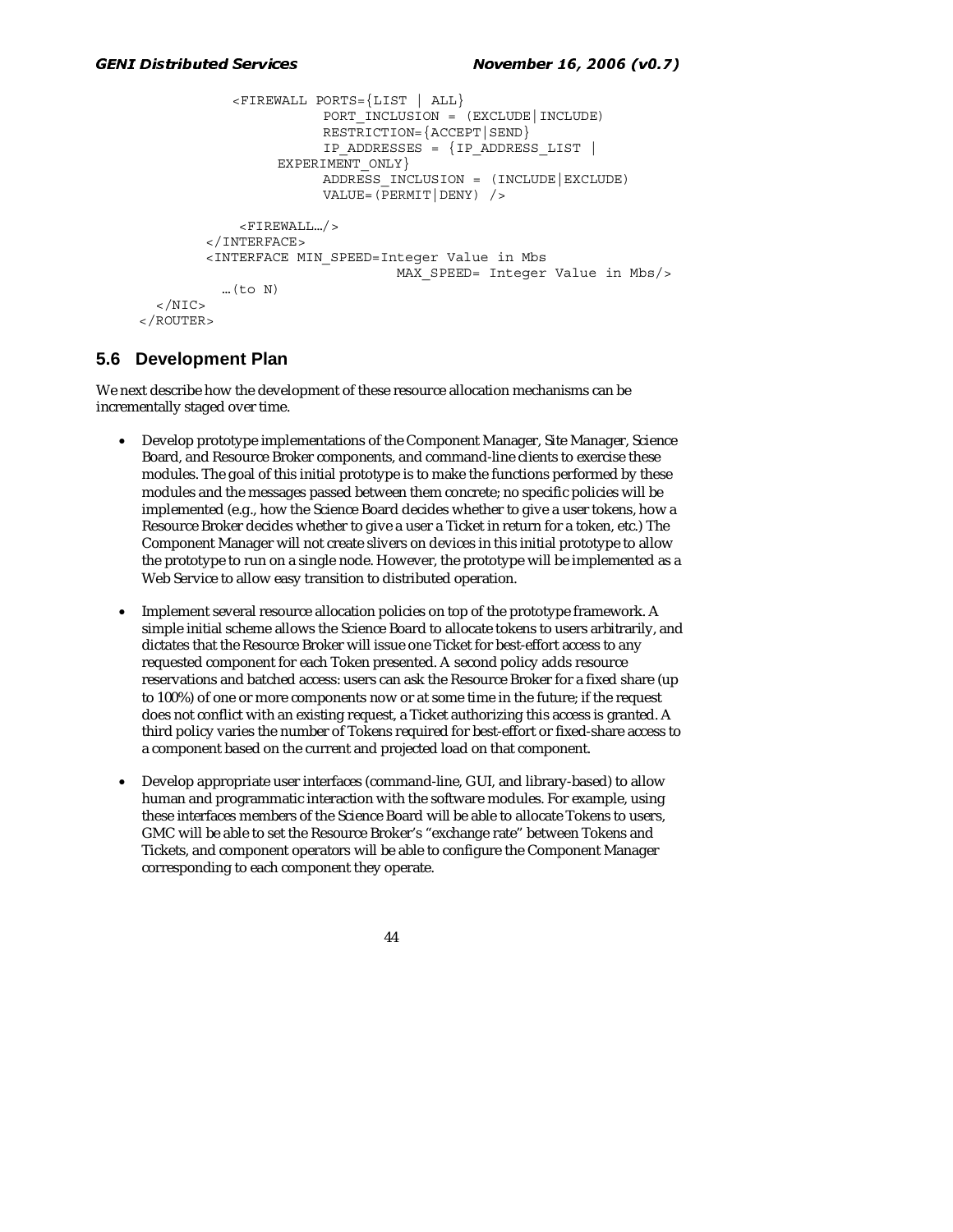- Develop appropriate APIs between the Component Manager and underlying devices to allow the Component Manager to automatically discover resources and their capabilities, and to allocate slivers (under both best-effort and reservation schemes) on those devices.
- Integrate the resource allocation framework with an existing resource discovery service, to allow end-to-end discovery and allocation using a single tool. One way to accomplish this integration is to simply modify the resource discovery tool to make the appropriate calls into the resource allocation modules. The resource discovery tool and resource allocation modules will remain physically distinct software components, with communication using standard Web Services protocols, to allow different resource discovery and resource allocation tools to interoperate in the future.
- Develop a decentralized version of the Resource Broker, and demonstrate its applicability to federated resource management scenarios.

## **6 Experiment Management and Support**

For GENI to enable experimental network and distributed systems research, it must be accessible to the broadest set of researchers, including those with a single PI working on a project with a single graduate student in a school with little prior institutional experience in building distributed systems. Such users should find it feasible to map their experiment onto GENI in a straightforward and predictable fashion.

Unfortunately, PlanetLab does not provide much helpful guidance. While PlanetLab has a number of strengths, it is hard to use for the uninitiated. Users often find they need a local "expert guide" who has already tripped over the potholes in getting started. Writing and running a distributed "hello world" program should be a few lines of code, but instead requires, among other things, clicking several hundred times on a web page to request sliver creation on each node, waiting for the system to install sliver access permissions on the node, determining the process for installing custom software on each node, building scripts to monitor node and process failures, building a data distribution system to pipe logs back to the developer's workstation, etc.

This lack of effective tools places a high bar against PlanetLab's occasional use, and addressing this in GENI is a high priority. The attendees of both the DC and Chicago open houses advocated making it a requirement that GENI support repeatable, predictable experiments that are easy to set up and configure. Further, we believe this ease of use needs to be available early in GENI's lifetime, as it will be more difficult to regain the community's confidence later on. If GENI develops a reputation for being hard to use or configure, the perception will likely stick despite later improvements.

## **6.1 Types of Experimenters**

Before we delve into the requirements of an experiment support toolkit, we first need to examine the kinds of users we would need to support and the types of experiments they are likely to conduct on GENI. We present one such high-level classification below.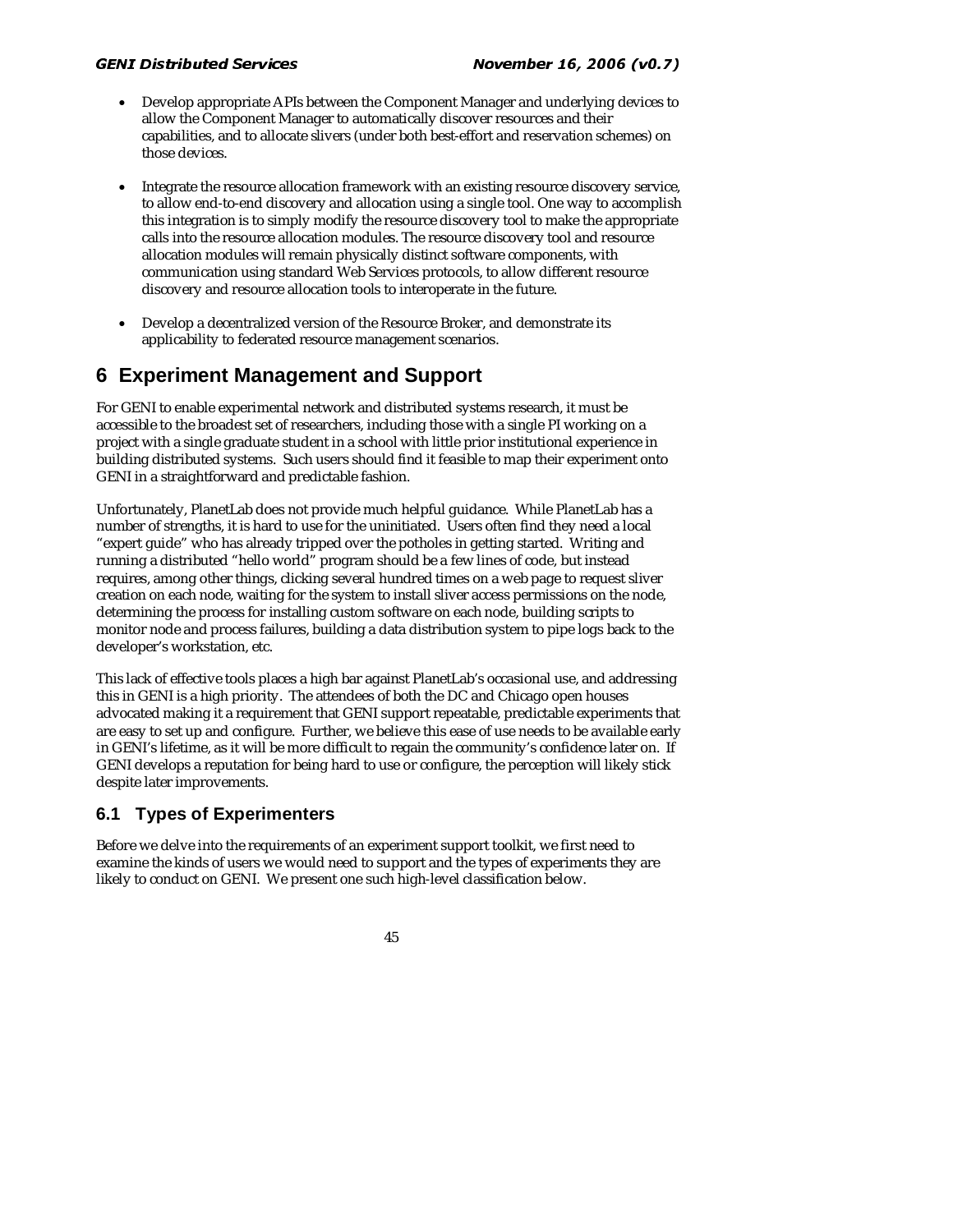**Beginners vs. expert programmers**: The needs of these two groups of users are distinct. A beginner should be insulated from the myriad operational issues associated with conducting a GENI experiment and is also unlikely to require fine-grained control over issues such as resource allocation. A beginner is also more likely to benefit from the availability of an interactive program, such as a shell, to deploy and control an experiment. An expert programmer, on the other hand, would desire greater control and might want a richer API for controlling experiments.

**Short-term experiment vs. long-running services**: Short-term experiments are less likely to be affected by exceptional conditions such as resource exhaustion, node failures, and/or dramatic variations in system performance. Long running services, on the other hand, might need mechanisms to identify faults, swap in new resources, and migrate existing programs. A programmer maintaining a long-running service would also be willing to invest effort into building a "control program" to, for example, issue a sequence of management operations in response to failures and other changes in service state. By encapsulating all of this intelligence in a control program, which is constantly monitoring and performing network-wide management, it is possible to deploy long-running services that require minimal manual control.

**Homogeneous vs. heterogeneous deployment**: Many experimenters might be satisfied with simple deployments, such as allocating any set of *N* nodes for the experiment rather than requiring specific forms of connectivity or computational power. Others might have specific connectivity, computational, and environmental requirements, especially since GENI will have different types of resources. The experiment support toolkit should provide a simple API for those requiring homogeneous employments, while also providing the ability to articulate more complex requirements for heterogeneous deployments. In addition to controlling homogeneous and heterogeneous deployments, an experimenter might also request a specific form of emulated network, comprising of an arbitrary network topology and an arbitrary sequence of network events to evaluate new protocols. VINI is such an example platform. The experiment support toolkit should ease the burden of setting up VINI-like experiments.

## **6.2 Desired Attributes of the Experiment Management Toolkit**

**Support gradual refinement**: We believe that a primary requirement for ease of testbed use is a smooth implementation path from simulation to deployment, with a single, integrated toolset. The developer can start with controlled settings in emulation mode, gradually refine the application to deal with various complexities of the real world, before deployment in the wild, all while using a single set of tools. Emulation mode, provides the benefits of repeatability, performance isolation, controlled faults, and limited dependence on other services, such as resource discovery and allocation. As the application matures, the complexity associated with interfacing with other services could also be gradually introduced, and even performance isolation could be relaxed, e.g., by purposefully introducing jitter or failure.

• **Flexible programming environment**: A beginner might desire a single monolithic tool to address all aspects of experimentation, such as resource discovery, experiment setup, experiment monitoring, and the gathering of results. But with additional experience,, the programmer might desire greater flexibility and not be constrained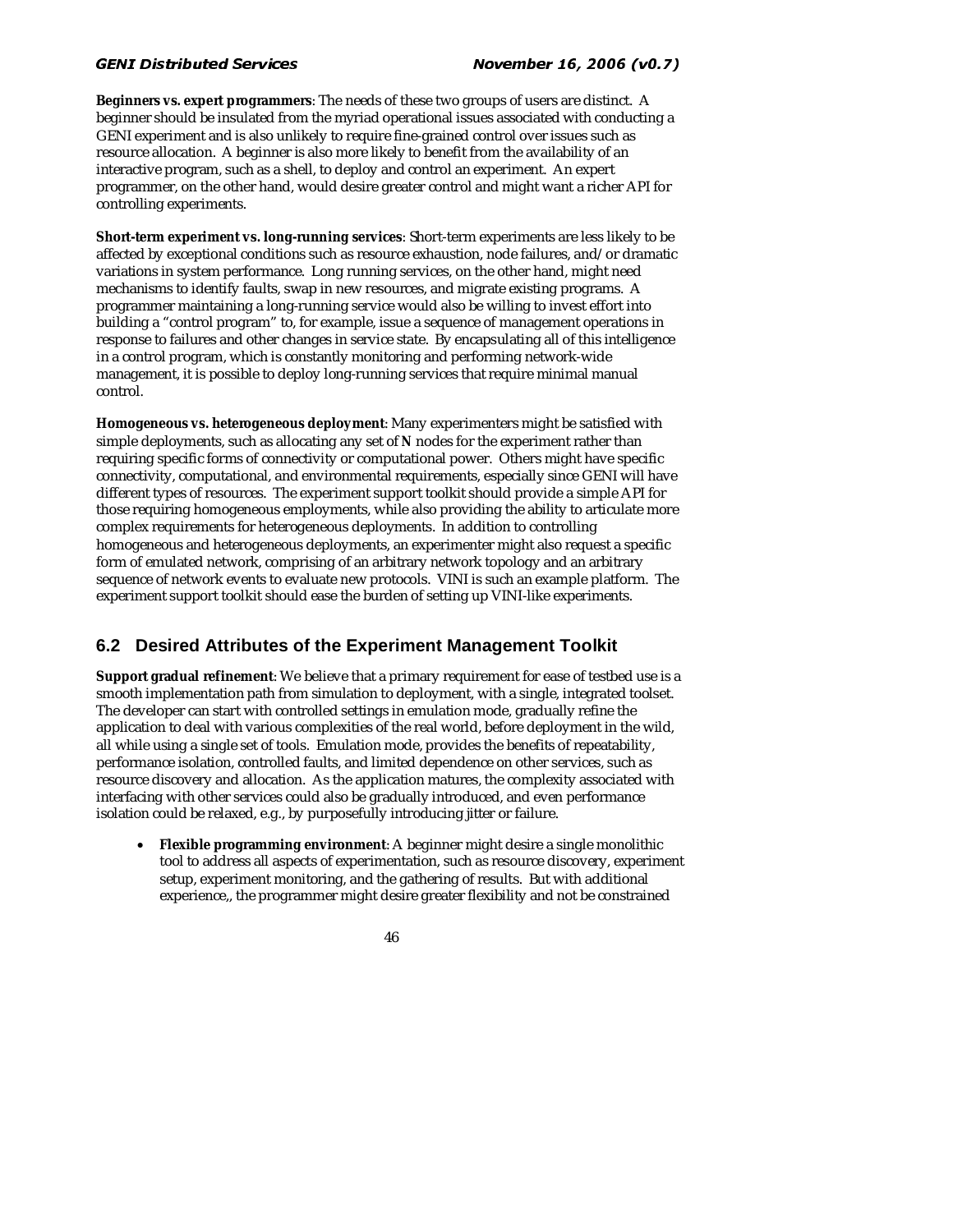by tools that prescribe a specific sequence of operations in setting up experiments (such as resource discovery followed by resource allocation followed by service deployment and application control). The flexibility requirement is reflected in a number of design considerations.

- First, each component should be designed such that it could be used stand-alone or composed in an application-specific manner. For instance, a service should be able to invoke resource discovery/allocation/de-allocation at any point during a service's lifetime in response to failures or other events.
- Second, the control toolkit functionality should be available in different forms to support the requirements of a variety of users. The toolkit could be accessible through a library interface (which works with any of the commonly used languages), made available as a shell providing global control of the experiments, or integrated with scripting languages. The success of systems such as Tcl/Tk that integrate domain-specific libraries with a scripting language clearly serves as an inspiration in this regard.
- Finally, where possible, we would like to encourage the use of existing tools instead of inventing new mechanisms. For instance, we would prefer to represent processor attributes in XML and alow the user to employ custom filters (for example, SQL commands) to select nodes. The alternative is to convey user preferences to the runtime system using a specification language, but that approach runs the risk of anticipating all of the selection criteria that a user might employ.

**Incremental refinement and integration**: The experiment support toolkit could abstract mechanisms and services, e.g., for resource discovery, allocation, and content distribution, as and when they are made available. Ideally, the user can just change an environment variable or a parameter in the API to use different content distribution systems (such as Bullet, BitTorrent, Coral, Codeen) or different resource discovery and allocation mechanisms (such as SWORD, Bellagio, SHARP).

**Sophisticated fault handling**: On the GENI testbed, it is likely that experiments will face a variety of failures on a frequent basis. Due to resource constraints, experiments frequently exhaust memory, file descriptors, and network-level resources. The experiment support toolkit should enable the gradual "hardening" of distributed services by first allowing service execution in in controlled settings,where faults can be deterministically and gradually administered and programs can be spared from having to face the full brunt of faults. The toolkit should also support common design patterns for dealing with faults. One such component would be a transactional service manager for service deployment. By supporting these abstractions in the toolkit, we hope to ease the development of sophisticated failurerecovery mechanisms.

## **6.3 Prior Work**

Before we discuss what functionality should be present in the experiment support toolkit, we briefly consider the design space of control toolkits for distributed systems.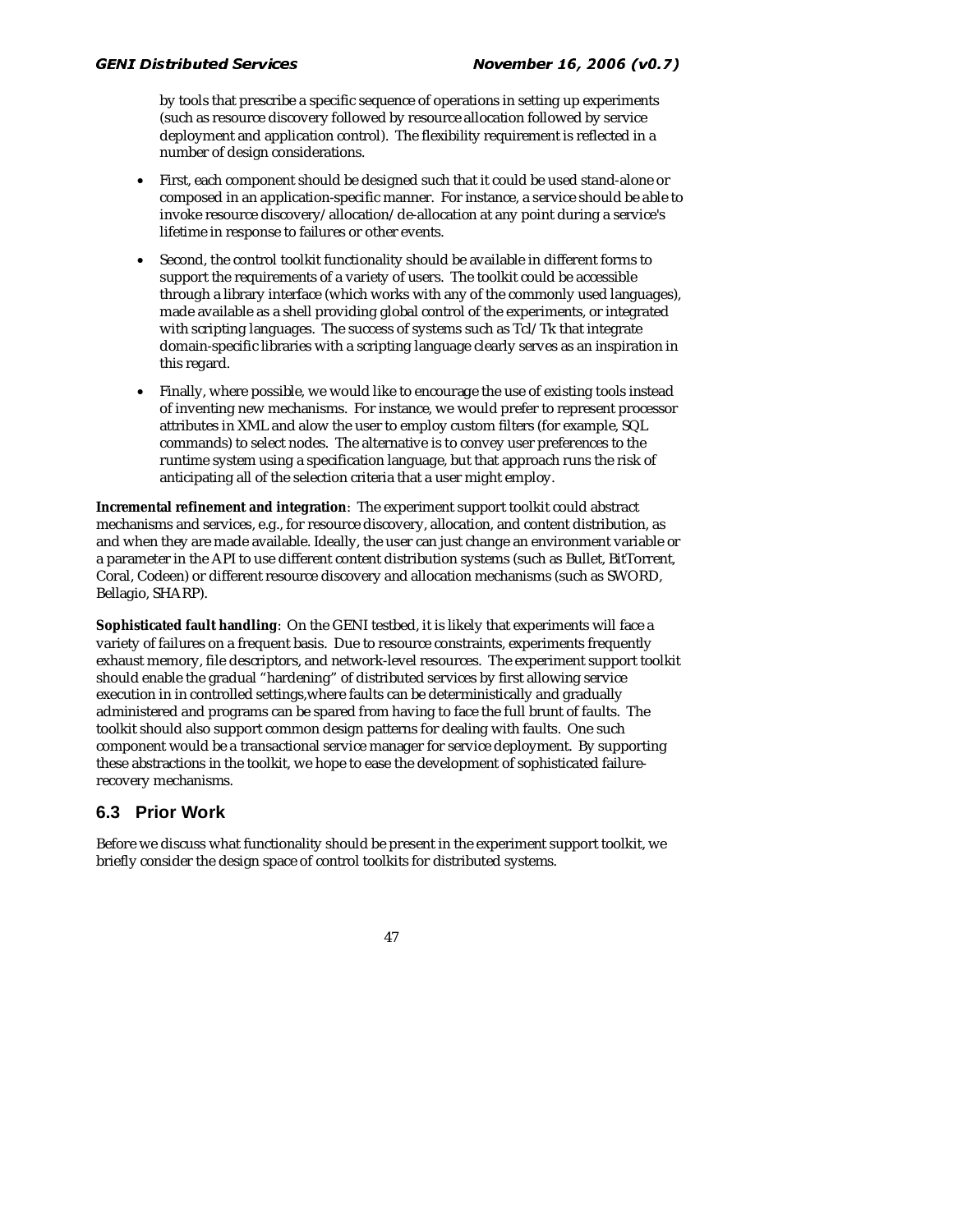One option is exemplified by some of the job controllers in the Grid initiatives (such as the Globus controller and GrADS). These systems share many of our goals for configuring and managing the execution of distributed application. These systems provide the "run this experiment" model; they take a user specification, perform resource discovery and allocation, deploy the experiment, monitor its status, and collect the results upon completion -- a fixed sequence of tasks with little room for customizability. Such a scheme is well-suited for running simple experiments and could serve as an appropriate model for designing monolithic job controllers. The various Grid control programs are however not appropriate for long-running network services that might perform iterative resource allocation in response to increased load or failures or where different versions of a network service could be allowed to coexist.

Plush is an experiment management system targeting a variety of distributed computation environments, including PlanetLab and local clusters. Plush provides a framework for performing resource discovery, application deployment, and application management. Plush also provides a shell that could be used to perform system-wide operations. Plush provides a top-down design where a Plush controller performs monitoring and control on an XML application description provided by the user. Plush's specification language serves as a reference design on how to specify the parameters of an experiment. While Plush provides some support for long-running services, for instance, allowing for "re-matching" of resource requests upon failure, the API and callback mechanism would have to be enriched to support the variety of requirements we envision for GENI.

Condor augments the above model with a "checkpoint and restart" facility automatically provided by the runtime system. While Condor provides a form of failure recovery, it is inappropriate for most network services. Consider for instance a program performing network measurements or one participating in a content distribution network. In both cases, checkpointing might not be required. The global controller could either simply ignore the failure or it might perform a restart followed by a call to an appropriate failure handler, as the service might have built-in intelligence for reconstructing its state using application-specific techniques. Long-running network services and other planetary-scale applications require even more flexible error handling and the ability to perform adaptive resource allocation.

A number of tools, including vxargs, Codeploy, and gexec, provide support for remote job execution, but they provide only limited functionality. For instance, these tools do not provide flexibility to control the synchronization between different commands, do not report or react to failures, do not allow the user to control the granularity of application deployment, and they do not provide scalable control for hundreds of nodes.

Similarly, node-side configuration tools, such as cfengine, could be used in conjunction with the experiment control toolkit. cfengine is useful for configuring node state using declarative rules. It does not however provide system-wide control.

The Planetlab Application Manager provides a set of client-side scripts and a server-side webbased interface to deploy an application and monitor its status, especially for long-running services. It however provides limited functionality, as it does not provide means for executing system-wide commands, does not provide a fault-tolerant, scalable control infrastructure, nor does it provide a programming API.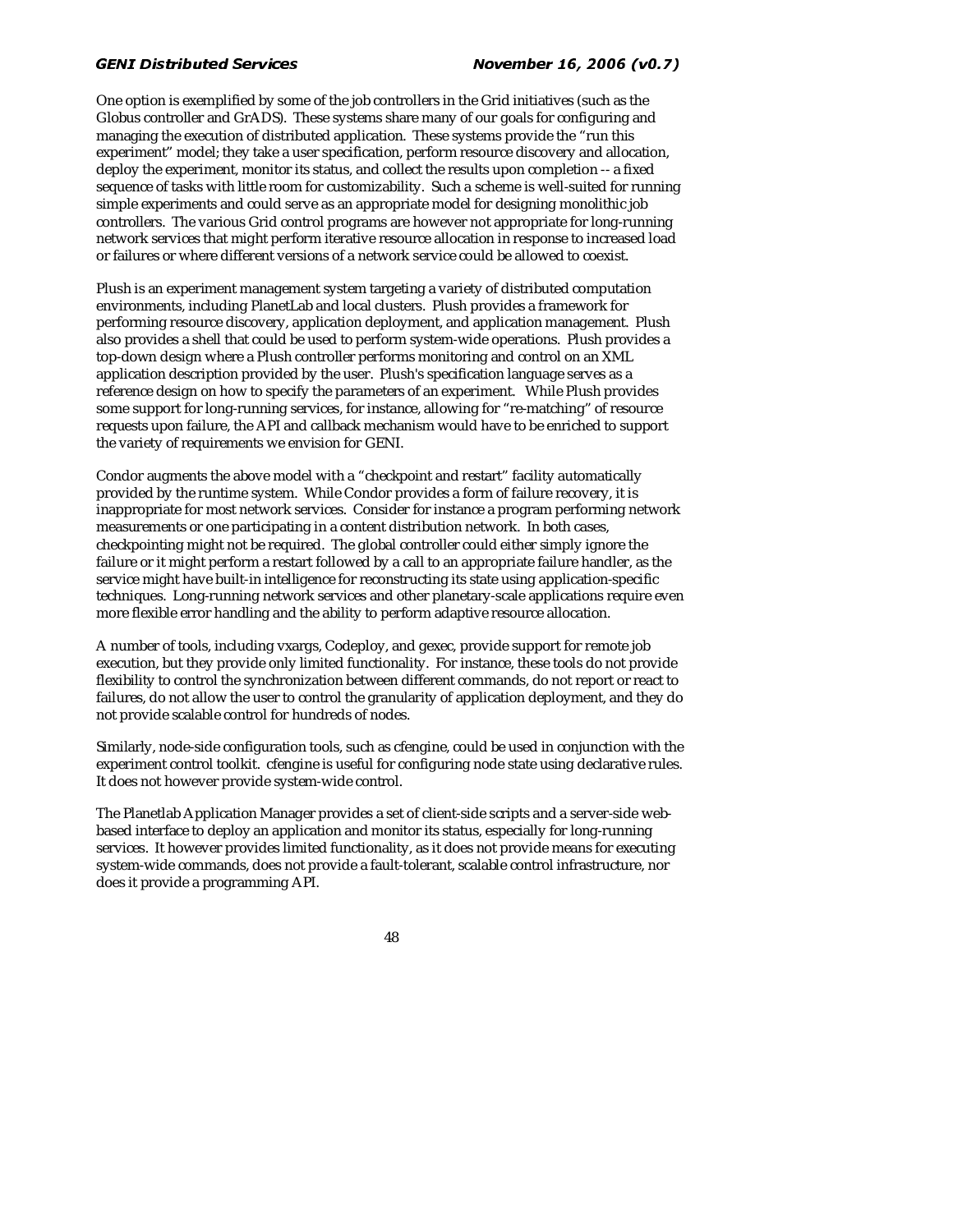Emulab is a network emulation testbed that runs on a 300-node cluster with network support for traffic shaping (constraints on bandwidth, latency, and loss rate) between arbitrary nodes. Emulab users declare their desired node and network topology using a GUI or *ns* script. A centralized deployment program locates and reserves nodes for exclusive use by the experimenter (Emulab is space-shared), as well as the necessary traffic-shaping nodes. It loads an operating system of the user's choosing and configures the traffic-shaping nodes and network switches as needed; the user is then responsible for deploying their experiment on the nodes. In "batch mode," the user submits the code for their experiment along with the topology description. Emulab queues the experiment until sufficient resources are available, at which time it will set up the cluster for the user's experiment and execute the user-supplied code. Emulab offers some rudimentary support for barriers when starting up applications, but it does not provide facilites for detecting and responding to failures or for collecting experiment logs. While the Emulab software allows users to request, deploy, and monitor experiments, they are designed for running short-term experiments, and are less useful for maintaining long-running services especially in settings where failures and resource fluctuations are common.

## **6.4 Overview of Recommended Approach**

As stated earlier, a key goal for GENI's experiment support toolkit is to support a smooth implementation path from simulation to deployment, with a single, integrated toolset. In our view, the best way to do this is to target novice users first, and then move to the more advanced support required by power users. Of course, our goal is to design a single integrated system for both, e.g., by building a shell that can be scripted and that can embed extensible API calls. However, we note that novice users are both least well served today (and therefore most open to new toolkits) and have less demanding requirements (lowering the barrier to adoption). Since novice users often start with Emulab, our initial focus is to provide a unified process from Emulab through PlanetLab to VINI and GENI. Just as the UNIX shell enabled unified access to machine resources for both novice and expert users, a similar shell, where individual commands could be applied to different machines within a larger ensemble and with explicit support for partial failure, could dramatically lower the barrier to entry for the novice user while significantly enhancing the abilities of the power user.

We make the following observations on the overall design of experiment support:

- As our primary goal is to smooth the development process by which new ideas go from initial experimentation to eventual deployment, we seek to provide an abstraction layer that allows experimenters to migrate from locally available clusters to planetary-scale testbeds. The API, shell, and integration to scripting languages should work on local clusters, emulation systems such as Emulab/Modelnet, and planetary-scale systems such as GENI. Users can continue to use the same API, shell, or scripts as they migrate. The developer can then start with controlled settings, where there is repeatability, homogeneity, and relative absence of faulty conditions, gradually refine the application to deal with various complexities of the real world, before deployment in the wild.
- The toolkit should export different kinds of interfaces for different types of users. For the new user community, the shell would provide an interactive medium for deploying and controlling experiments. For the existing PlanetLab user community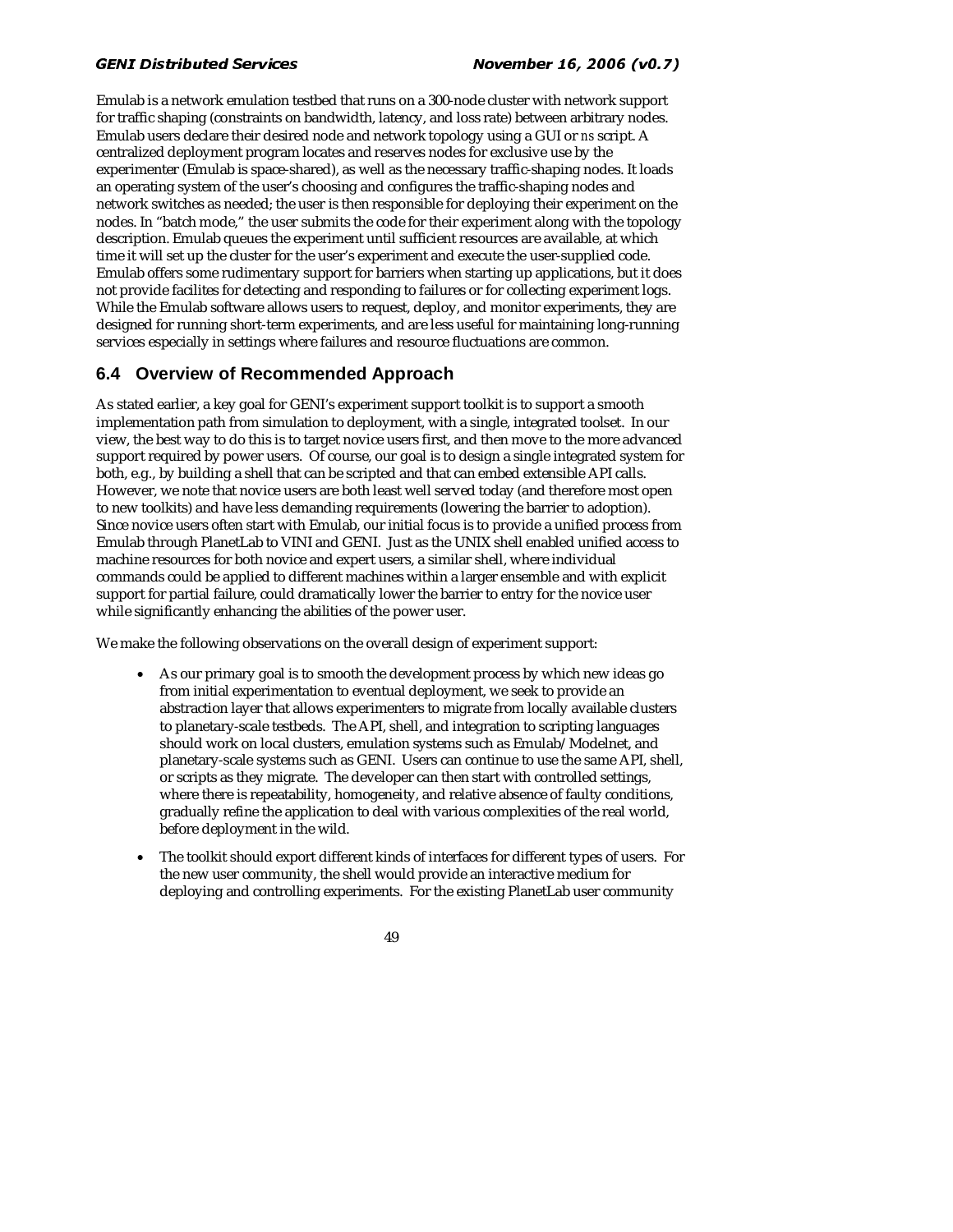and for those maintaining long-running services, the API would be made available through scripting languages, so that experienced developers can develop control programs for managing their applications and services. For developers requiring greater control, the API will be exposed in its raw form, allowing fine-grained control over experiment resources.

- The design should allow incremental development of the API modules and incremental access to the newly developed modules through the shell and the scripting languages. The API could thus provide an abstraction layer that allows an experimenter to use different mechanisms or services based on the experimenter's preferences and the availability of services/modules.
- The shell should incorporate some baseline mechanism for resource discovery (with support for later extensibility to other systems) as part of the system architecture. That is, users should be able to issue commands to find subsets of global resources that match some criteria (for instance for network capacity or CPU load). Results of such queries can be used to inform the placement of individual jobs within a larger user application. The shell should also have baseline support for system monitoring, both for failure and for significant changes in available memory, CPU, or network conditions. Once instantiated, the results of the monitoring may be as simple as printing alerts to the shell or to a log file. In a more sophisticated configuration, callbacks may be provided programmatically to an application manager/controller able to reconfigure the application in response to failures or changing system conditions.
- Upon obtaining a desired set of computing resources, the experiment support toolkit must deploy the experiment on the target nodes. The deployment comprises many steps. The target nodes might have to be first customized to execute the application, and this customization task might involve the installation of virtual machines, operating systems, software packages, copying of application binaries onto the nodes, and initialization of background daemons. The system must be prepared for failures among the set of nodes initially made available through the resource discovery and allocation process even at this early stage. Given appropriately configured nodes, the experiment could be started on the nodes and the user would then desire to monitor its execution status. All of these tasks require a powerful set of system-wide job control tools.
- The system should provide simple templates for configuring a distributed application. For instance, there may be common configurations that the system supports "out of the box", such as: i) run a specified application on 50 randomly selected machines and pipe the output back to my local machine, ii) start a longrunning service on a specified list of machines, periodically collect the logs (freeing up the remote storage) and provide a callback if one of the application instances or nodes fail, and iii) impose a particular network topology (initially most useful for DETER/Emulab/ModelNet experiments) among a distributed set of nodes and subject the end nodes to a variety of node failures while changing network conditions (bandwidth, latency, loss rate) in a particular pattern. A new user wishing to start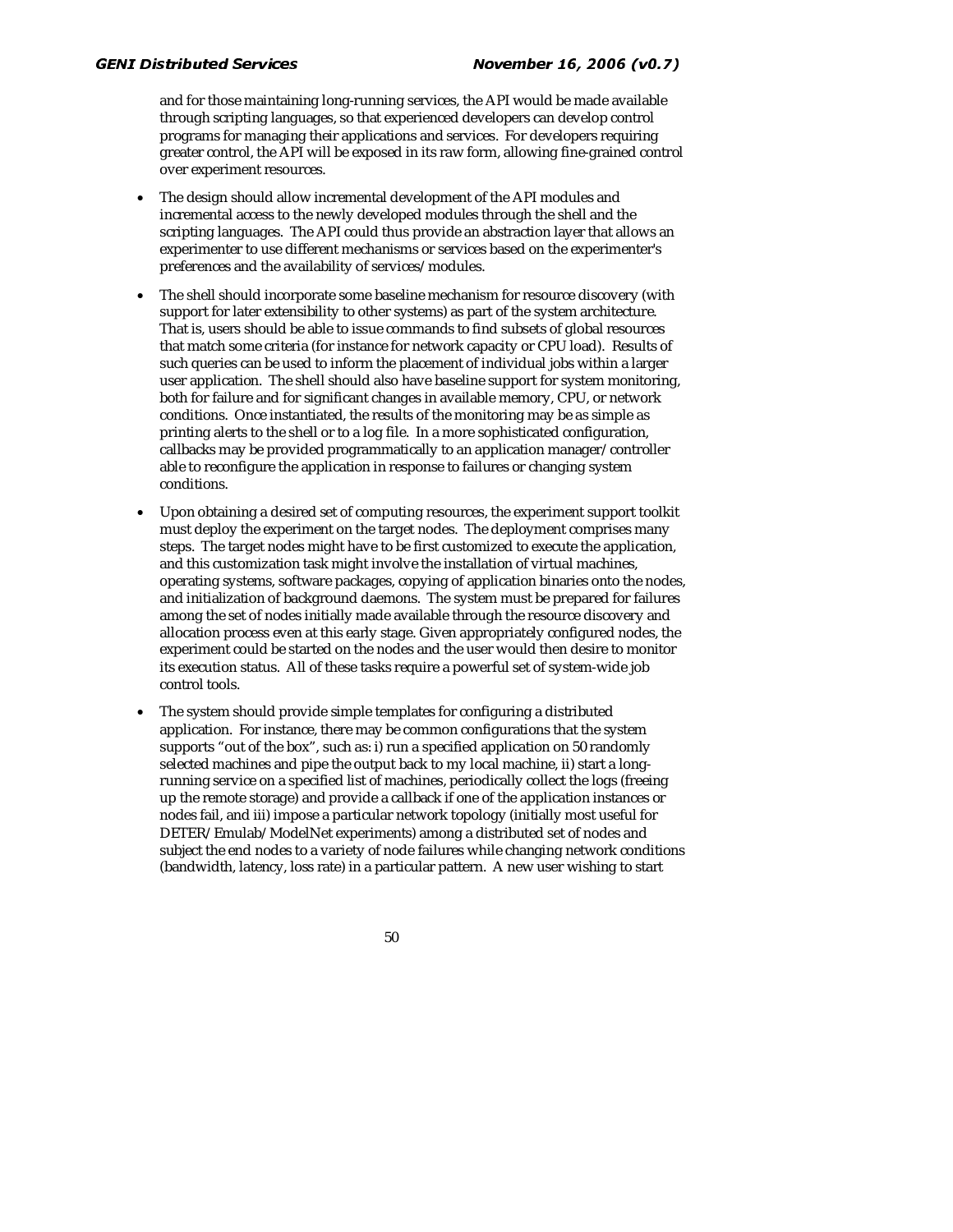with one of these patterns and perform customization should be able to do so with little overhead.

- The experiment support toolkit should use scalable, robust coordination and communication primitives internally, and should offer those primitives for use by applications. For example, the experimenter should be able to issue asynchronous system-wide commands, query the status of previously-issued asynchronous operations, and synchronize subsequent operations with those initiated earlier. The toolkit should provide various forms of synchronization primitives ranging from traditional barriers to weak partial barriers and point-to-point synchronization.
- One of the primary challenges associated with deploying large-scale distributed systems is the difficulty of debugging a running system. Thus, a requirement for the system is debugging and visualization support for a distributed application as it evolves from a cluster deployment (Emulab/ModelNet) to large-scale wide-area deployment (PlanetLab/GENI). Ideally, it should be possible to single-step a running distributed system and to log sufficient information to step forward and backward for post-mortem, deterministic analysis. In addition, the system should enable sufficient logging to leverage emerging model checkers to interactively explore both actual and alternate system behavior in the face of violations of userspecified system invariants for safety and liveness.

We will now elaborate on the design of the individual components consistent with the above recommendations. We begin by considering the issue of resource discovery, wherein the system attempts to find a set of resources that satisfy an experiment's resource requirements prior to initiating the experiment and then discuss components relating to deploying and monitoring the experiment on the discovered resources.

### **6.5 Experiment Embedding**

Experiment embedding refers to the task of matching the experimenter's abstract description of resource needs to currently available concrete resources. We consider this task for the wired case and will expand this discussion to include wireless and sensor deployments in future revisions of this document.

Our goal is that users should be able to issue commands to find subsets of global resources that match some criteria (for instance for network capacity or CPU load). Results of such queries can be used to inform the placement of individual processes of a distributed application within a large platform such as GENI. At the most basic level, experiment embedding comprises the following three steps.

**Monitoring testbed state using sensors and other measurement processes**: The monitored state characteristics include CPU loads on testbed nodes, memory usage on nodes, node software configuration, network performance data between pairs of nodes, etc. An important issue is the frequency that various sensors gather the required performance data. To the extent possible, the information should be collected by a single infrastructure and made available to a variety of applications and services that may benefit from it (such as multiple resource discovery services and adaptive applications).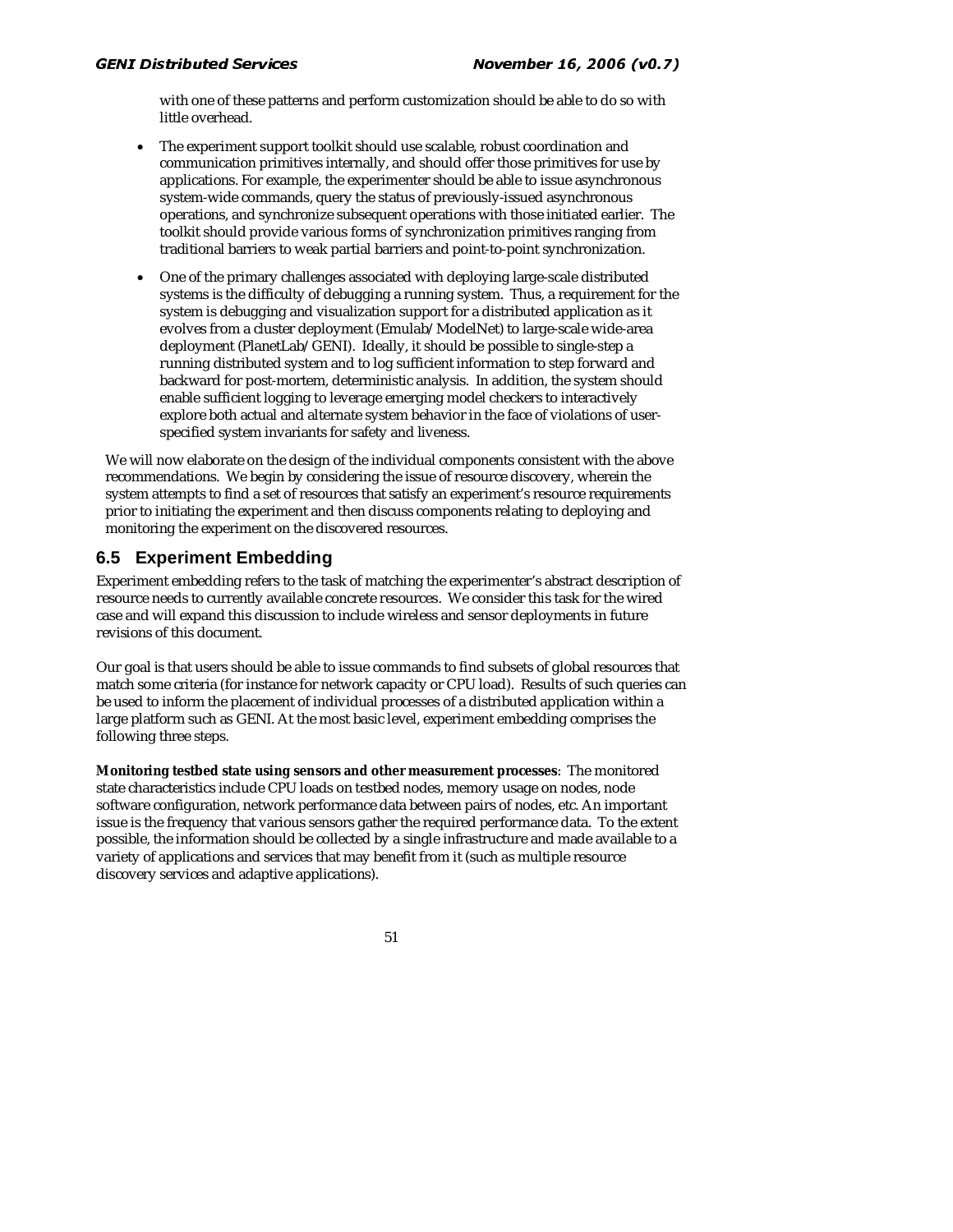**Publishing the data collected by the various sensors**: The measurement data could be collected and stored in a centralized node or set of nodes (with replication used to distribute query load and enhance fault-tolerance). An alternative is to store the data in a wide-area distributed data structure such as a DHT, especially if the amount of measurement data cannot be managed by a small number of nodes. However, we expect the amount of measurement data collected to be small enough to be managed by a small number of centralized nodes and that more complex DHT-based solutions are likely unnecessary.

**Query processing engine**: This component matches experimenters' requests with the available resources and allocates some set of nodes to the experiment. This task is by far the most complex step in experiment embedding. Its design depends on a number of considerations relating to experimenter criteria.

- 1. Required per-node characteristics are the easiest types of constraints to handle. Examples of such constraints include:
	- a. Desired physical location for the nodes (such as North America, Europe, Asia, etc.)
	- b. CPU speed, memory size, disk capacity of the desired nodes
	- c. Availability of software packages on nodes
	- d. Type of Internet connectivity, including access bandwidth
	- e. Site-specific constraints, such as the minimum or maximum number of nodes to be allocated from a site
	- f. Available CPU, memory, disk, and network resources, given competition from other applications that are using the node

Note that many of these node attributes are relatively static (items a-e), while some change rapidly (item f).

2. Inter-node constraints are more difficult to handle. Examples include inter-node latency requirements expressed using upper and/or lower bounds, and similar constraints on bandwidth and loss-rates. The most general form of such constraints is an actual topology in the form of desired connectivity requirements. It is well-understood that these types of constraints are difficult to satisfy in the general case, with the topology embedding degenerating into an NP-complete problem.

Given the computationally intractable nature of satisfying fully general inter-node topology constraints, we seek to take advantage of the requirements of typical GENI experiments to simplify the problem. We conjecture that there is likely to be a correlation between the size of an experiment and the amount of control over resource selection required by the experimenter, particularly with respect to control over inter-node constraints.

For example, in a small-scale deployment, the experimenter might desire a high degree of control. Such control is particularly useful for experiments that study new network protocols where the experimenter might want to study the dynamics of the protocol over fine-grained variations in topology and network connectivity. Such experiments are valuable as they would serve as a more convincing form of validation after *ns* simulations and Emulab or Modelnet experiments.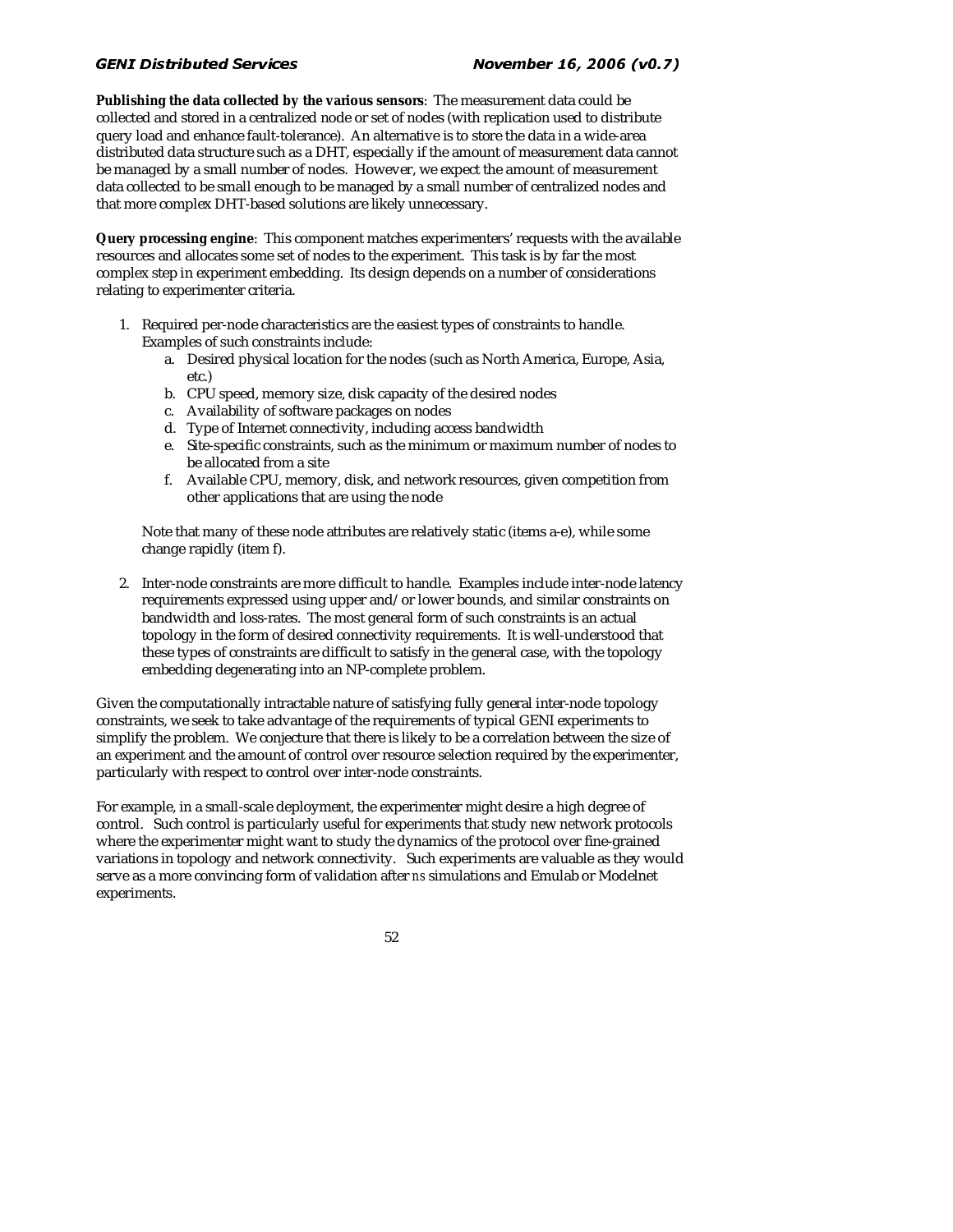On the other hand, for a large-scale deployment such as a long-running publicly-accessible service, the required degree of control over topology and inter-node connectivity is likely to be less for a number of reasons. First, the experimenter is likely deploying a real service architected to exploit all available resources, in contrast to earlier stages of application development such as sensitivity analysis that requires fine-grained control. Second, specifying a specific topology for a large application is an onerous task. Third, even if the experimenter is willing to undertake the task, it is not clear what constitutes a "good" or "realistic" set of constraints to impose on the embedding.

We therefore conjecture that typical large-scale experiments issue fairly simple queries such as:

- All nodes that satisfy some per-node constraints
- All nodes that satisfy the per-node constraints and no two nodes at the same site
- Some *k* nodes that satisfy the per-node constraints, etc.

There are of course exceptions to the above generalization. For instance, if the experiment is to try to deploy a "virtual ISP" and if the experimenter wants to pick *k* nodes such that they are well-distributed on the Internet, then the user might desire a great degree of control on the target topology. But we expect such uses to be the rare ones. Our recommendation is that the experiment support toolkit should not directly support uses where optimal large-scale embeddings are desired, but instead should make all resource characteristics readily available to applications. The applications can then use this information to choose the resources using application-specific heuristics when fine-grained control is required for the largest deployments. Solving the topology embedding problem for smaller deployments should be computationally feasible using a variety of available approximations to the general NPcomplete problem.

Given the above discussion, we make the following recommendations for implementing the experiment embedding query processing engine:

- 1. Support all forms of per-node constraints.
- 2. Support simple group constructs, such as allocate on all nodes, one node at each site, or some subset of nodes/sites.
- 3. Provide a brute force method for embedding requests with inter-node constraints for small-scale experiments. Clearly, the brute force method (using exhaustive search) is feasible only for small-scale embeddings. The brute force method should be made available both as an online service and as a library that can be linked with an application deployer's resource selection code and run locally. Since the brute force method could be computationally expensive, the service needs to execute embedding requests with limits on computational load per query. For those applications that might require embeddings for more than a small number of resources, the experimenter should use the library version, which means that the computational load could be offloaded to the experimenter's local machine.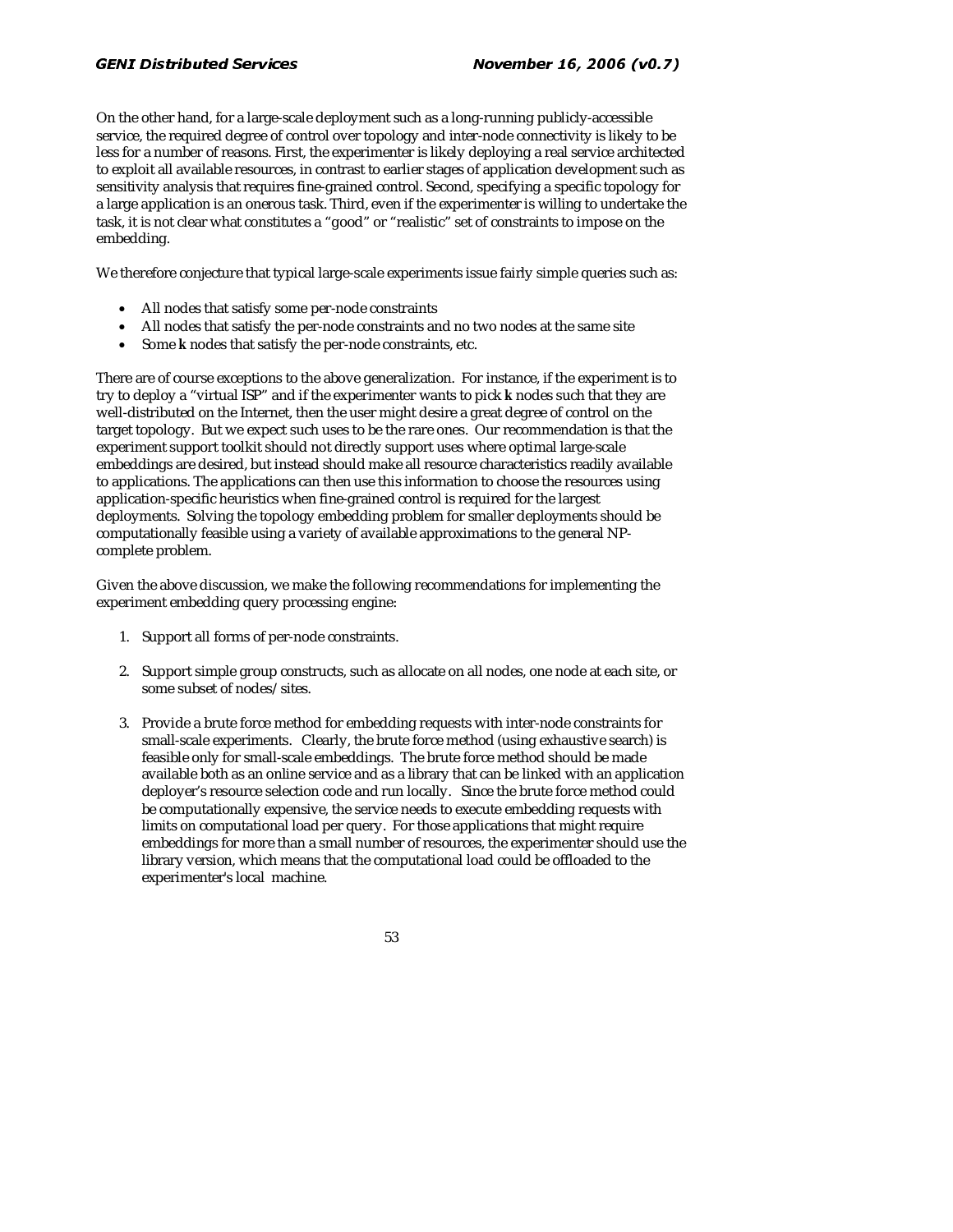4. In addition, make all of the sensor data and node configuration data available to the application so that the application can decide which resources it wants to use instead of requiring the experiment embedding system to identify the appropriate set of nodes.

We conclude our embedding discussion with a few issues that concerns its integration with the rest of the system. Clearly, a resource allocation broker needs to be integrated with resource discovery because the embedder might provide a solution containing some resources that the resource broker cannot obtain. In such cases, the resource broker would have to invoke the embedder again to obtain a different solution to the resource discovery problem with the added constraint that some set of nodes should not be considered in the subsequent query. This interaction is particularly critical in a reservation-based resource allocation system if the resource allocator is unable to negotiate the reservations. It is conceivable that resource discovery and allocation could be perhaps more easily decoupled in a best effort environment where access to all resources is always permitted.

Another dependency occurs during program execution. The program would typically have to be executed with a certain set of certificates regarding its privileges -- such as whether the program can access the network or not. Instead of discovering these certificates on-demand, they could be part of the information a node advertises to the resource discovery service. If such a binding exists, then we could have the process execute with the appropriate set of certificates readily and locally available.

## **6.6 Enabling Robust Execution**

- To support permanent services and other advanced applications, the toolkit should include mechanisms for continuous monitoring of program state and reporting exceptions and faults to the user. The same infrastructure used to support resource discovery can also support more general system monitoring, both for failure and for significant changes in available memory, CPU, or network conditions. The results of the monitoring may be as simple printing alerts to the shell or to a log file. In a more sophisticated configuration, callbacks may be provided programmatically to an application manager able to reconfigure the application in response to failures or changing system conditions.
- The task of building such adaptive applications can be made easier with support from the experiment support toolkit for common design patterns that application developers use for recognizing and overcoming faults. It would be useful to provide transactional operations or operations with "executed exactly once" semantics. If transactions fail, the target nodes could be (temporarily) excluded from the experiment. We will allow users to specify what to monitor to recognize failures (such as running processes) and what actions to take when faults occur. When a system-wide command times out on a node, the failure could be reported to the controlling entity. In the absence of a centralized monitor, the failure may be reported to some subset, or possibly all, of the nodes running the application and what coordinated corrective actions need to be taken, such as executing a leader election protocol.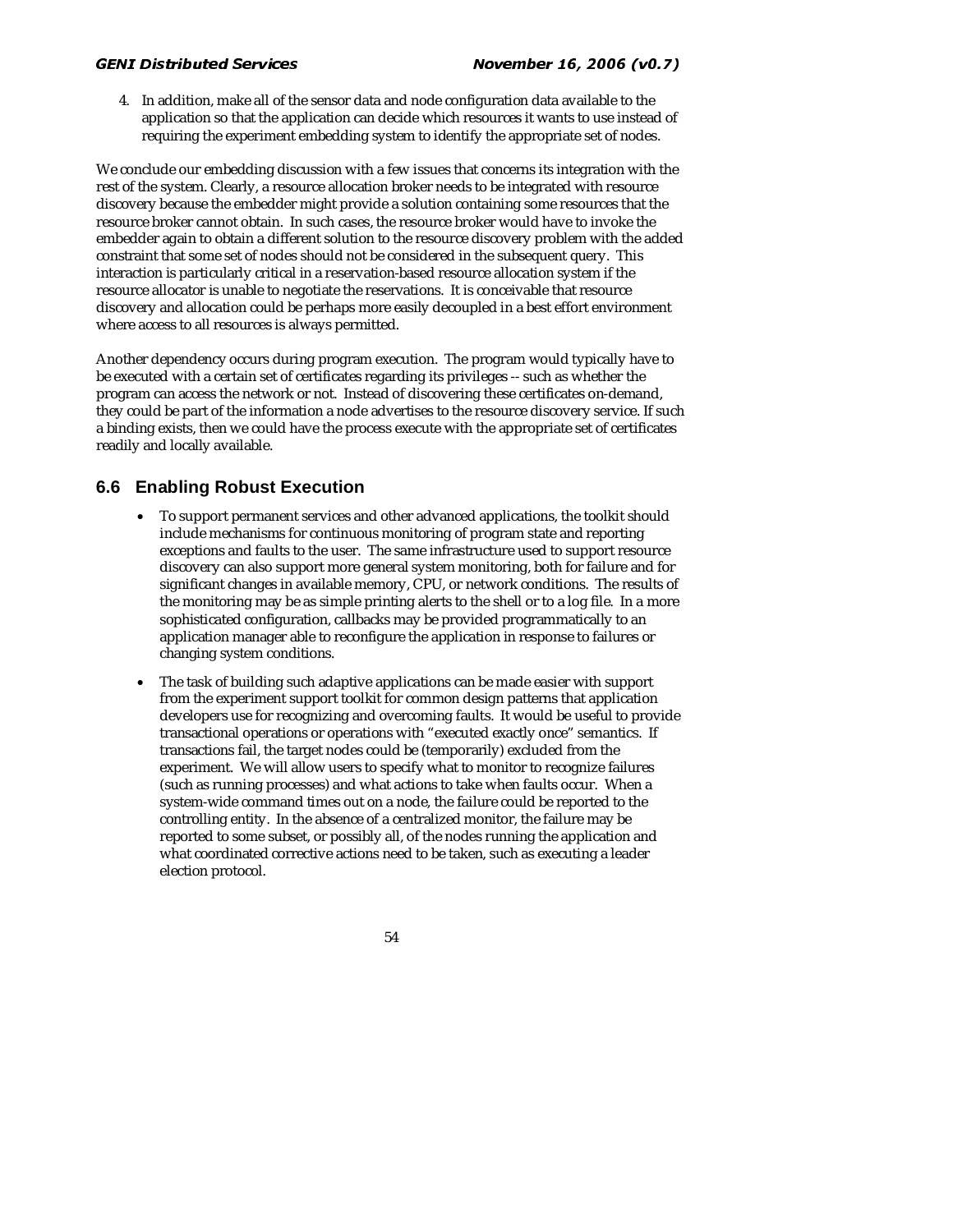• In addition to monitoring the status of the executing program and reacting to faults, it is also desirable to have intrusive and non-intrusive techniques for monitoring program state, detecting abnormal behavior, and debugging support (such as singlestepping). Debugging mechanisms could be used to register commands in a node repository that node programs can access using library calls. These commands could be used to issue requests to stop the process, perform debugging or checkpoint application state. Node programs could also register handlers to be invoked for handling failures and exceptions. These handlers could then be invoked asynchronously when the monitoring program detects these anomalies.

### **6.7 Scalable and Fault-Tolerant Control**

The control infrastructure needs to scale to hundreds and thousands of nodes without developing hotspots. Performance hotspots are to be particularly avoided while sending control commands or distributing content. Control signals, monitoring, and data gathering therefore needs to be performed over an overlay tree or a mesh to achieve scalability. A mesh-based overlay could be used for rapidly and redundantly transmitting control information among nodes participating in the experiment. Note that such an infrastructure could be shared among all experiments/services running on GENI instead of having a per-experiment instance. For example, the same mesh could be used by non-management applications such as content distribution applications. Reliability can be enhanced by using a resilient communication layer that routes control messages around network faults and hides transient connectivity problems (as in MIT-RON).

### **6.8 Development Plan**

55

We next describe how the development of the experiment support toolkit might be broken down into quantized components and staged over time.

- Develop and implement an API for experiment instantiation and system-wide job control using some parallel execution mechansim. Develop a shell program to allow interactive invocation of the tasks provided by the API. Demonstrate that a new user can quickly and easily deploy experiments on Emulab, PlanetLab and GENI using the shell.
- Develop support for using the API with scripting languages, such as Python and Perl. Develop more advanced support for parallel process management, including suspend/resume/kill, and automated I/O management. Also develop support for issuing system-wide commands in asynchronous mode, querying the status of previously issued asynchronous operations, and to synchronize subsequent operations with those initiated earlier. Provide support for simple forms of node selection, e.g., based on processor load or memory availability. The goal is to provide the abstraction of "run this experiment on some set of nodes."
- Develop support for global synchronization: Following along the lines of Plush, the toolkit should provide various forms of synchronization primitives for use during

**1]:** It seems like we<br>subsection up with<br>ussion. This is a fairl<sub>,</sub><br>equirement. could beef this subsection up with additional discussion. This is a fairly critical/tricky requirement.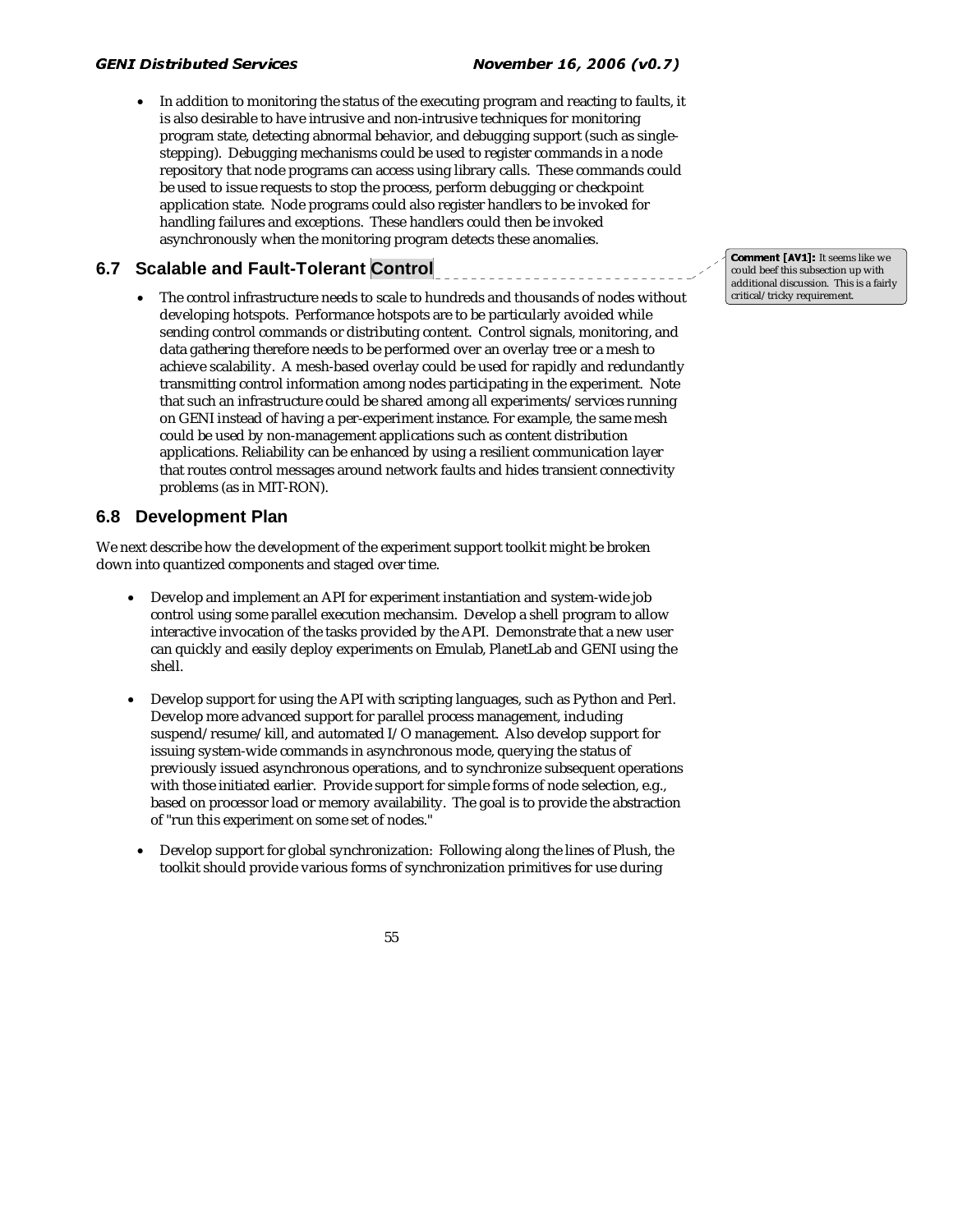program execution. Synchronization primitives should span the entire range from traditional barriers to weak partial barriers and point-to-point synchronization.

- Develop support for permanent services. Develop mechanisms for continuous monitoring of program state and reporting faults to the user. Develop support for deploying experiments on heterogeneous GENI resources. This would include support for specifying network configuration, controlling (or injecting) network events, exporting information regarding network conditions, and providing more control over resource allocation for a diversity of resources. The goal is to provide the abstractions of "keep this service running" for service developers and "run this experiment on a matching set of nodes/topologies" to network experimenters desiring a specific system configuration.
- Develop algorithms for resource selection: For users desiring specific topologies, potentially specified by end-to-end performance requirements among every pair of nodes, simple resource discovery schemes might not suffice. Instead, one requires algorithms, and heuristics to locate topologies that match user requirements. These algorithms could be based on the resource allocation algorithm used by Emulab's **assign** utility or the test-bed embedding algorithms proposed by Considine, Byers, and Mayer-Patel.
- Interface the experiment support toolkit with other services described in this document, such as CPU performance monitoring and network performance monitoring. Also provide interfaces to different resource discovery and allocation mechanisms (such as SWORD, Bellagio, SHARP), and different content distribution systems (such as Bullet, BitTorrent, Coral, Codeen), so that the user can just change an environment variable or a parameter in the API to use these services.
- Develop support for fault-tolerant execution: In particular, develop support for commonly used design patterns such as transactional operations, two-phase commits, or operations with "executed exactly once" semantics.
- Develop intrusive and non-intrusive techniques for monitoring program state, detecting abnormal behavior, and debugging support such as single-stepping.
- Address scalability issues so that the control infrastructure can scale to hundreds and thousands of nodes without developing hotspots. Control signals, monitoring, and data gathering needs to be performed over an overlay tree or a mesh to achieve scalability.
- Address network reliability issues by having the monitoring and control infrastructure use a resilient communication layer that routes control messages around network faults and hides transient connectivity problems (as in MIT-RON).

We also plan to consider including support in GENI for additional tools such as language and compiler support, program and protocol analysis tools, and methods for program verification and validation.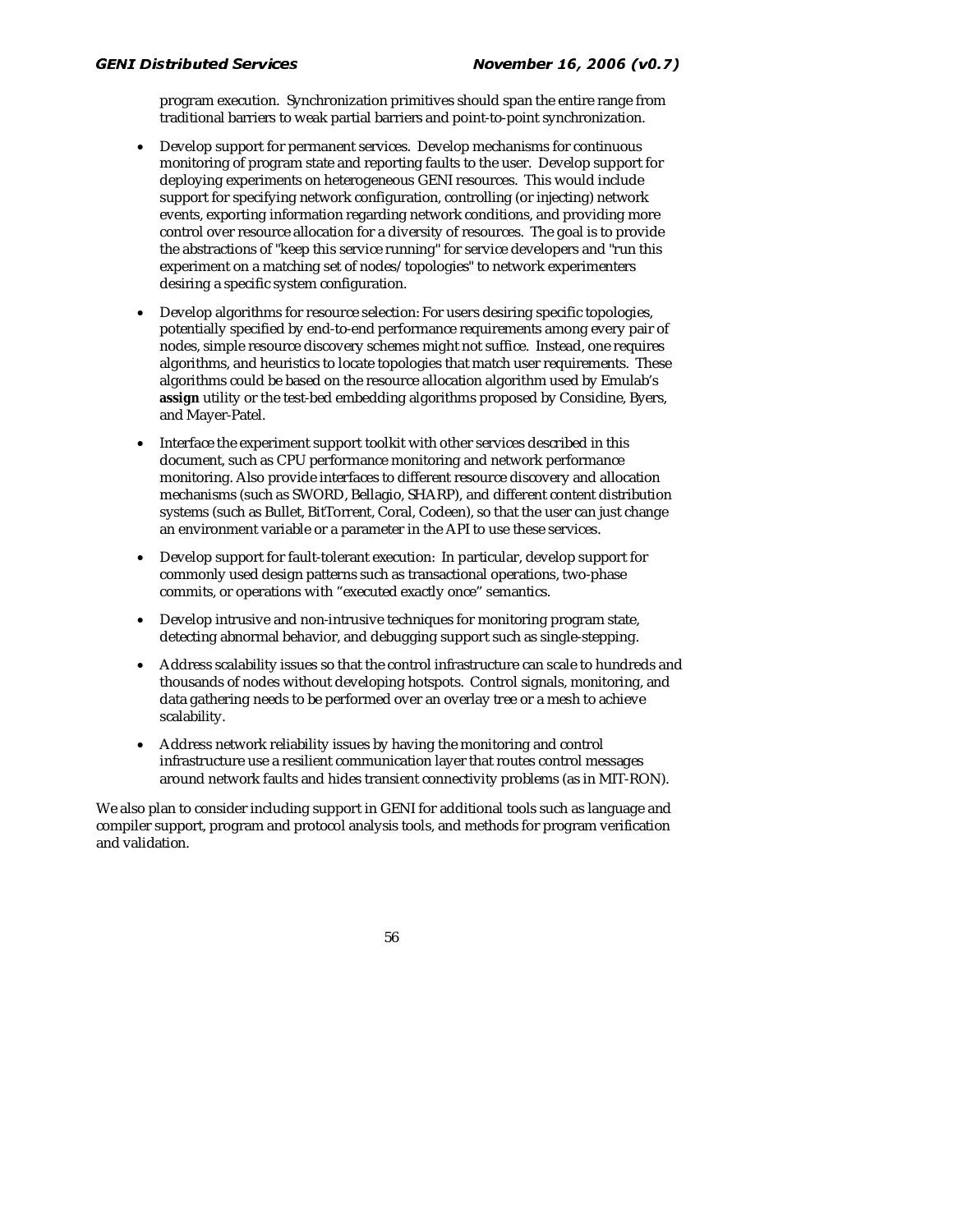## **7 Operations Support**

Monitoring and operations support have two main goals: the first is to reduce the cost of keeping the system running. The mechanism by which we expect to impact the operations cost is automating many of the tasks required of the operations staff. The second goal is to provide a mechanism for gathering data on the operation of the system. As part of this goal, we also expect that the monitoring system will provide a convenient way to query or disseminate this data. This support is useful to verify that the system is operating within expected tolerances, and for researchers to observe how the load on the system may be impacting their own services, experiments, or measurements.

In this section, we provide an overall philosophy of operations support and monitoring, with some concrete descriptions of the features such a system should provide. We do not attempt to itemize every prescriptive check possible, nor do we undertake a complete survey of the requirements of the operations staff for managing GENI. Our observations are largely based on historical information from the operation of PlanetLab. We focus on two aspects of the problem: providing a general-purpose monitoring framework, and using monitoring to reduce operational support costs. Some of the systems we discuss below have been published, while others are also operational and available to the public Internet. Additional information chronicling real operational problems experienced in PlanetLab can be found in [ADA03].

## **7.1 Monitoring**

Monitoring in GENI serves several purposes: detecting activity and problems on the nodes, determining which projects are responsible for any peculiar behavior on the nodes, and providing some feedback regarding resource usage. It should be noted that monitoring and auditing, while related, serve separate functions. While auditing is a critical function for reporting problems, monitoring is often just a desirable service. However, an easily-available and widespread monitoring service also makes it easier for individual projects to identify problematic behaviors and make themselves more robust. Several monitoring projects have existed on PlanetLab, including Ganglia [MAS04], Trumpet [BRE04], and CoMon [PAR06]. We intend to combine aspects of these systems that make monitoring easier.

Ganglia is widely used in monitoring clusters, and allows aggregation of data at various scales, enabling data reduction while displaying metrics. This aspect of the service is important for providing summary information about a large number of systems in a small amount of screen real estate. Trumpet provides a number of end-to-end tests to provide a form of continual QA of its environment, and it provides a repository that allows other projects to gather this data for use in node selection, node avoidance, and slice embedding decisions. Trumpet is also the only monitoring project (of the ones discussed here) that uses a decentralized infrastructure. While a completely decentralized infrastructure has caused it some scalability problems, it has also resulted in the data being more available than any site on which it runs. Finally, CoMon uses a table-based representation to provide information about the state of PlanetLab, allowing a large amount of information to be conveyed, but also requiring some significant screen real estate. Like Ganglia, it can provide graphs of its data, but CoMon's graphs tend to be simpler and single-valued, whereas Ganglia often combines multiple related values per graph.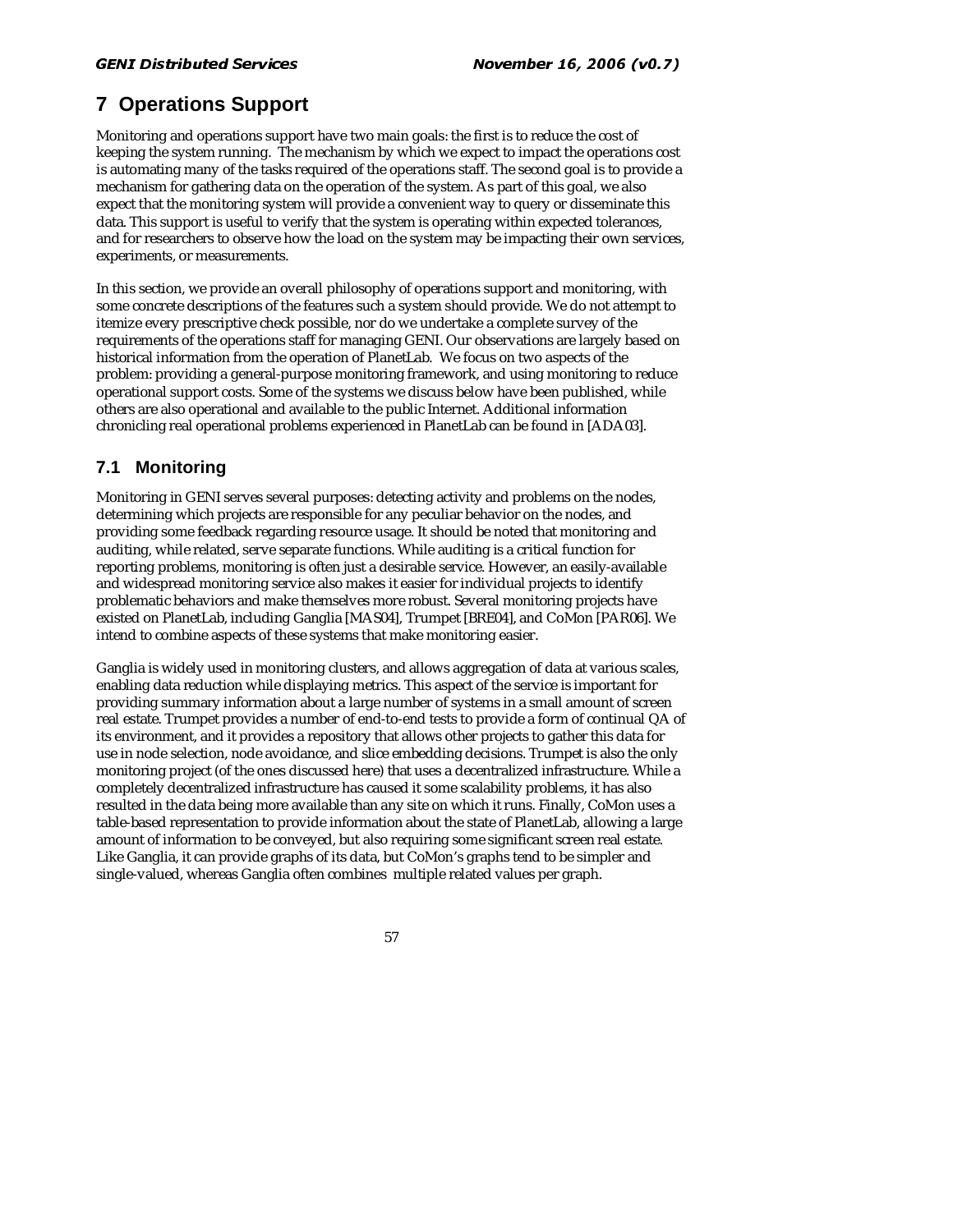These systems collectively have provided some experience on what features are useful in monitoring systems

- Provide an easy-to-use Web interface with public access, because much of the initial use of these systems tends to be performed by researchers trying to debug performance anomalies in distributed applications.
- Support some sort of query language that allows data extraction from the monitoring system. This approach allows the query system to be used when controlling applications, or when launching new applications from scripts. The query language can range from simple to expressive. The CoMon query language consists of C-like mathematical expressions to select nodes that match the constraints. The query language for SWORD uses an XML syntax and allows more open-ended optimization constraints.
- Maintain archives of the data, and make them easily available. Much of the interest in these systems comes from understanding the behavior of applications over longer time scales, or the behavior of the testbed as a whole.
- Flexibility in the data output a rich output format that can be extended over time has been extremely useful in CoMon, and also appears in Ganglia. The difference between the two systems is that CoMon uses an HTTP-like format for all data, while Ganglia uses a binary format for its own data and XML for administrator-extended data. From lessons with CoMon, text formats seem preferable, since they can be easily used in a variety of languages and tools. Whether the format chosen is XML or something else probably does not make much of a difference.

Given that a number of the above-mentioned systems have non-overlapping measurements, it is desirable to provide a base architecture that can flexibly accommodate a variety of diverse data sources and support a wide variety of user needs. We propose a model using techniques commonly found in service-oriented architectures. For each element to be monitored, the monitoring system should allow a number of different data sources to be queried using HTTP, and the sum total of these responses will be available as the raw data about the state of the element. For example, data for a node may be available as

http://fully.qualified.node.name:port/sensorname, where the port and sensor name provide a specific measurement gathered on the element. Note that in the case of low-capability monitoring elements, some of these requests will actually be handled by the gateway to the element itself. Additionally, off-node measurements can also be incorporated, such as http://repository.example.com/query.cgi?nodename, which provides a mechanism for thirdparty data sources to be incorporated into the monitoring framework. Since the main repository of URLs for querying the data will be administered by the GENI operations staff, we do not need to address the question of malicious URLs being added. Each URL will provide one or more data items in its own name space, with a qualifier associated with the providing URL. For simplicity and to leverage the existing breadth of tools, all of these data sources should provide data in XML format.

The data will be available in a number of formats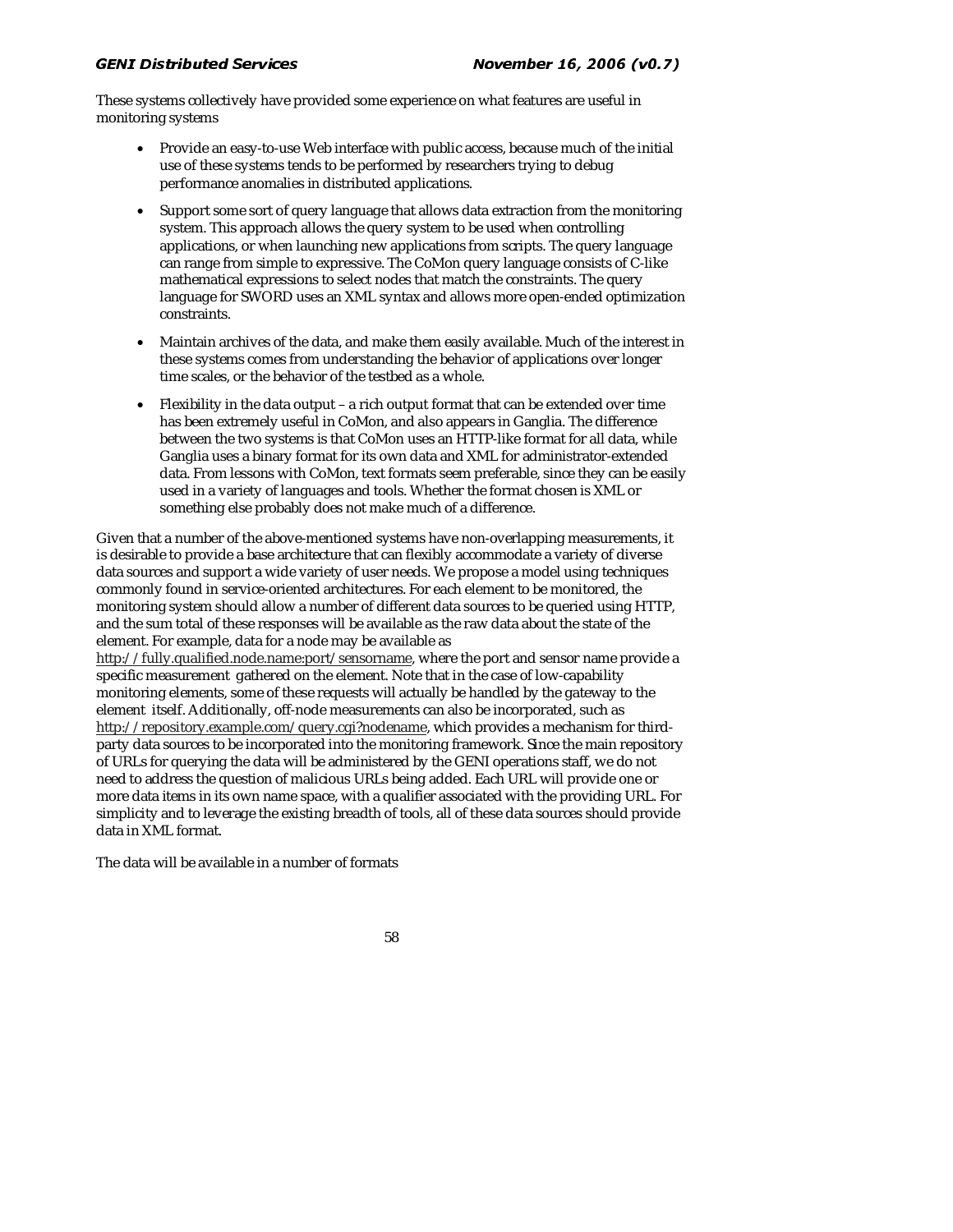- A tabular HTML format, similar to the format used by CoMon, in which rows of a table represent data elements, and where columns are the values of specific measurements on that element. The table itself will be customizable, such that the client can provide an XML file that describes the layout, position, and contents of the columns, in order to get a table that provides only the data of interest to the client. For general-purpose monitoring, and as a starting point for customized solutions, the monitoring system will provide a base XML file that provides one or more commonly-used views of the data. For example, one monitoring view might include data on all of the hardware in the system, such as disks, memory, CPUs, and network cards, and their utilizations. Another view might identify which slices are the most heavy consumers of each of these. Yet another view might examine base operating systems characteristics, combined with some synthetic measurements of performance.
- This data will also be available as raw XML so that applications that want the data without either screen-scraping or querying the sources directly can simply get it from the monitoring system. By providing the XML schemas (e.g., XSD) as well as the DTDs, the system will be usable by tools like XQuery, etc. The central repository and monitoring service itself should likely support (a possibly rate-limited) XQuery facility hosted on its own hardware, to reduce the need to transfer large quantities of raw data only to have it be distilled dramatically at the client side.
- The monitoring facility should support the ability to automatically detect the violation of any number of configured invariants. We expect that these invariants will come from both the GENI operations staff, as well as the researchers using GENI. The researchers may have invariants such as checking that the number of processes in their slice is less than an expected ceiling, or that the physical memory consumption of their slice is less than a socially-accepted limit. The operations staff may care less about these resource consumption details, but may care about how they interact with the behavior of the node. For example, the operations staff may want to ensure that each slice is receiving service within a certain timeframe, or that the amount of available CPU on each node is above some accepted floor. In case these invariants are not met, the system should be able to take some specified actions. For example, researchers may be periodically emailed about their slices exceeding their expected resource consumption, or the slice may be reset if the resource consumption rises beyond a hard limit. In the case of the operations staff, some violations of the invariants may trigger escalating actions – at a predefined level, it may simply become an alert message for the operations staff, while at a higher level, it could cause the shutdown of a slice or the reboot of the affected node, plus a message to the responsible authority at the researcher's site.

## **7.2 Operational Issues**

Beyond using the monitoring systems for simply observing the deployment, we expect that the operations staff can heavily use the invariant-violation detection systems and build upon those to produce higher-level fault analysis and recovery. This approach may require the use of large numbers of measurements that are otherwise uninteresting from a resource monitoring standpoint. For example, the system may periodically check whether the ssh daemon is seeing activity, or if the measurement port has been queried recently, or even if the disk can be written,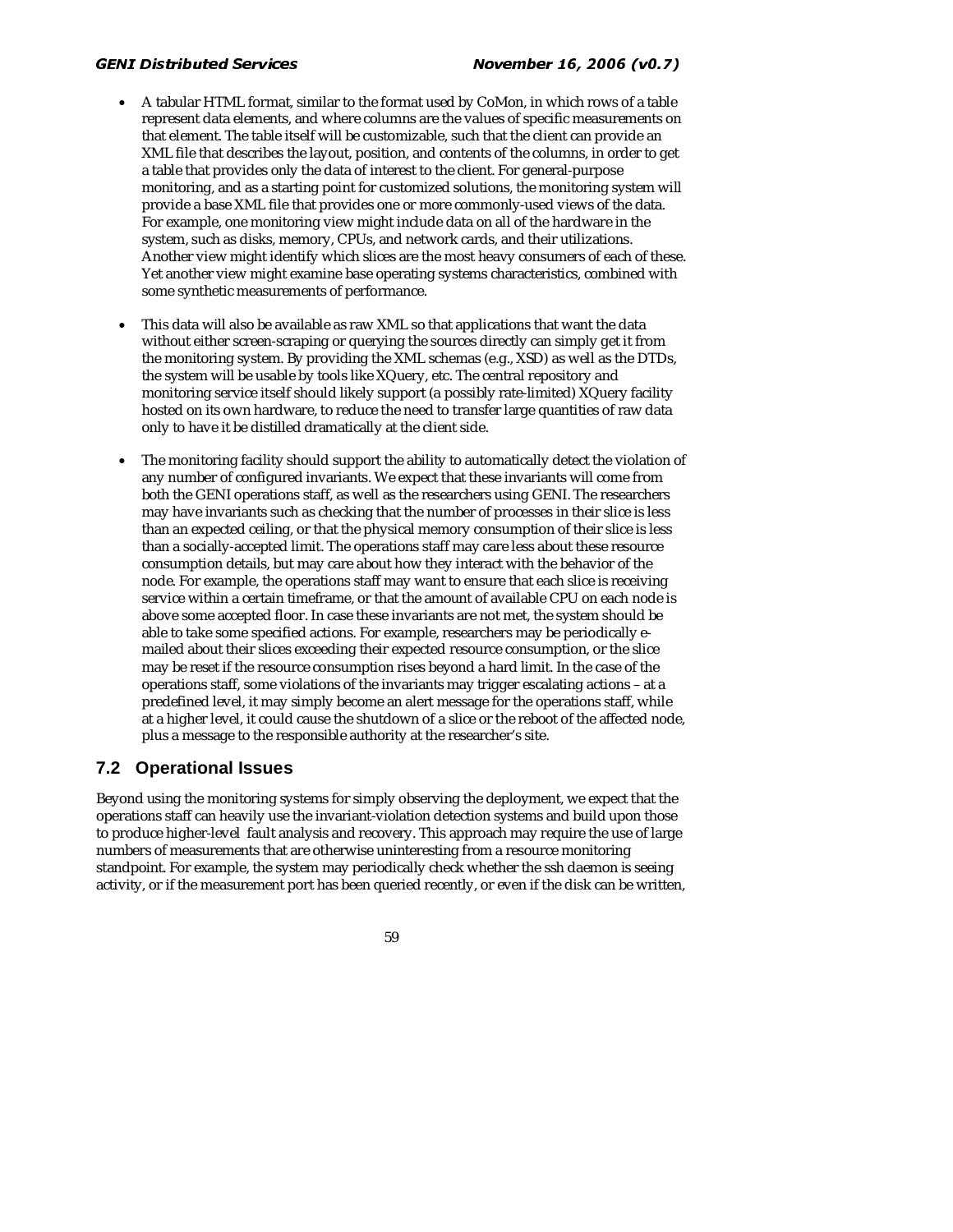and how long it takes to perform a disk write. These bits of data will generally be interesting as thresholds – we do not care if the most recent ssh activity occurs in the past minute or 10 minutes ago, but we do care if we see no new ssh sessions in the past hour, if we commonly see them every 10 minutes. Likewise, if the monitoring port has not been polled recently, it could indicate that a centralized monitoring service is down, or it could indicate that some intermediate box is filtering the requests (which has been seen on PlanetLab). We expect that the operations staff will write a large number of these unit tests, and that they run frequently so that regressions can be spotted.

The mechanism for spotting these anomalies will be the use of invariant detectors, coupled with a custom reporting page. Additionally, several monitoring vantage points and protocols can be used so that disconnections in the network, or filtering of specific protocols, does not impact data collection. For example, even if the raw sensor is reporting via HTTP, the monitoring system can also gather this data by performing an ssh to the node and accessing the sensor via the loopback interface.

The operations staff can also automate the monitoring system such that known problems can be automatically diagnosed and corrective actions taken using administrator-supplied scripts. For example, if port filtering is detected by comparing locally-available ports with those remotely accessible, a first-level mechanism to address the issue may be to send e-mail to the local site administrators. After a period of time, the issue could automatically be escalated to the site PI, and then if no effort is still taken, slices affiliated with the affected site could revoked at some point. Likewise, this system could be used to handle machine failures that require hands-on assistance – if no progress is made on automated problem tickets, the site could be blocked from using resources at other sites. As experience with GENI progresses, and as the monitoring data spurs more research, more complicated root-cause analysis schemes can be envisioned. For example, if several slices are behaving erratically on one node, and are normal on other nodes, we might immediately suspect that the node is at fault, rather than the slices. The converse is also true – if a set of nodes is behaving erratically, and that set overlaps with the deployment of a particular slice, we may suspect that the slice's behavior is affecting the nodes. It may be possible to correlate the onset of anomalous behavior in the operating system with the behavior of slices, such that evidence from multiple nodes could be used to reduce the uncertainty of any particular observation.

Longer term, this system could also be used in conjunction with the resource management system – if a slice normally follows a particular resource usage profile, and its resource consumption suddenly deviates from its known behavior, it may be a sign that the slice has been compromised. In these cases, the monitoring system could alert the researchers involved, and even disable the slice automatically if no response is received within a given timeframe.

These examples are intended to illustrate some of the mechanisms that the monitoring system can provide to reduce the support overhead, and to automate many of the tasks that the operations staff would normally provide manually. We expect that as long as the base mechanisms are provided, that over time, the higher-level systems can be built using the observations of the running system.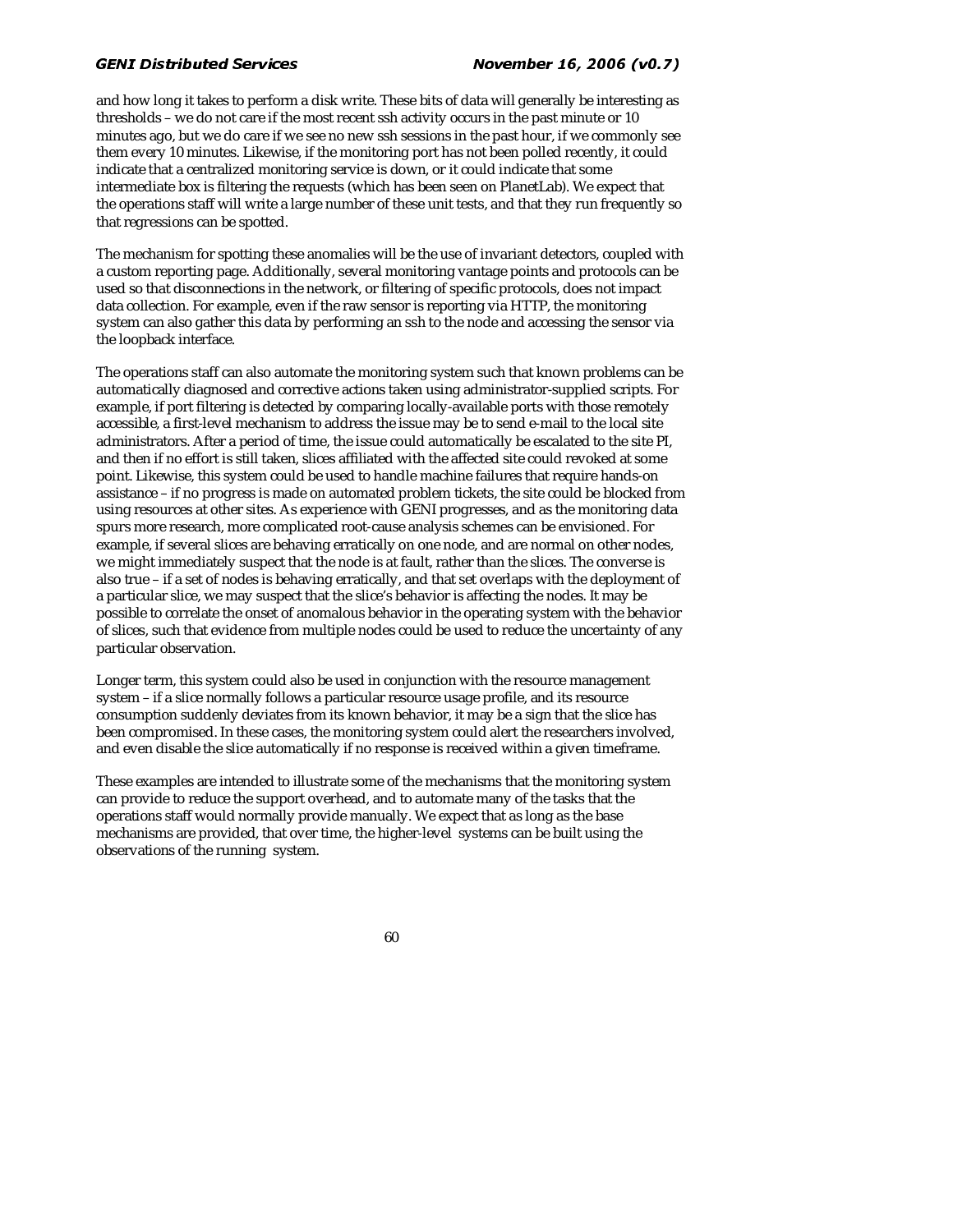## **8 Supporting Legacy Applications in GENI**

## **8.1 Goal**

The goal of this section is to foster the use of GENI by end users. Since end users today rely on a suite of applications, services and information sources provided on top of the Internet, we believe a key step is to make it easy for these legacy applications and services to take advantage of new functionality provided by new architectures on GENI. The term "legacy applications" refers to existing applications such as web browsers, databases, chat clients, remote file access applications, etc. Similarly, the term "legacy service" refers to existing services that are invoked by legacy applications through a standard interface. Examples of such services include DNS, email, Internet's data delivery (invoked either via IP or the socket interface).

Our main goal is to develop "compatibility frameworks" which allow the researchers to easily extend the functionality of existing services or deploy new functionality altogether without worrying of supporting legacy applications. Such frameworks would significantly lower the development cost and ensure meaningful comparisons between different implementations of the same functionality/service. Furthermore, these frameworks would lower the barrier of acceptance of new functionalities by real users, and allow the researchers to evaluate their designs in the presence of real applications and real users.

Today's examples of such frameworks are Click, which allows developers to easily modify and add data-path functionality (such as better buffer management, packet scheduling, and packet inspection), XORP, which allows developers to experiment with new routing protocols, and OASIS/OCALA which allow the developer to experiment with new network architectures and overlays.

## **8.2 Requirements**

Here we present a short list of requirements that such compatibility frameworks should meet. Again, the main goal of these frameworks is to ensure that researchers can easily improve, modify or add functionality to existing services while supporting legacy applications.

- 1. Transparency: Ensure that legacy applications are oblivious to a new architectures or an implementation of a given service. Ideally, legacy applications should work without any changes or re-configurations. Furthermore, the design of the compatibility frameworks should avoid as much as possible changes to the OSes and work with the major operating systems (e.g., Linux, OS X, Windows).
- 2. Expose new functionality: While in some cases a new architecture or implementation just improves the existing services (e.g., using DHTs to improve DNS scalability), in other cases a new implementation or architecture adds new functionalities to an existing service. For example, Click can be used to add QoS to IP data forwarding, RON to perform routing optimizations for a given performance metric, and i3 to support mobile hosts. The users should have the ability to configure these services to take advantage of their new functionality. Usually, such configuration takes place out-band as the applications themsleves are oblivious to the new functionality (see requirement (1)).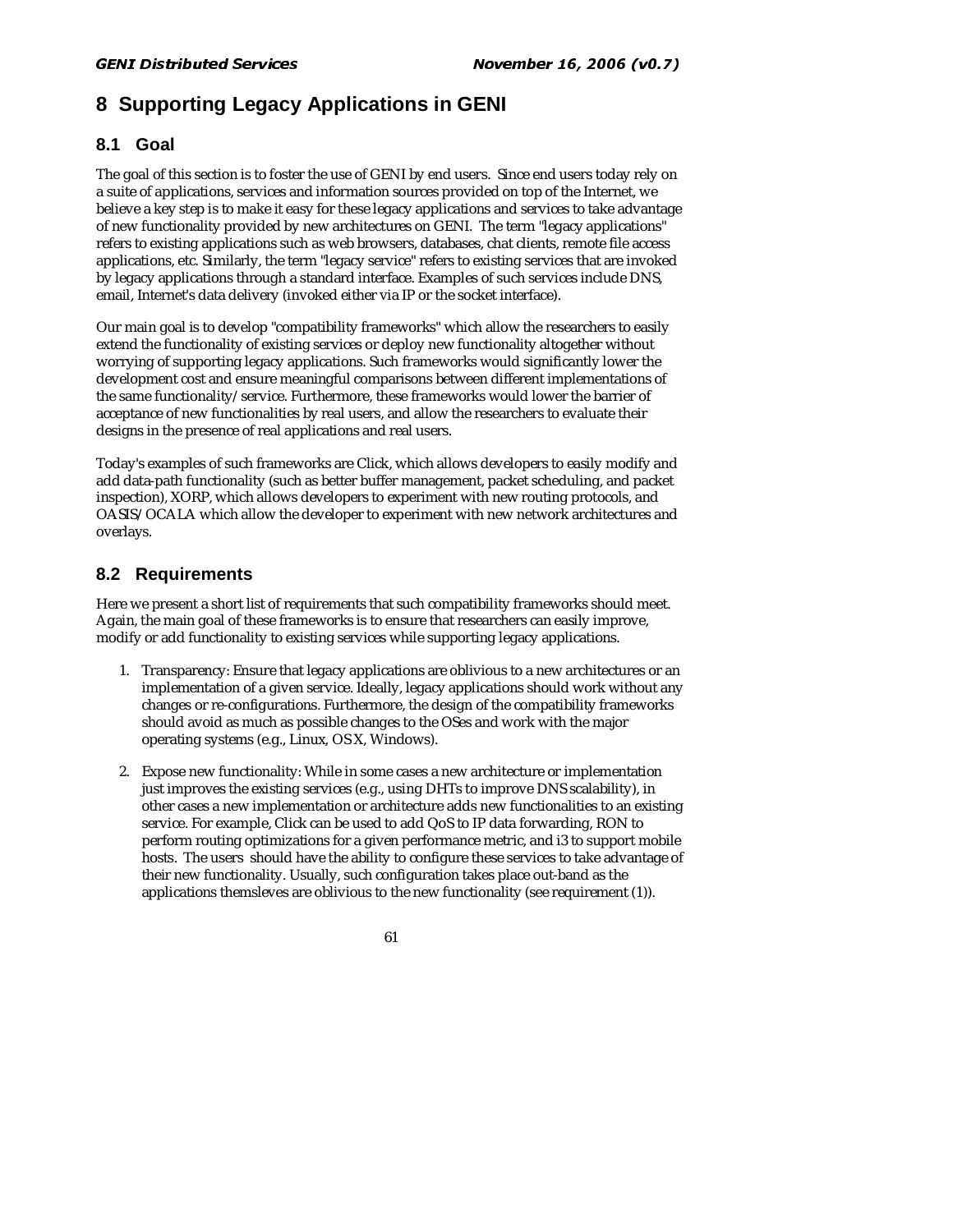For example, OASIS and OCALA enable users to take advantage of the functionality provided by new network architectures through special configuration files, where the application taking advantage of a new functionality is identifioed either by an (IPaddress, port-number) pair or DNS names.

3. Concurency: A framework should enable multiple instantiations of the same service to run simultaneously. For example a framework designed for the IP service should allow a web browser to use IP to connect to a CNN server, a chat client to use i3 to preserve its anonymity, ssh to use RON for improved resilience, and a web server to use a capability-based architecture to defend against potential DDoS attacks.

Furthermore, a user should be able to chose what service instance to use on a per application basis. For example, a user should be able to select CoDNS to resolve the DNS names for the GENI hosts (e.g., name of the form \*.geni.org) and the existing DNS infrastructure for all other names.

The ability to run multiple instances of a service concurrently and select any of these services on an application basis has two benefits. First, it lowers the barrier of users experimenting with new service instances, as they have the flexibility to choose when and for what applications to use a specific service instance. Second, it makes it easier for researchers to evaluate different instantiations of a service, as they can run these instances side-by-side.

4. Composability: Allow applications to compose the functionality provided by different service instances. In the case of the IP service, a user may stitch together two different overlays to take advantage of their functionality. For example, a user may use i3 to access NATed hosts and provide end-host mobility at the edge of the network, and use RON to provide superior resilience in the wide are network.

Note that in the case of the IP service, the composability may allow users to access (and being accessed from) hosts that do not participate in the overlays. This is possible because the Internet is just another instance providing the IP service. This way a user could access the CNN site despite the fact that CNN does not participate in the overlay. Similarly, a web server that uses an overlay for better security can be accessible by clients that do not participate in the overlay.

5. Robustness and security: The compatibility framework should have minimal impact on the application robustness and should not compromise the user security. If a particular service instance crashes, this should not impact applications using other service instances running on the same machine. Also, an application should be able to default to another service instance, when the one is using has crashed.

The users should not be exposed to the security vulnerabilities potentially introduced by a new service instance. For example, an initial implementations of i3 allowed attackers to easily eavesdrop legitimate traffic. In this case, the design of the compatibility framework should provide the ability to authenticate end-hosts and encrypt the traffic, while supporting the additional functionality provided by a particular architecture. For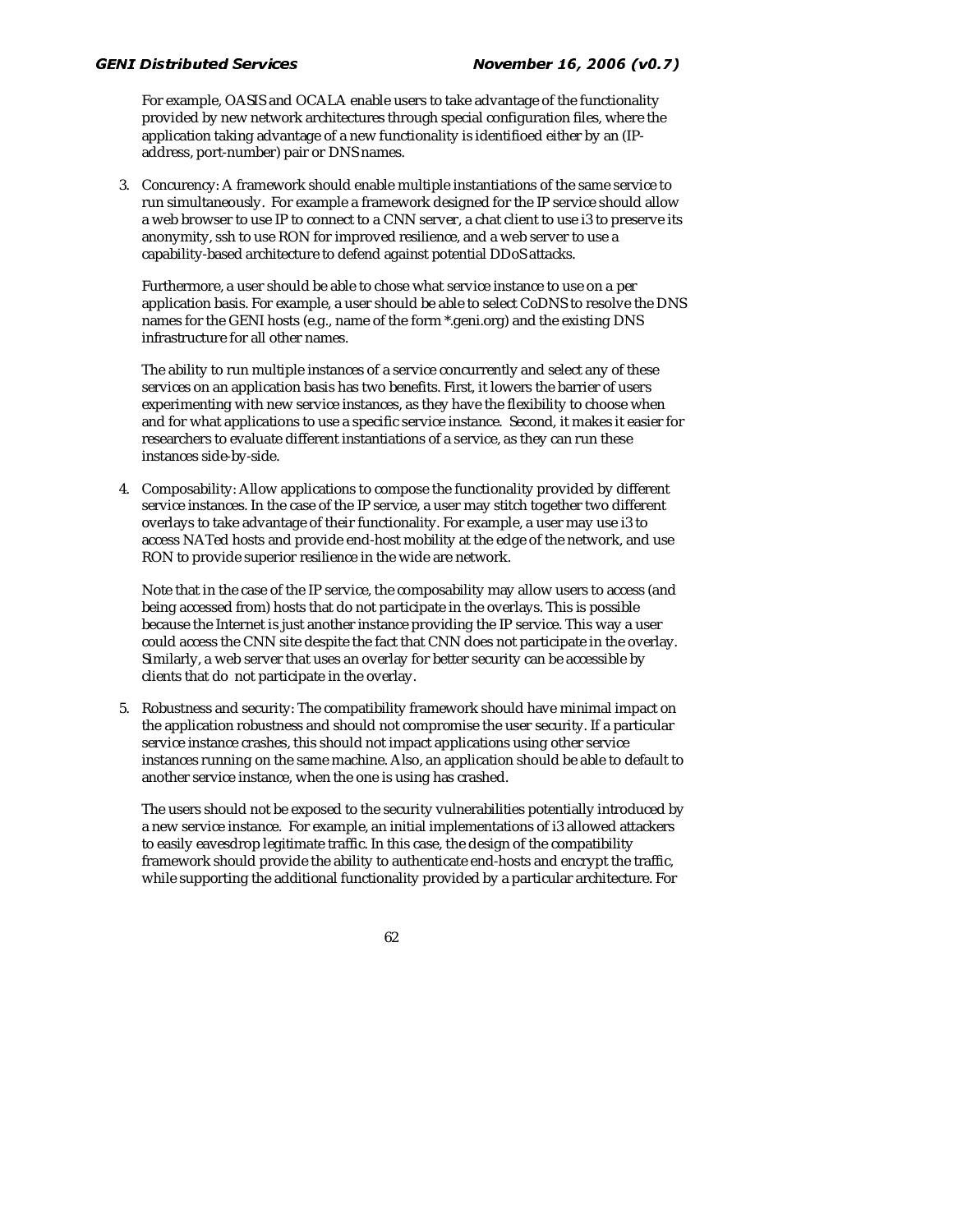example, in the case of DOA and i3, the security model should provide support for middleboxes.

## **9 Related Work**

This section is intended to be a placeholder for a thorough discussion of existing standards and software modules that we can leverage to build GENI. Because software is costly to construct, our default position is to leverage off the shelf components wherever possible, and only build where it is essential to meeting GENI's core mission.

For now, this section focuses on web services and related technologies; the reader is invited to suggest additional technologies we should consider for evaluation. Please note that this section may be moved into a separate document.

## **9.1 Web Services: Introduction**

"Web Services" is a loose term applied to the large set of protocols and standards that have arisen to structure interactions with programs ("services") and content available via the HTTP protocol. They range from formatting XML documents according to a set standard to convenient support for cross-platform RPC using HTTP and XML.

Web Services have become extremely popular, and form the basis of a number of real, complex distributed systems. They are in common use inside Amazon.com, for instance, to link together services such as catalog lookups, advertising, reviews and recommendations.

Despite their recent popularity, Web Services offer little that is fundamentally, technically different from existing RPC systems or techniques for remote data access. Where they differ is that the typical Web Service operates at a much higher level of abstraction than, for instance, a typical SunRPC service. The level of function offered by earlier RPC systems more closely matched function call boundaries; Web Services, in contrast, more often encapsulate entire services (e.g., create and display a map of a particular region, or return the results for a search term). The distinction is not large, but in practice, it meshes well with a trend towards the use of higher-level languages (ruby, python, perl, etc.) for rapidly creating complex networked services.

The rest of this section provides an outline of the available Web services and then discusses specific recommendations for their use (and dis-use) within GENI.

## **9.2 Available Web Services**

### **9.2.1 RPC-like Protocols**

**REST** is the simplest of the RPC-like protocols. It stands for ``Representational State Transfer.'' It's a fancy name for accepting well-defined parameters in an HTTP GET request and returning a consistently formatted XML document. Unlike more complex RPC mechanisms, REST specifies no data types or representations, and there is no standard for how to specify a REST page. An example REST service is Yahoo's web services APIs, which specify a request URL, the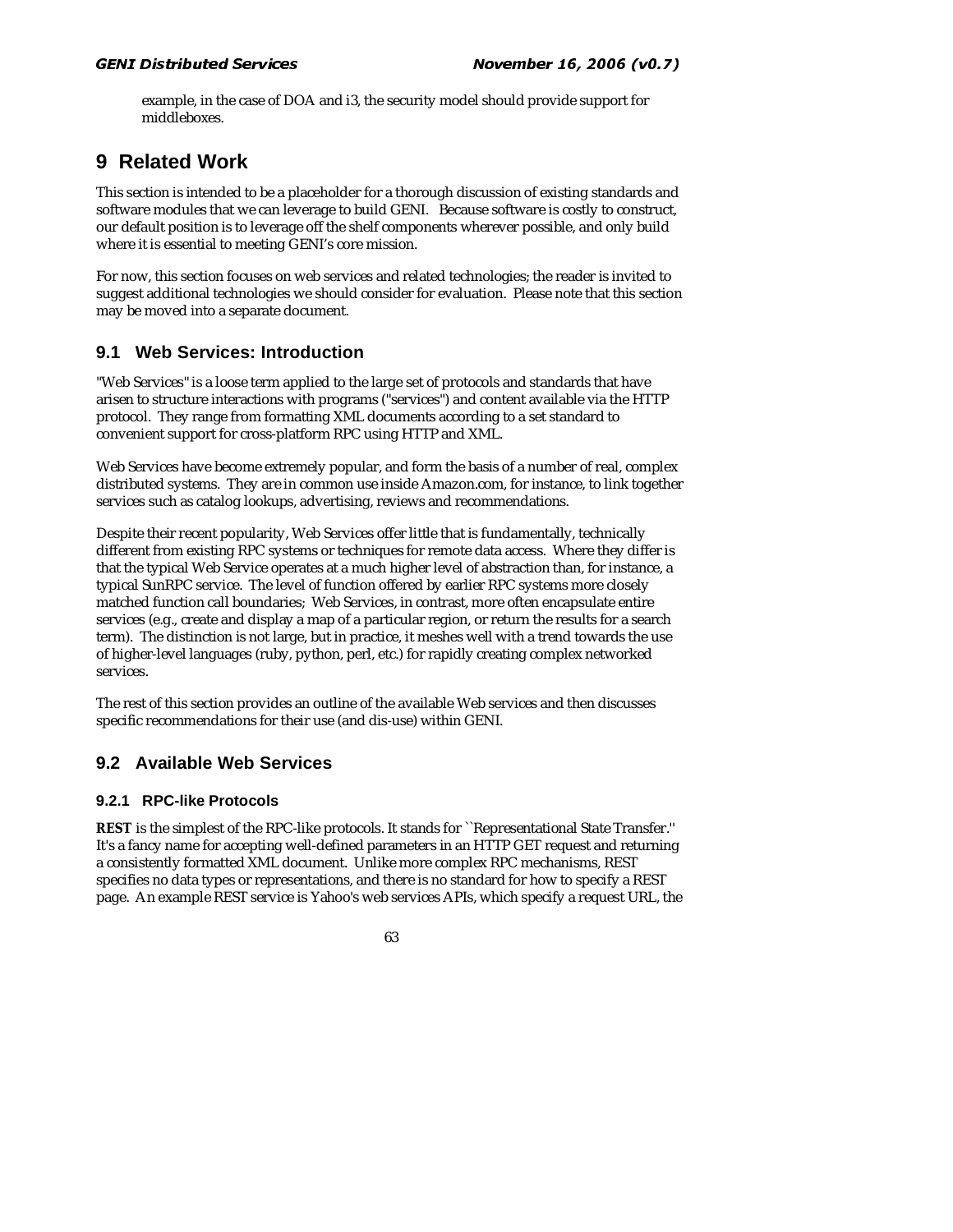#### $\sum_{i=1}^{n}$ palla Scr

names of the parameters that can be passed, and an XML Schema for the names of the response elements.

REST is an improvement upon poorly structured, HTML-formatted web forms that require ``screen scraping'' (generating a specific parser to extract results) to access from a program.

REST fits in well with the w3c's RDF (``Resource Description Framework''), an XML-based specification for describing resources and information. A common example of RDF is its use inside a card catalog that describes books or web pages. Like REST, RDF stresses making web data available in a well-structured manner so that it can be interpreted by programs, not just by people. Unlike REST, RDF has less of an implication that it is being used in an RPC-like manner. An example use of RDF within GENI would be its use in specifying a list of GENI nodes and their attributes.

**SOAP** is a heavyweight RPC protocol that operates over not just HTTP, but also SMTP, Jabber, and other protocols. While it is most commonly used as a synchronous RPC mechanism over HTTP, it can be used as a more general, asynchronous message-based system. SOAP provides an extensible namespace for introspection, parameter and result definition, and creating datatypes.

A drawback to SOAP is its verbosity. For example, a one-parameter RPC consumes about 408 bytes:

SOAP-ENV:Envelope

xmlns:SOAP-ENV="http://schemas.xmlsoap.org/soap/envelope/"

xmlns:xsi="http://www.w3.org/1999/XMLSchema-instance"

xmlns:xsd="http://www.w3.org/1999/XMLSchema">

<SOAP-ENV:Body>

<ns1:getTemp

xmlns:ns1="urn:xmethods-Temperature"

SOAP-ENV:encodingStyle="http://schemas.xmlsoap.org/soap/encoding/">

<parameter xsi:type="xsd:string">param-value</parameter>

</SOAP-ENV:Body>

</SOAP-ENV:Envelope>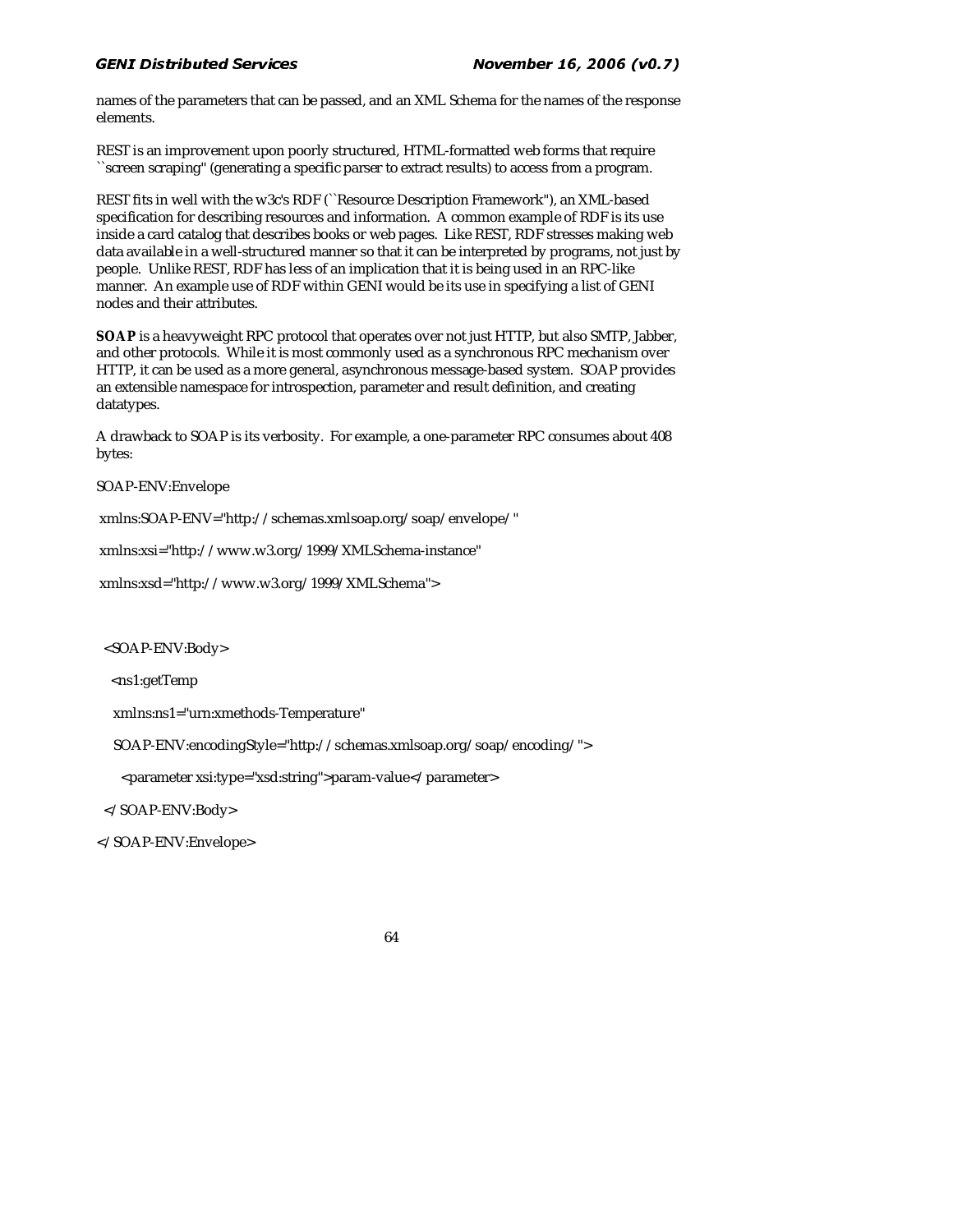**XMLRPC** is the final choice for Web Services RPC. It is somewhat less extensible than SOAP, is designed exclusively to operate as an RPC protocol over HTTP, and is much less verbose (though it is still bulky compared to traditional, binary RPC mechanisms). It lacks many of SOAP's extensibility, such as namespaces. A simple single-parameter XMLRPC call is 159 bytes:

<?xml version="1.0"?>

<methodCall>

<methodName>examples.getStateName</methodName>

<params>

<param><value><i4>41</i4></value></param>

</params>

</methodCall>

Because of its verbosity and flexibility, parsing SOAP is a moderately heavy-weight operation. XMLRPC is easier to parse (e.g., you can do it in Javascript). REST can be either, but its back of a clear schema makes it difficult to write automatic stub generators as can be done with other RPC mechanisms. There is good library support for both XMLRPC and SOAP. Much of the distinction between then depends on the application.

### **9.2.2 Service Description: WSDL**

WSDL is an XML-based service description language. It's much like a traditional IDL, such as the RPC Language used by, but it's an IDL that no human wants to type in. For example, the WSDL for a simple one-parameter service is nearly 800 bytes long. WSDL is very flexible in what it can define, though most current uses are for fairly basic RPC. WSDL is supported by SOAP.

### **9.2.3 Naming and Location: UDDI**

UDDI, or ``Universal Description, Discovery, and Integration'', is a directory for WSDLdescribed services. It runs on top of SOAP to provide bindings between a more abstract service description (e.g., ``something that implements a particular interface'') and a service that provides that interface. For example, a common UDDI theme is to:

- Publish a UDDI standard for a service (e.g., flight reservations)
- Have orbitz, etc., register into a UDDI directory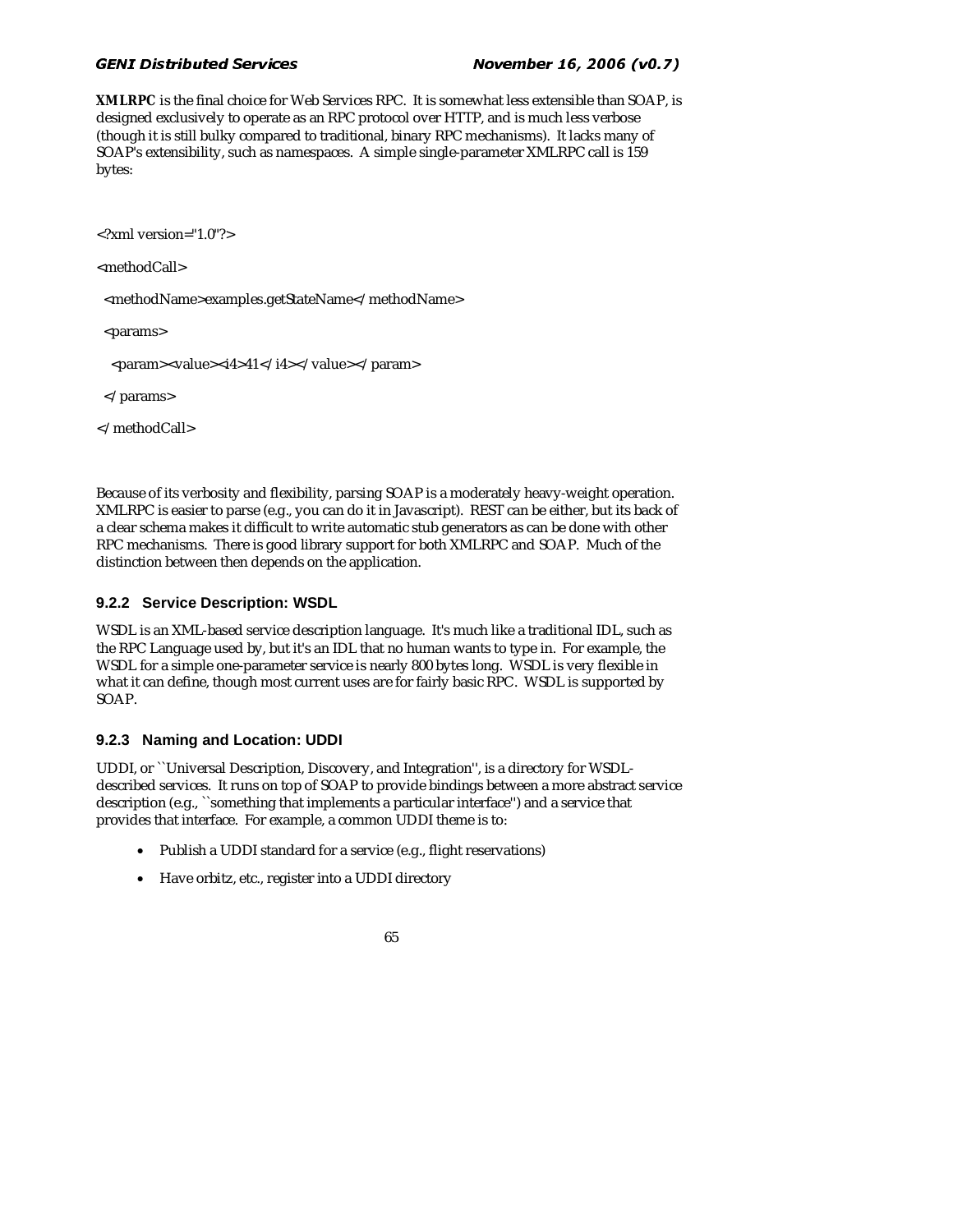• Clients can walk / look up in directory to find desired services, automatically.

The UDDI description is unfortunately replete with marketing. The founders view was that UDDI would be the basis for a universal business directory, but the real world use so far is limited to a service directory for indirect binding of services to implementations and instantiations. UDDI doesn't appear to have the momentum that other web services (SOAP, XMLRPC, WSDL) do.

### **9.3 Web Services in the Real World**

- Google search API: SOAP
- Google maps API: Custom javascript + REST
- Yahoo APIs: (many): REST
- Emulab, Planetlab. OÕreilly: XMLRPC
- Flikr: SOAP, XMLRPC, REST

In other words, there is still no clear single standard for web services, and each technique has its advantages and disadvantages, promoters and detractors. Fortunately, it is not difficult to support multiple access methods should it become necessary or useful to do so. The real difficulty lies in creating the service itself; granting remote access to it is usually a simple step thereafter.

## **9.4 Event Notification: RSS and Atom**

RSS and Atom are primarily *formats* for making event notification data available, not mechanisms for efficiently distributing pub/sub data. This is still an emerging area, and it's likely that the real value arising here will have less to do with the particular format and more to do with the services that emerge to distribute them.

## **9.5 Summary**

Web services are extremely easy to use with high level languages, and can make it possible to easily construct and compose powerful services. Examples abound, for instance, of merging Google's maps with data from other sources (such as apartments for rent on the popular Craigslist service). They have enormous momentum, and are available on most platforms and with bindings for most popular languages.

The drawbacks to web services are primarily ones of performance. They impose high processing overhead (XML processing, the SOAP name spaces and attribute parsing, etc.). As a result, they have relatively high latency, large message size, and are moderately complex. Certain advanced aspects of web services, such as multicast and specifications for failure handling, reliability, and response time, are still poorly defined.

As a result, the best places to use web services within GENI are for handling high level operations, and those that present ``human''-level data:

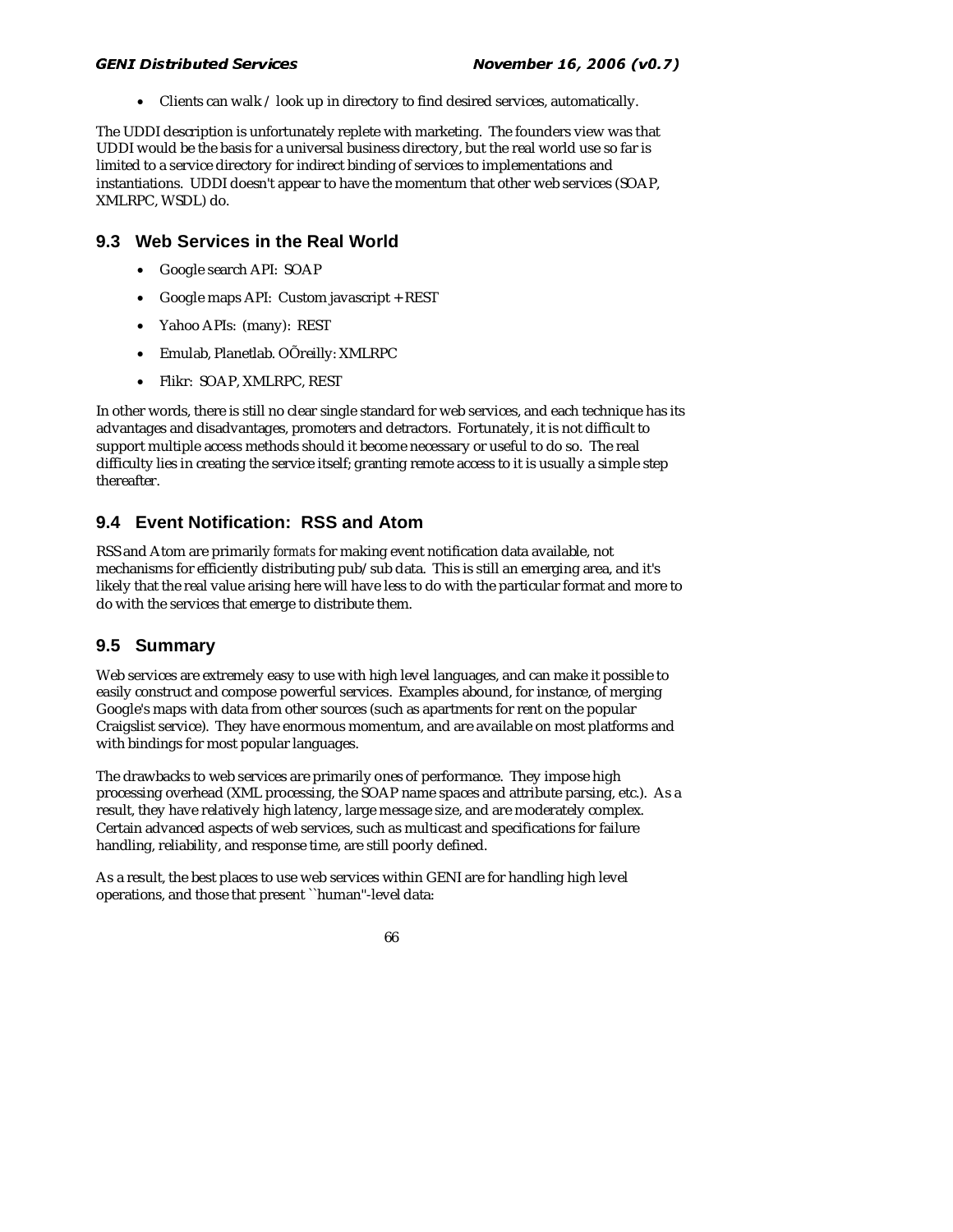- Return a list of 300 GENI nodes matching a specific criteria
- Draw a map with this set of nodes overlaid
- Return the node use quota for user U

The ease of use of Web Services makes such high level services extremely attractive for further composition and reuse, and their relatively coarse-grain means that the overhead imposed by the web services protocols will not be prohibitive. Web services and RDF should be *strongly* favored over simply providing poorly-structured HTML, which cannot be easily interpreted by programs.

Areas where web services are less likely to work well include systems software services in which performance is a concern, and those with non-standard interfaces, such as a distributed hash table (an application in which the service developers are likely to have to construct a lot of mechanism for routing, etc., already). In these respects, the venerable  $XDR / sumRPC$  is still extremely functional, and web services offer few benefits.

Finally, event notification services such as RSS and Atom are still emerging; while solutions may emerge here, this is still an area of active research and should be watched before GENI adopts them for uses outside what is in common parlance today.

## **References**

- [ADA03] R. Adams. PDN-03-015, Distributed System Management: PlanetLab Incidents and Management Tools, November 2003
- [AUY04] Alvin AuYoung, Brent N. Chun, Alex C. Snoeren, and Amin Vahdat, Resource Allocation in Federated Distributed Computing Infrastructures, Proceedings of the 1st Workshop on Operating System and Architectural Support for the on demand IT InfraStructure, Boston, MA, October 2004.
- [BRE04] Paul Brett, Rob Knauerhase, Mic Bowman, Robert Adams, Aroon Nataraj, Jeff Sedayao, and Michael Spindel. A Shared Global Event Propagation System to Enable Next Generation Distributed Services. Workshop on Real, Large Distributed Systems. San Francisco, 2004.
- [CHU03] Brent N. Chun, Yun Fu, and Amin Vahdat, Bootstrapping a Distributed Computational Economy with Peer-to-Peer Bartering, Proceedings of the First Workshop on Economics of Peer-to-Peer Systems, Berkeley, CA, June 2003.
- [CHU05] Brent N. Chun, Philip Buonadonna, Alvin AuYoung, Chaki Ng, David C. Parkes, Jeffrey Shneidman, Alex C. Snoeren, and Amin Vahdat, Mirage: A Microeconomic Resource Allocation System for Sensornet Testbeds, Proceedings of the 2nd IEEE Workshop on Embedded Networked Sensors (EmNetS-II), Sydney, Australia, May 2005.
- [FU03] Yun Fu, Jeffrey S. Chase, Brent Chun, Stephen Schwab, and Amin Vahdat, SHARP: An Architecture for Secure Resource Peering, Proceedings of the 19th ACM Symposium on Operating System Principles (SOSP), Bolton Landing, NY, October 2003.
- [GDD-06-07] GENI Planning Group, "GENI: Conceptual Design, Project Execution Plan," GENI Design Document 06-07, January 2006.